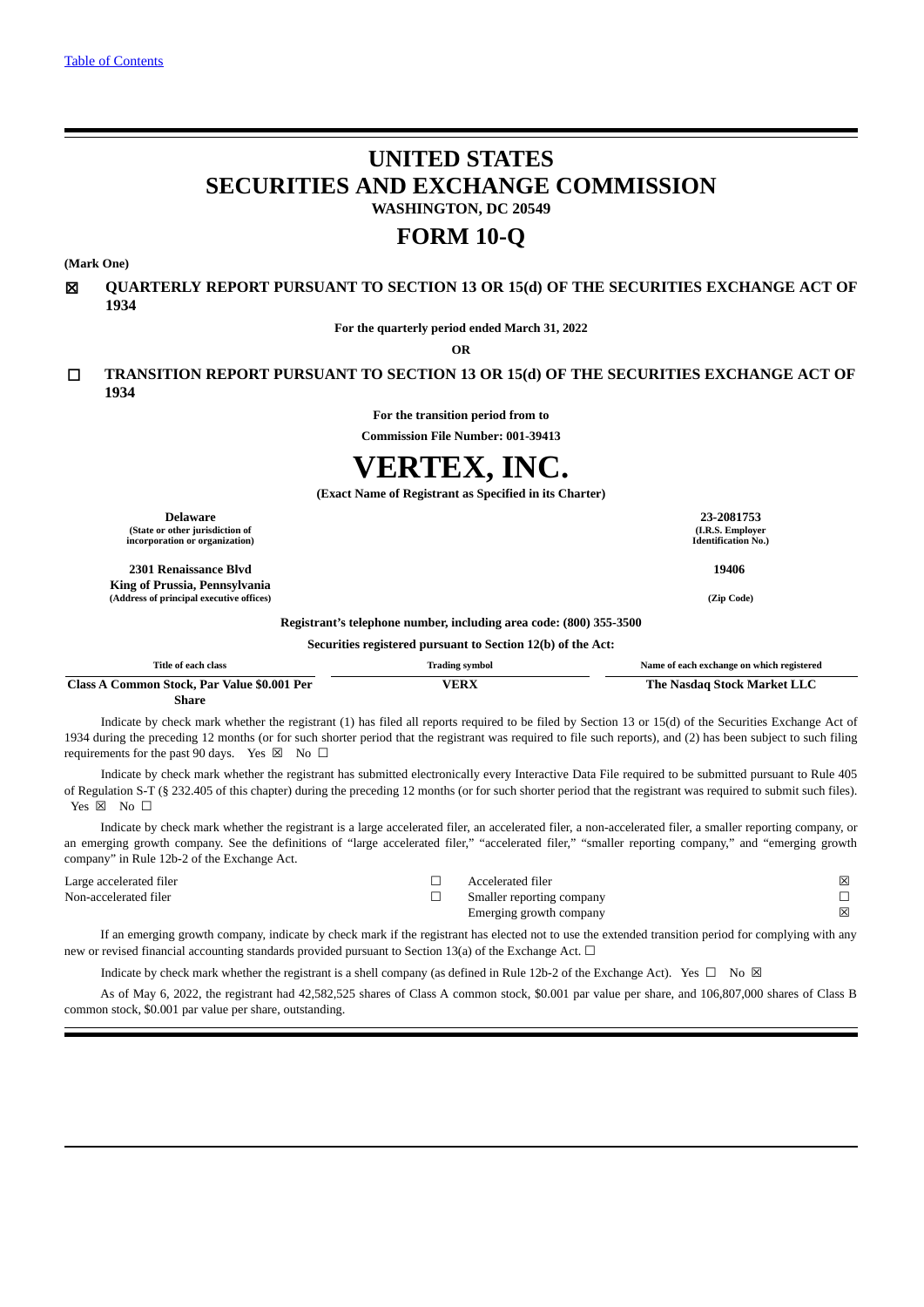### **TABLE OF CONTENTS**

<span id="page-1-0"></span>

|                |                                                                                                    | Page |
|----------------|----------------------------------------------------------------------------------------------------|------|
|                | Part I - Financial Information                                                                     |      |
| Item 1.        | <b>Financial Statements</b>                                                                        |      |
|                | Condensed Consolidated Balance Sheets as of March 31, 2022 and December 31, 2021 (unaudited)       | 5    |
|                | <b>Condensed Consolidated Statements of Comprehensive (Loss) Income for the Three Months Ended</b> |      |
|                | March 31, 2022 and 2021 (unaudited)                                                                | 6    |
|                | Condensed Consolidated Statements of Changes in Stockholders' Equity for the Three Months Ended    |      |
|                | March 31, 2022 and 2021 (unaudited)                                                                | 7    |
|                | Condensed Consolidated Statements of Cash Flows for the Three Months Ended March 31, 2022 and      |      |
|                | 2021 (unaudited)                                                                                   | 8    |
|                | Notes to Condensed Consolidated Financial Statements (unaudited)                                   | 9    |
| Item 2.        | <b>Management's Discussion and Analysis of Financial Condition and Results of Operations</b>       | 33   |
| Item 3.        | <b>Quantitative and Qualitative Disclosures About Market Risk</b>                                  | 51   |
| Item 4.        | <b>Controls and Procedures</b>                                                                     | 52   |
|                | Part II - Other Information                                                                        | 53   |
| Item 1.        | <b>Legal Proceedings</b>                                                                           | 53   |
| Item 1A.       | <b>Risk Factors</b>                                                                                | 53   |
| Item 2.        | Unregistered Sales of Equity Securities and Use of Proceeds                                        | 54   |
| Item 3.        | <b>Defaults Upon Senior Securities</b>                                                             | 54   |
| <u>Item 4.</u> | <b>Mine Safety Disclosures</b>                                                                     | 54   |
| Item 5.        | <b>Other Information</b>                                                                           | 54   |
| Item 6.        | <b>Exhibits</b>                                                                                    | 55   |
|                | <b>Signatures</b>                                                                                  | 56   |
|                |                                                                                                    |      |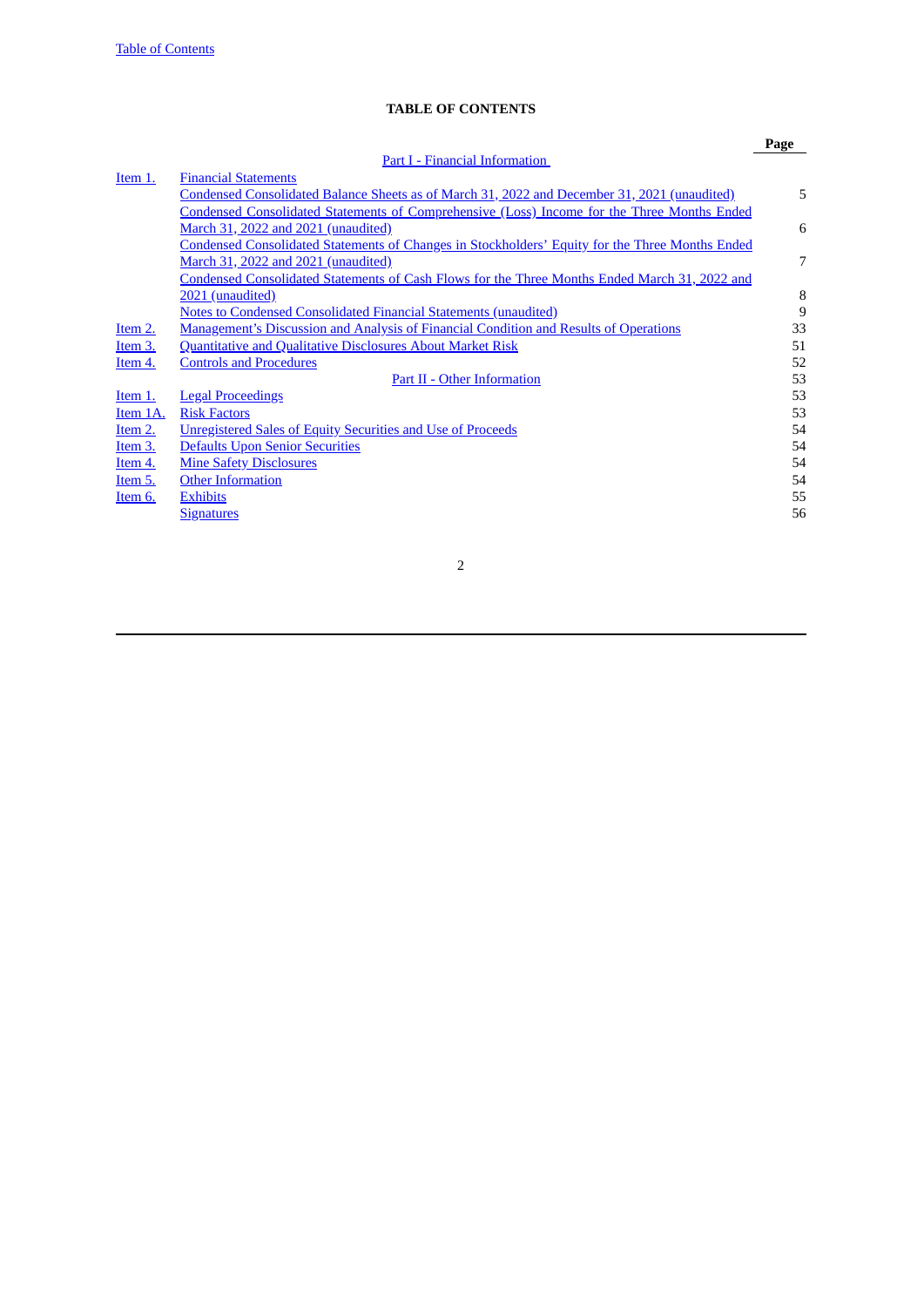### **SPECIAL NOTE REGARDING FORWARD-LOOKING STATEMENTS**

This Quarterly Report on Form 10-Q contains forward-looking statements within the meaning of the Private Securities Litigation Reform Act of 1995. All statements made in this Quarterly Report on Form 10-Q that are not statements of historical fact, including statements about our beliefs and expectations and regarding future events or our future results of operations, financial condition, business, strategies, financial needs, and the plans and objectives of management, are forward-looking statements and should be evaluated as such. These statements often include words such as "anticipate," "believe," "expect," "suggests," "plans," "intend," "estimates," "targets," "projects," "should," "could," "would," "may," "will," "forecast," and other similar expressions or the negatives of those terms. We base these forward-looking statements on our current expectations, plans and assumptions that we have made in light of our experience in the industry, as well as our perceptions of historical trends, current conditions, expected future developments and other factors we believe are appropriate under the circumstances at such time. As you read and consider this Quarterly Report on Form 10-Q, you should understand that these statements are not guarantees of future performance or results. The forward-looking statements are subject to and involve risks, uncertainties and assumptions, and you should not place undue reliance on these forward-looking statements. Although we believe that these forward-looking statements are based on reasonable assumptions at the time they are made, you should be aware that many factors could affect our actual results or results of operations and could cause actual results to differ materially from those expressed in the forward-looking statements. Important factors that may materially affect such forward-looking statements include, but are not limited to:

- the potential effects on our business of the coronavirus disease 2019 ("COVID-19") pandemic;
- our ability to attract new customers on a cost-effective basis and the extent to which existing customers renew and upgrade their subscriptions;
- our ability to sustain and expand revenues, maintain profitability, and to effectively manage our anticipated growth;
- the timing of our introduction of new solutions or updates to existing solutions;
- our ability to successfully diversify our solutions by developing or introducing new solutions or acquiring and integrating additional businesses, products, services or content;
- our ability to maintain and expand our strategic relationships with third parties;
- risks related to our expanding international operations;
- our ability to deliver our solutions to customers without disruption or delay;
- our exposure to liability from errors, delays, fraud or system failures, which may not be covered by insurance;
- risks related to our determinations of customers' transaction tax and tax payments;
- risks related to changes in tax laws and regulations or their interpretation or enforcement;
- our ability to manage cybersecurity and data privacy risks;
- risks related to failures in information technology, infrastructure and third-party service providers;
- our ability to effectively protect, maintain and enhance our brand;
- global economic weakness and uncertainties, and disruption in the capital and credit markets;
- business disruptions related to natural disasters, epidemic outbreaks, terrorist acts, political events or other events outside of our control;
- our ability to comply with anti-corruption, anti-bribery and similar laws;
- changes in interest rates, security ratings and market perceptions of the industry in which we operate, or our ability to obtain capital on commercially reasonable terms or at all;
- any statements of belief and any statements of assumptions underlying any of the foregoing; and
- other factors beyond our control.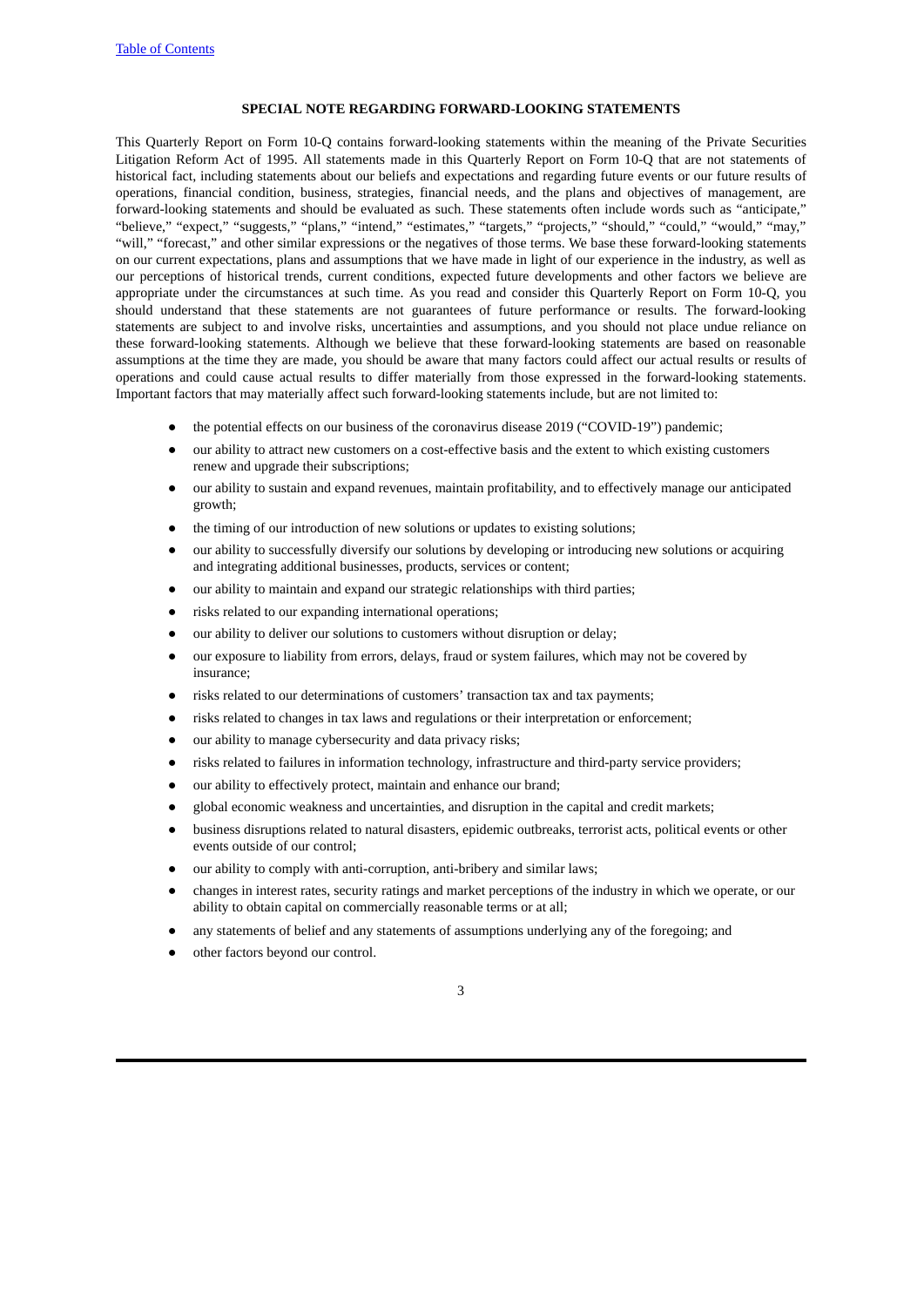The risks included here are not exhaustive, and additional factors could adversely affect our business and financial performance, including factors and risks included in our Annual Report on Form 10-K for the year ended December 31, 2021 and in other sections of this Quarterly Report on Form 10-Q, including under Part II, Item 1A, Risk Factors. Moreover, we operate in a very competitive and rapidly changing environment. New risk factors emerge from time to time, and it is not possible for us to identify all such risk factors, nor can we assess the impact of all such risk factors on the business or the extent to which any factor, or combination of factors, may cause actual results to differ materially from those contained in any forward-looking statements. Given these risks and uncertainties, you should not place undue reliance on our forward-looking statements, and you should not rely on forward-looking statements as predictions of future events. The results, events, and circumstances reflected in the forward-looking statements may not be achieved or occur, and actual results, events, or circumstances could differ materially from those described in the forward-looking statements. The forward-looking statements made in this Quarterly Report on Form 10-Q speak only as of the date of this report. We undertake no obligation to update any forward-looking statements made in this report to reflect events or circumstances after the date of this report or to reflect new information or the occurrence of unanticipated events, except as required by law. If we update one or more forward-looking statements, no inference should be drawn that we will make additional updates with respect to those or other forward-looking statements.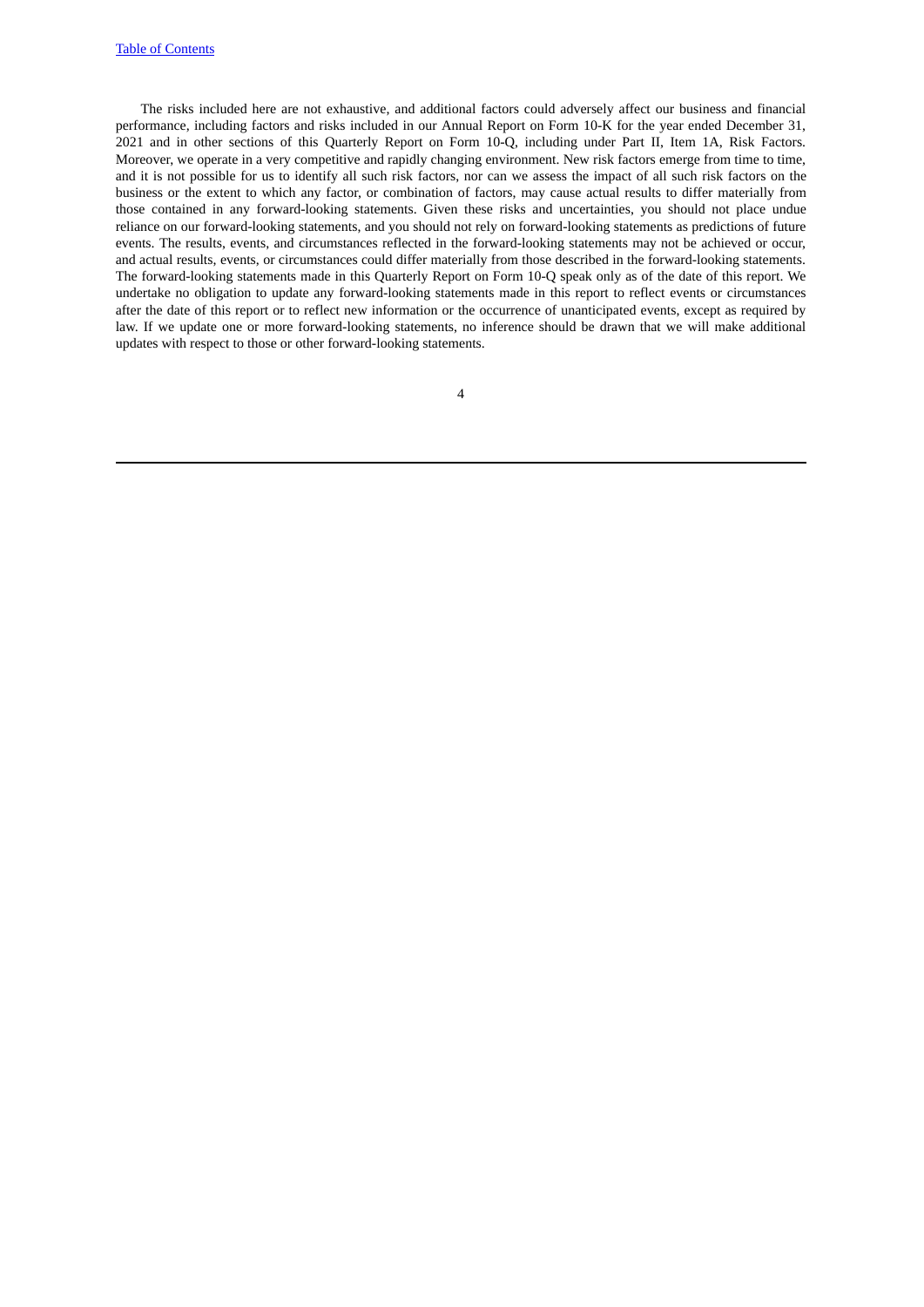### **PART I - FINANCIAL INFORMATION**

### <span id="page-4-2"></span><span id="page-4-1"></span><span id="page-4-0"></span>**Item 1. FINANCIAL STATEMENTS**

#### **Vertex, Inc. and Subsidiaries Condensed Consolidated Balance Sheets As of March 31, 2022 and December 31, 2021 (Amounts in thousands, except per share data)**

|                                                                                                                     | March 31,<br>2022 |             |    | December 31,<br>2021 |  |  |
|---------------------------------------------------------------------------------------------------------------------|-------------------|-------------|----|----------------------|--|--|
|                                                                                                                     |                   | (unaudited) |    |                      |  |  |
| <b>Assets</b>                                                                                                       |                   |             |    |                      |  |  |
| Current assets:                                                                                                     |                   |             |    |                      |  |  |
| Cash and cash equivalents                                                                                           | \$                | 97,340      | \$ | 73,333               |  |  |
| Funds held for customers                                                                                            |                   | 25.899      |    | 24.873               |  |  |
| Accounts receivable, net of allowance of \$8,450 and \$9,151, respectively                                          |                   | 75,807      |    | 76,929               |  |  |
| Prepaid expenses and other current assets                                                                           |                   | 21,513      |    | 20,536               |  |  |
| Total current assets                                                                                                |                   | 220,559     |    | 195.671              |  |  |
| Property and equipment, net of accumulated depreciation                                                             |                   | 102.228     |    | 98.390               |  |  |
| Capitalized software, net of accumulated amortization                                                               |                   | 33.053      |    | 33.442               |  |  |
| Goodwill and other intangible assets                                                                                |                   | 272.633     |    | 272.702              |  |  |
| Deferred commissions                                                                                                |                   | 11.679      |    | 12.555               |  |  |
| Deferred income tax asset                                                                                           |                   | 34,554      |    | 35,298               |  |  |
| Operating lease right-of-use assets                                                                                 |                   | 19,644      |    | 20,249               |  |  |
| Other assets                                                                                                        |                   | 3,158       |    | 1,900                |  |  |
| <b>Total assets</b>                                                                                                 | \$                | 697,508     | \$ | 670,207              |  |  |
| <b>Liabilities and Stockholders' Equity</b>                                                                         |                   |             |    |                      |  |  |
| Current liabilities:                                                                                                |                   |             |    |                      |  |  |
| Current portion of long-term debt                                                                                   | \$                | 1.250       | \$ |                      |  |  |
| Accounts payable                                                                                                    |                   | 14,578      |    | 13,000               |  |  |
| Accrued expenses                                                                                                    |                   | 27,286      |    | 22.966               |  |  |
| Tax sharing agreement distributions payable                                                                         |                   |             |    | 536                  |  |  |
| Customer funds obligations                                                                                          |                   | 24.507      |    | 23.461               |  |  |
| Accrued salaries and benefits                                                                                       |                   | 13.992      |    | 16.671               |  |  |
| Accrued variable compensation                                                                                       |                   | 9.917       |    | 26.462               |  |  |
| Deferred compensation, current                                                                                      |                   | 4.202       |    | 4.202                |  |  |
| Deferred revenue, current                                                                                           |                   | 235.236     |    | 237,344              |  |  |
| Current portion of operating lease liabilities                                                                      |                   | 4,145       |    | 3,933                |  |  |
| Current portion of finance lease liabilities                                                                        |                   | 286         |    | 284                  |  |  |
| Deferred purchase consideration, current                                                                            |                   | 19,905      |    | 19,805               |  |  |
| Purchase commitment and contingent consideration liabilities, current                                               |                   | 1,258       |    | 468                  |  |  |
| Total current liabilities                                                                                           |                   | 356,562     |    | 369,132              |  |  |
| Deferred compensation, net of current portion                                                                       |                   | 2.056       |    | 1,963                |  |  |
| Deferred revenue, net of current portion                                                                            |                   | 10,479      |    | 11,666               |  |  |
| Debt, net of current portion                                                                                        |                   | 48,554      |    |                      |  |  |
| Operating lease liabilities, net of current portion                                                                 |                   | 23,360      |    | 24,320               |  |  |
| Finance lease liabilities, net of current portion                                                                   |                   | 68          |    | 68                   |  |  |
| Deferred purchase consideration, net of current portion                                                             |                   | 9.519       |    | 19.419               |  |  |
| Purchase commitment and contingent consideration liabilities, net of current portion                                |                   | 12.152      |    | 10.829               |  |  |
| Deferred other liabilities                                                                                          |                   | 1.927       |    | 2.726                |  |  |
| <b>Total liabilities</b>                                                                                            |                   | 464,677     |    | 440.123              |  |  |
| Commitments and contingencies (Note 12)                                                                             |                   |             |    |                      |  |  |
|                                                                                                                     |                   |             |    |                      |  |  |
| Stockholders' equity:                                                                                               |                   |             |    |                      |  |  |
| Preferred shares, \$0.001 par value, 30,000 shares authorized; no shares issued and outstanding                     |                   |             |    |                      |  |  |
| Class A voting common stock, \$0.001 par value, 300,000 shares authorized; 42,561 and 42,286 shares                 |                   | 42          |    | 42                   |  |  |
| issued and outstanding, respectively                                                                                |                   |             |    |                      |  |  |
| Class B voting common stock, \$0.001 par value, 150,000 shares authorized; 106,807 shares issued and<br>outstanding |                   | 107         |    | 107                  |  |  |
| Additional paid in capital                                                                                          |                   | 227,751     |    | 222.621              |  |  |
|                                                                                                                     |                   | 24.477      |    | 24.811               |  |  |
| Retained earnings<br>Accumulated other comprehensive loss                                                           |                   | (19,546)    |    | (17, 497)            |  |  |
|                                                                                                                     |                   | 232.831     |    | 230.084              |  |  |
| Total stockholders' equity<br>Total liabilities and stockholders' equity                                            |                   |             |    |                      |  |  |
|                                                                                                                     | \$                | 697,508     | \$ | 670.207              |  |  |
| 5                                                                                                                   |                   |             |    |                      |  |  |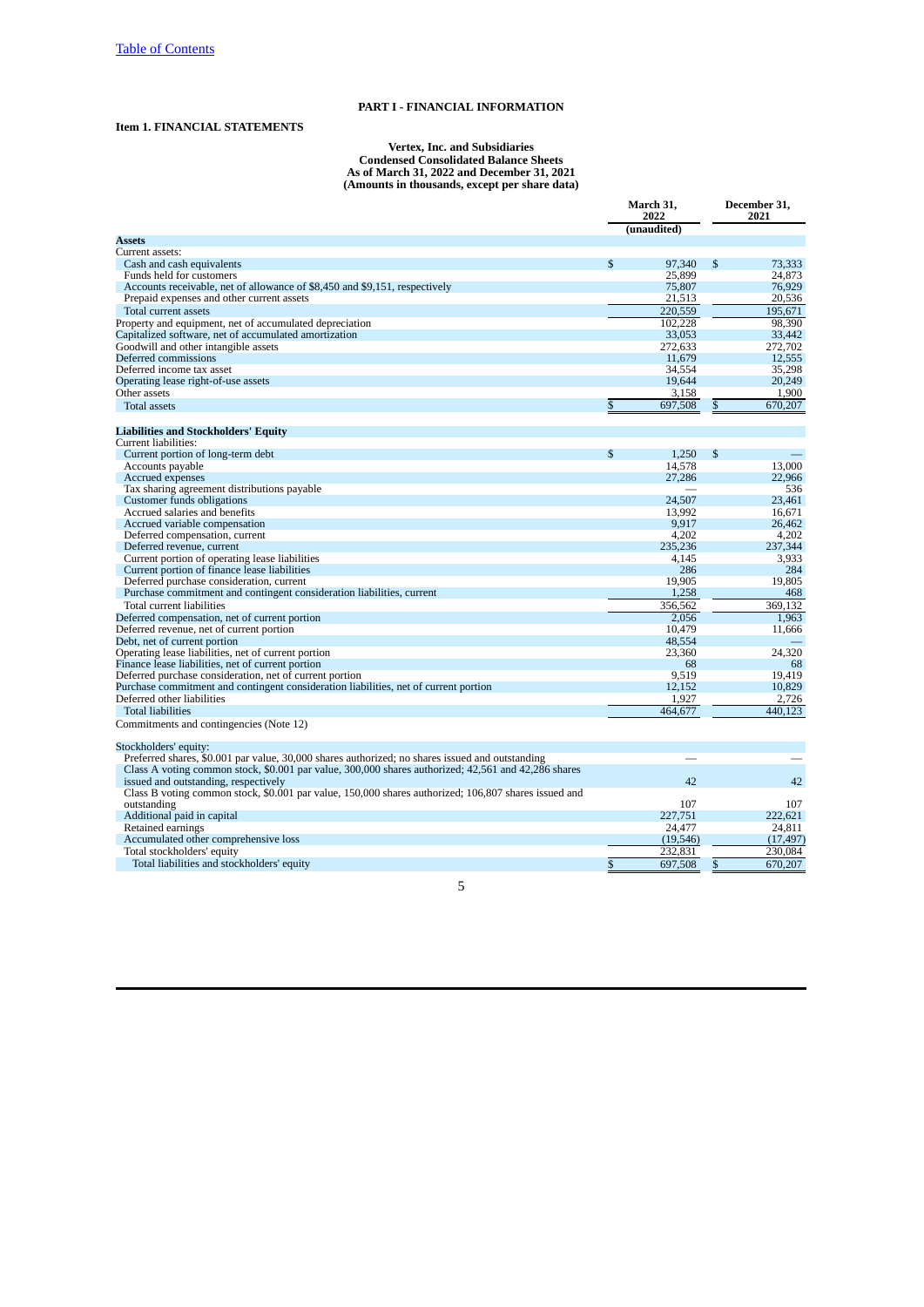### The accompanying notes are an integral part of these condensed consolidated financial statements. **Vertex, Inc. and Subsidiaries**

**Condensed Consolidated Statements of Comprehensive (Loss) Income**

# **For the three months ended March 31, 2022 and 2021**

**(Amounts in thousands, except per share data)**

<span id="page-5-0"></span>

|                                                                            |                 | Three Months Ended March 31, |      |                 |
|----------------------------------------------------------------------------|-----------------|------------------------------|------|-----------------|
|                                                                            |                 | 2022                         |      | 2021            |
|                                                                            |                 | (unaudited)                  |      |                 |
| Revenues:                                                                  |                 |                              |      |                 |
| Software subscriptions                                                     | \$              | 97,131                       | \$   | 83,280          |
| <b>Services</b>                                                            |                 | 17,853                       |      | 14,956          |
| Total revenues                                                             |                 | 114,984                      |      | 98,236          |
| Cost of revenues:                                                          |                 |                              |      |                 |
| Software subscriptions                                                     |                 | 32,913                       |      | 25,590          |
| <b>Services</b>                                                            |                 | 11,953                       |      | 11,343          |
| Total cost of revenues                                                     |                 | 44,866                       |      | 36,933          |
| Gross profit                                                               |                 | 70,118                       |      | 61,303          |
| Operating expenses:                                                        |                 |                              |      |                 |
| Research and development                                                   |                 | 9,633                        |      | 11,459          |
| Selling and marketing                                                      |                 | 27,452                       |      | 20,150          |
| General and administrative                                                 |                 | 28,757                       |      | 24,852          |
| Depreciation and amortization                                              |                 | 2,960<br>848                 |      | 2,827           |
| Other operating expense (income), net<br>Total operating expenses          |                 | 69,650                       |      | (129)<br>59,159 |
| Income from operations                                                     |                 | 468                          |      | 2,144           |
| Interest (income) expense, net                                             |                 | (6)                          |      | 535             |
| Income before income taxes                                                 |                 | 474                          |      | 1,609           |
| Income tax expense (benefit)                                               |                 | 808                          |      | (679)           |
| Net (loss) income                                                          |                 | (334)                        |      | 2,288           |
| Other comprehensive loss from foreign currency translation adjustments and |                 |                              |      |                 |
| revaluations, net of tax                                                   |                 | 2,049                        |      | 977             |
| Total comprehensive (loss) income                                          | $\$$            | (2, 383)                     | $\$$ | 1,311           |
|                                                                            |                 |                              |      |                 |
| Net (loss) income attributable to Class A stockholders, basic              | \$              | (95)                         | \$   | 413             |
| Net (loss) income per Class A share, basic                                 | \$              | (0.00)                       | \$   | 0.02            |
| Weighted average Class A common stock, basic                               |                 | 42,349                       |      | 26,458          |
| Net (loss) income attributable to Class A stockholders, diluted            | $\overline{\$}$ | (95)                         | \$   | 550             |
| Net (loss) income per Class A share, diluted                               | \$              | (0.00)                       | \$   | 0.01            |
| Weighted average Class A common stock, diluted                             |                 | 42,349                       |      | 38,003          |
| Net (loss) income attributable to Class B stockholders, basic              | \$              | (239)                        | \$   | 1,875           |
| Net (loss) income per Class B share, basic                                 | $\frac{1}{3}$   | (0.00)                       |      | 0.02            |
| Weighted average Class B common stock, basic                               |                 | 106,807                      |      | 120,117         |
| Net (loss) income attributable to Class B stockholders, diluted            | \$              | (239)                        | \$   | 1,738           |
| Net (loss) income per Class B share, diluted                               | \$              | (0.00)                       | \$   | 0.01            |
| Weighted average Class B common stock, diluted                             |                 | 106,807                      |      | 120,117         |

The accompanying notes are an integral part of these condensed consolidated financial statements.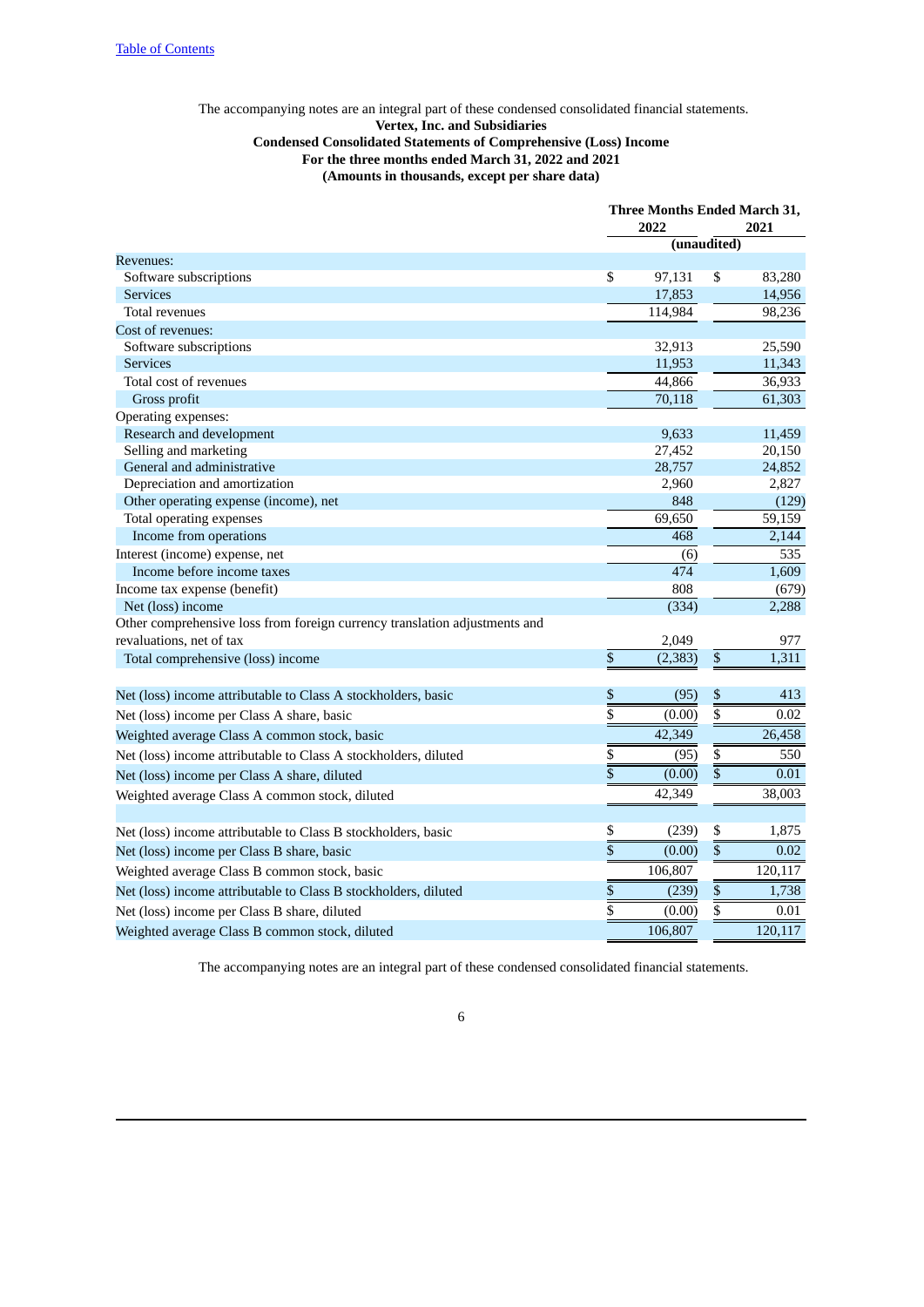# <span id="page-6-0"></span>**Vertex, Inc. and Subsidiaries**

### **Condensed Consolidated Statements of Changes in Stockholders' Equity For the three months ended March 31, 2022 and 2021 (unaudited) (Amounts in thousands)**

|                                                                          | Outstanding<br><b>Class A</b><br>Shares        | Class A<br>Common<br><b>Stock</b>        | Outstanding<br><b>Class B</b><br>Shares        | <b>Class B</b><br>Common<br>Stock | <b>Additional</b><br>Paid In<br>Capital        | Retained<br><b>Earnings</b> | <b>Accumulated</b><br>Other<br>Comprehensive<br>Loss | Total<br>Stockholders'<br>Equity               |
|--------------------------------------------------------------------------|------------------------------------------------|------------------------------------------|------------------------------------------------|-----------------------------------|------------------------------------------------|-----------------------------|------------------------------------------------------|------------------------------------------------|
| Balance, January 1, 2021                                                 | 26,327                                         | 26<br>\$                                 | 120,117                                        | 120<br>$\mathbf{s}$               | 206,541<br>-\$                                 | 25,782<br>-S                | \$<br>(3, 127)                                       | 229,342<br>\$                                  |
| ASC 842 transition adjustment                                            |                                                |                                          |                                                |                                   |                                                | 508                         |                                                      | 508                                            |
| Exercise of stock options, net                                           | 640                                            |                                          |                                                |                                   | (6,998)                                        |                             |                                                      | (6,997)                                        |
| Shares issued upon vesting of Restricted Stock Units, net                | 5                                              |                                          | -                                              |                                   | (34)                                           |                             | –                                                    | (34)                                           |
| Stock-based compensation expense                                         |                                                |                                          |                                                |                                   | 6,302                                          |                             | —                                                    | 6,302                                          |
| Foreign currency translation adjustments and revaluations, net<br>of tax |                                                |                                          |                                                |                                   |                                                |                             | (977)                                                | (977)                                          |
| Net income                                                               |                                                |                                          |                                                |                                   |                                                | 2,288                       |                                                      | 2,288                                          |
| Balance, March 31, 2021                                                  | 26,972                                         | 27<br>\$.                                | 120,117                                        | 120<br>\$.                        | 205,811                                        | 28,578                      | (4, 104)                                             | 230,432<br>S                                   |
|                                                                          |                                                |                                          |                                                |                                   |                                                |                             |                                                      |                                                |
|                                                                          | Outstanding<br><b>Class A</b><br><b>Shares</b> | <b>Class A</b><br>Common<br><b>Stock</b> | Outstanding<br><b>Class B</b><br><b>Shares</b> | <b>Class B</b><br>Common<br>Stock | <b>Additional</b><br>Paid In<br><b>Capital</b> | Retained<br><b>Earnings</b> | Accumulated<br>Other<br>Comprehensive<br>Loss        | <b>Total</b><br>Stockholders'<br><b>Equity</b> |
| Balance, January 1, 2022                                                 | 42,286                                         | 42<br>\$                                 | 106,807                                        | 107<br>-S                         | 222,621<br>$\mathfrak{F}$                      | 24,811 \$<br>-S             | $(17, 497)$ \$                                       | 230,084                                        |
| Exercise of stock options, net                                           | 272                                            |                                          |                                                |                                   | 278                                            |                             |                                                      | 278                                            |
| Shares issued upon vesting of Restricted Stock Units, net                | 3                                              |                                          |                                                |                                   | (15)                                           |                             |                                                      | (15)                                           |
| Stock-based compensation expense                                         |                                                |                                          |                                                |                                   | 4,867                                          | --                          | -                                                    | 4,867                                          |
| Foreign currency translation adjustments and revaluations, net<br>of tax |                                                |                                          |                                                |                                   |                                                |                             | (2,049)                                              | (2,049)                                        |
| Net loss                                                                 | --                                             |                                          |                                                |                                   |                                                | (334)                       |                                                      | (334)                                          |

The accompanying notes are an integral part of these condensed consolidated financial statements.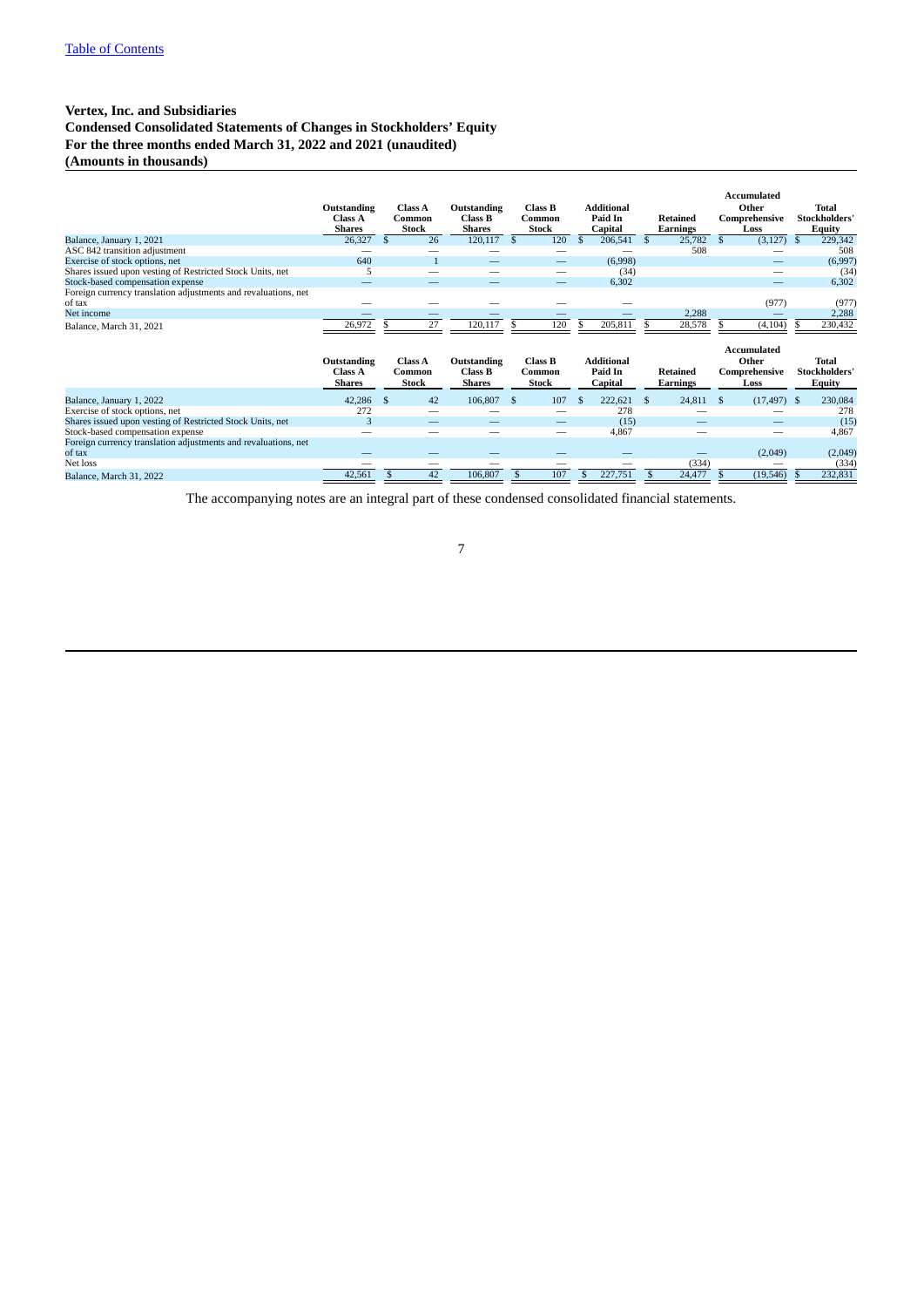### <span id="page-7-0"></span>**Vertex, Inc. and Subsidiaries Condensed Consolidated Statements of Cash Flows For the three months ended March 31, 2022 and 2021 (Amounts in thousands)**

|                                                                                                  | Three Months Ended March 31, |             |    |           |
|--------------------------------------------------------------------------------------------------|------------------------------|-------------|----|-----------|
|                                                                                                  |                              | 2022        |    | 2021      |
|                                                                                                  |                              | (unaudited) |    |           |
| Cash flows from operating activities:                                                            |                              |             |    |           |
| Net (loss) income                                                                                | \$                           | (334)       | \$ | 2,288     |
| Adjustments to reconcile net (loss) income to net cash provided by operating activities:         |                              |             |    |           |
| Depreciation and amortization                                                                    |                              | 12,906      |    | 8,816     |
| Provision for subscription cancellations and non-renewals, net of deferred allowance             |                              | (279)       |    | 379       |
| Amortization of deferred financing costs                                                         |                              | 53          |    | 53        |
| Change in fair value of contingent consideration liability                                       |                              | 700         |    |           |
| Write-off of deferred financing costs                                                            |                              | 372         |    |           |
| Stock-based compensation expense                                                                 |                              | 4,933       |    | 6,543     |
| Deferred income tax (benefit) provision                                                          |                              | 62          |    | (615)     |
| Non-cash operating lease costs                                                                   |                              | 622         |    | 998       |
| Other                                                                                            |                              | 412         |    | (14)      |
| Changes in operating assets and liabilities:                                                     |                              |             |    |           |
| Accounts receivable                                                                              |                              | 2,688       |    | 13,810    |
| Prepaid expenses and other current assets                                                        |                              | (1,091)     |    | (13, 437) |
| Deferred commissions                                                                             |                              | 875         |    | 50        |
| Accounts payable                                                                                 |                              | 1,555       |    | 2,258     |
| Accrued expenses                                                                                 |                              | 3,806       |    | (3,048)   |
| Accrued and deferred compensation                                                                |                              | (19, 254)   |    | (14,966)  |
| Deferred revenue                                                                                 |                              | (3,718)     |    | (5,046)   |
| Operating lease liabilities                                                                      |                              | (763)       |    | (1,519)   |
| Other                                                                                            |                              | (950)       |    | 485       |
| Net cash provided by (used in) operating activities                                              |                              | 2.595       |    | (2,965)   |
| Cash flows from investing activities:                                                            |                              |             |    |           |
| Acquisition of business, net of cash acquired                                                    |                              | (474)       |    | (6,100)   |
| Property and equipment additions                                                                 |                              | (13, 873)   |    | (6, 195)  |
| Capitalized software additions                                                                   |                              | (2,912)     |    | (2,221)   |
| Net cash used in investing activities                                                            |                              | (17, 259)   |    | (14, 516) |
| Cash flows from financing activities:                                                            |                              |             |    |           |
| Net increase (decrease) in customer funds obligations                                            |                              | 1,046       |    | (438)     |
| Proceeds from term loan                                                                          |                              | 50,000      |    |           |
| Payments for deferred financing costs                                                            |                              | (993)       |    |           |
| Payments for taxes related to net share settlement of stock-based awards                         |                              | (337)       |    | (7, 178)  |
| Proceeds from exercise of stock options                                                          |                              | 600         |    | 147       |
| Distributions under Tax Sharing Agreement                                                        |                              | (536)       |    |           |
| Payments of finance lease liabilities                                                            |                              |             |    | (671)     |
| Payments for deferred purchase commitments                                                       |                              | (10,000)    |    |           |
| Net cash provided by (used in) financing activities                                              |                              | 39,780      |    | (8, 140)  |
| Effect of exchange rate changes on cash, cash equivalents and restricted cash                    |                              | (83)        |    | (226)     |
| Net increase (decrease) in cash, cash equivalents and restricted cash                            |                              | 25,033      |    | (25, 847) |
| Cash, cash equivalents and restricted cash, beginning of period                                  |                              | 98,206      |    | 312,273   |
| Cash, cash equivalents and restricted cash, end of period                                        | \$                           | 123,239     | \$ | 286,426   |
| Reconciliation of cash, cash equivalents and restricted cash to the Consolidated Balance Sheets, |                              |             |    |           |
| end of period:                                                                                   |                              |             |    |           |
| Cash and cash equivalents                                                                        | \$                           | 97,340      | \$ | 277,681   |
| Restricted cash-funds held for customers                                                         |                              | 25,899      |    | 8,745     |
| Total cash, cash equivalents and restricted cash, end of period                                  | \$                           | 123,239     | \$ | 286,426   |

The accompanying notes are an integral part of these condensed consolidated financial statements.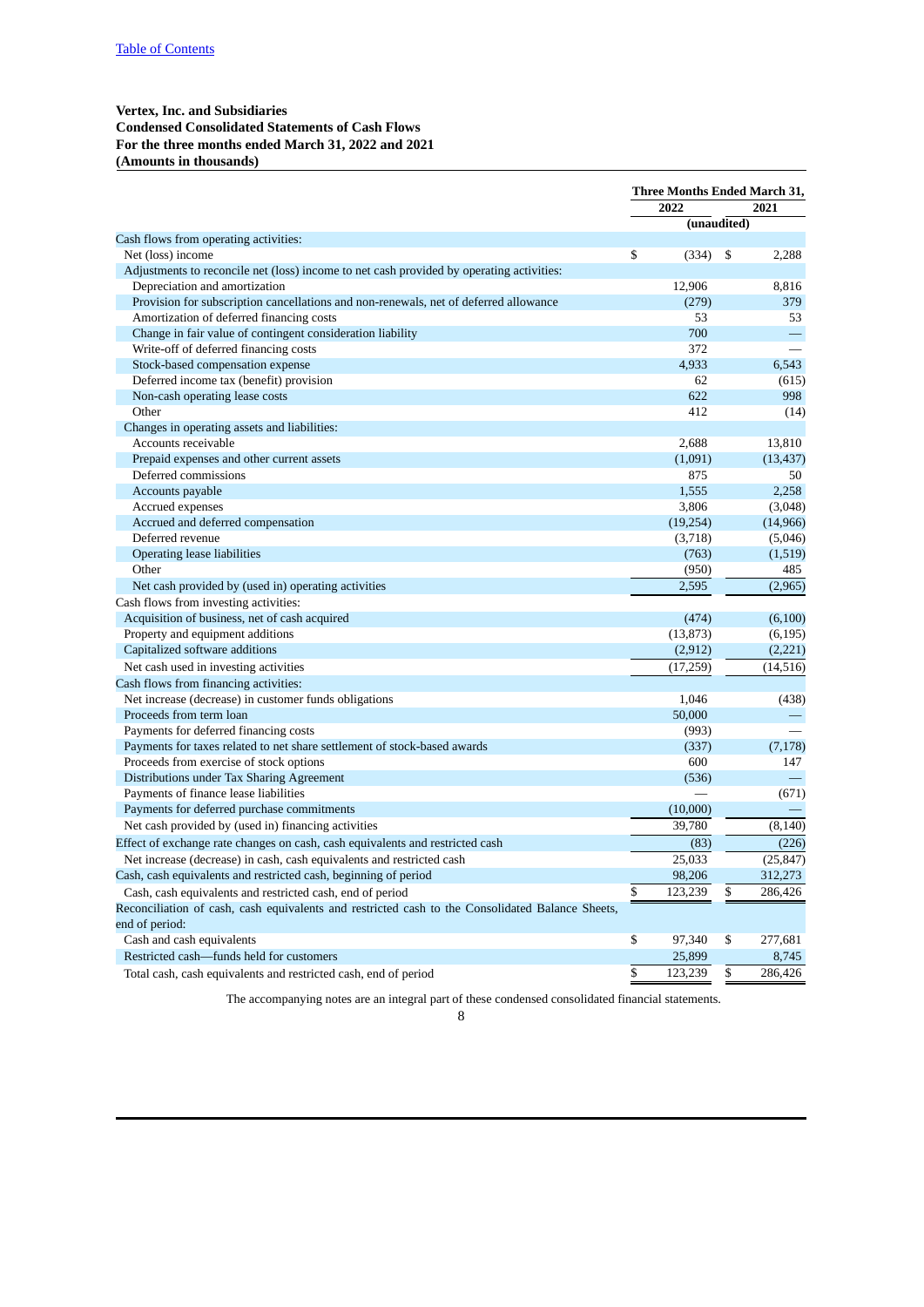### **Vertex, Inc. and Subsidiaries Notes to Condensed Consolidated Financial Statements (unaudited) (Amounts in thousands, except per share data)**

### <span id="page-8-0"></span>**1. SUMMARY OF SIGNIFICANT ACCOUNTING POLICIES**

#### **Nature of Business**

Vertex, Inc. ("Vertex") and its consolidated subsidiaries and variable interest entities ("VIE") (collectively, the "Company") operate as solutions providers of state, local and value added tax calculation, compliance and analytics, offering software products which are sold through software license and software as a service ("cloud") subscriptions. The Company also provides implementation and training services in connection with its software license and cloud subscriptions, transaction tax returns outsourcing, and other tax-related services. The Company sells to customers located throughout the United States of America ("U.S.") and internationally.

### **Basis of Consolidation**

The condensed consolidated financial statements are prepared in accordance with accounting principles generally accepted in the U.S. ("U.S. GAAP") and include the accounts of the Company. All intercompany transactions have been eliminated in consolidation.

The Company has a 65% equity interest in Systax Sistemas Fiscais LTDA ("Systax"), a provider of Brazilian transaction tax content and software. Systax is considered a Variable Interest Entity given that the equity investors, as a group, lack the characteristics of a controlling financial interest. Vertex includes Systax in the condensed consolidated financial statements as Vertex is the primary beneficiary of the equity interests in Systax and participates significantly in the variability in the fair value of Systax's net assets.

#### **Unaudited Interim Financial Information**

The accompanying unaudited interim condensed consolidated financial statements have been prepared pursuant to the rules and regulations of the Securities and Exchange Commission (the "SEC") for interim financial information and include the accounts of the Company. Certain information and disclosures normally included in consolidated financial statements prepared in accordance with U.S. GAAP have been condensed or omitted. Accordingly, these interim condensed consolidated financial statements should be read in conjunction with the audited consolidated financial statements and the related notes for the year ended December 31, 2021 included in the Company's Annual Report on Form 10-K for the year ended December 31, 2021 (the "2021 Annual Report") filed with the SEC on March 16, 2022. The interim condensed consolidated balance sheet as of December 31, 2021 has been derived from audited financial statements included in the 2021 Annual Report. The accompanying interim condensed consolidated balance sheet as of March 31, 2022, the interim condensed consolidated statements of comprehensive (loss) income, changes in stockholders' equity and cash flows for the three months ended March 31, 2022 and 2021 are unaudited. The unaudited interim condensed consolidated financial statements have been prepared on a basis consistent with that used to prepare the annual audited consolidated financial statements and include, in the opinion of management, all adjustments, consisting of normal and recurring items, necessary for the fair presentation of the condensed consolidated financial statements. The operating results for the three months ended March 31, 2022 are not necessarily indicative of the results expected for the full year ending December 31, 2022.

#### **Segments**

The Company operates its business as one operating segment. For the three months ended March 31, 2022 and 2021, approximately 5% and 5%, respectively, of the Company's revenues were generated from customers located outside the U.S. As of March 31, 2022 and December 31, 2021, \$852 and \$699, respectively, of the Company's property and equipment assets were held outside of the U.S.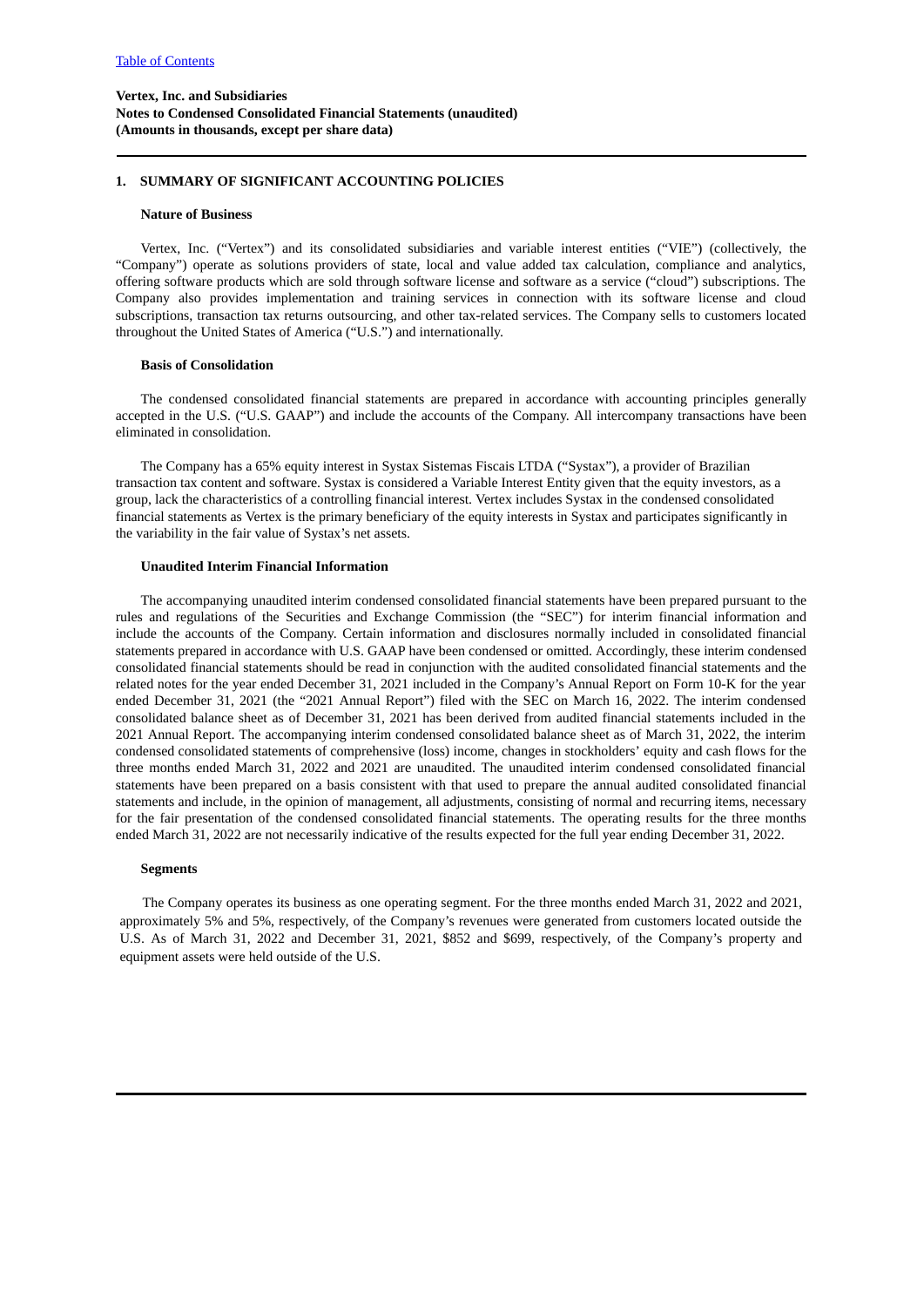#### **Fair Value Measurement**

Fair value is defined as the price that would be received to sell an asset or paid to transfer a liability in an orderly transaction between market participants at a measurement date. A three-level fair value hierarchy (the "Fair Value Hierarchy") prioritizes the inputs used to measure fair value. The Fair Value Hierarchy requires the Company to maximize the use of observable inputs and minimize the use of unobservable inputs. Classification in the Fair Value Hierarchy is based on the lowest of the following levels that is significant to the measurement:

*Level 1*: Inputs are unadjusted quoted prices in active markets for identical assets or liabilities.

- *Level 2*: Inputs are quoted prices for similar assets and liabilities in active markets or quoted prices for identical or similar instruments in markets that are not active and model-derived valuations in which all significant inputs and significant value drivers are observable in active markets.
- *Level 3*: Inputs are unobservable inputs based on the Company's assumptions and valuation techniques used to measure assets and liabilities at fair value. The inputs require significant management judgment or estimation.

The Company's assessment of the significance of an input to a fair value measurement requires judgment, which may affect the determination of fair value and the measurement's classification within the Fair Value Hierarchy.

### **Use of Estimates**

The preparation of condensed consolidated financial statements requires management to make estimates and assumptions that affect the reported amounts of assets, liabilities, equity, revenues and expenses during the reporting period. Significant estimates used in preparing these condensed consolidated financial statements include: (i) the estimated allowance for subscription cancellations, (ii) expected credit losses associated with the allowance for doubtful accounts; (iii) the reserve for self-insurance, (iv) assumptions related to achievement of technological feasibility for software developed for sale, (v) product life cycles, (vi) estimated useful lives and potential impairment of long-lived assets and intangible assets, (vii) potential impairment of goodwill, (viii) determination of the fair value of tangible and intangible assets acquired, liabilities assumed and consideration transferred in acquisitions, (ix) amortization period of material rights and deferred commissions (x) Black-Scholes-Merton option pricing model ("Black-Scholes model") input assumptions used to determine the fair value of stock-based compensation awards, (xi) measurement of future purchase commitment, contingent consideration liabilities and deferred purchase consideration liabilities associated with acquisitions, and (xii) the potential outcome of future tax consequences of events that have been recognized in the condensed consolidated financial statements or tax returns. Actual results may differ from these estimates.

#### **Software Development Costs**

#### *Internal-Use Software*

The Company follows Accounting Standard Codification ("ASC") 350-40, *Goodwill and Other, Internal-Use Software,* to account for development costs incurred for the costs of computer software developed or obtained for internal use. ASC 350-40 requires such costs to be capitalized once certain criteria are met. Internal-use software is included in internal-use software developed in property and equipment in the condensed consolidated balance sheets once available for its intended use and is depreciated over periods between 3 to 5 years. Depreciation expense for internal-use software utilized for cloud-based customer solutions and for software for internal systems and tools is included in cost of revenues, software subscriptions and depreciation and amortization expense, respectively, in the condensed consolidated statements of comprehensive (loss) income.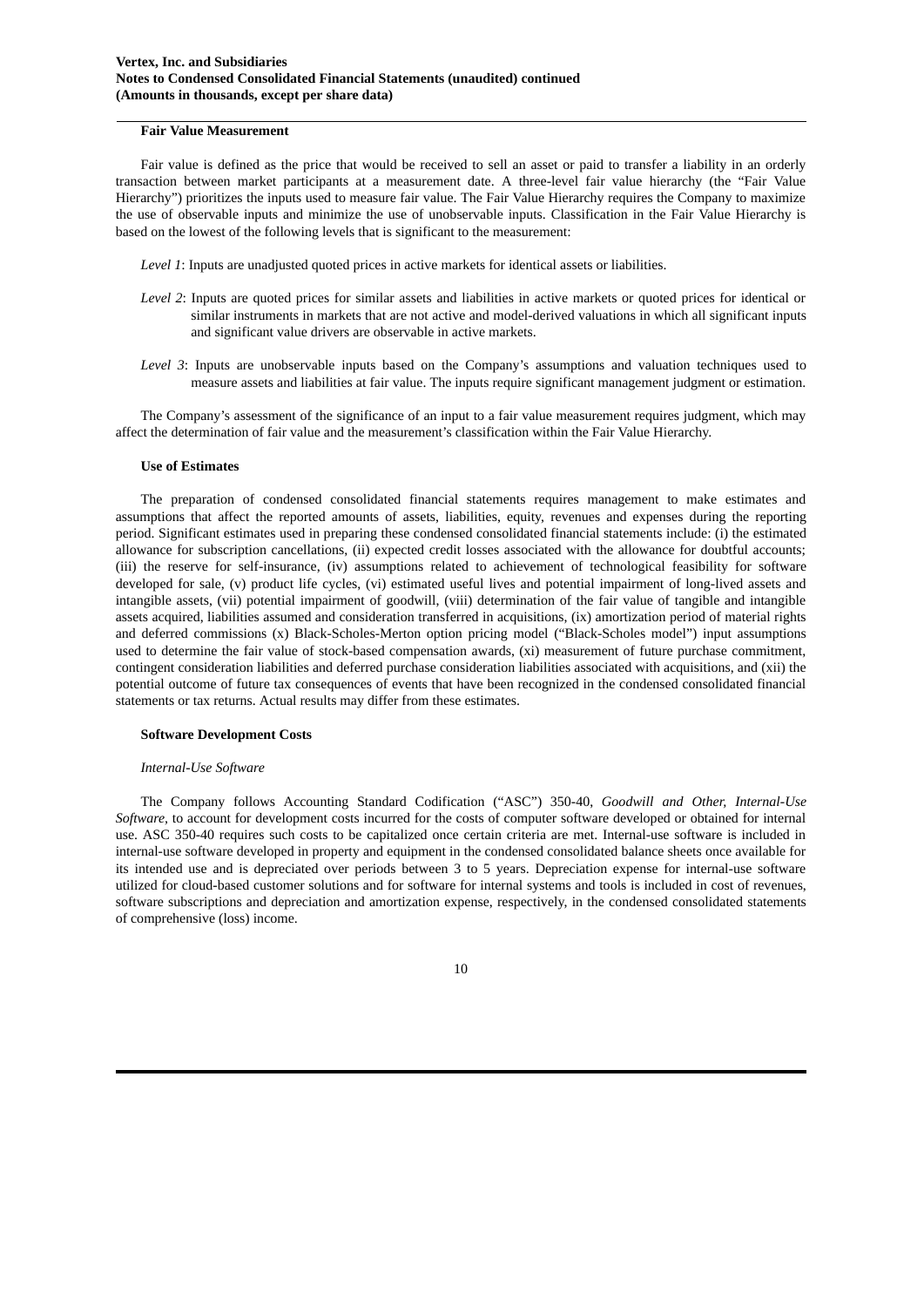*Software Developed for Sale*

The costs incurred for the development of computer software to be sold, leased, or otherwise marketed are capitalized in accordance with ASC 985-20, *Costs of Software to be Sold, Leased or Marketed*, when technological feasibility has been established. Amortization of capitalized software development costs begins when the product is available for general release. Amortization is provided on a product-by-product basis using the straight-line method over periods between three to five years and is included in cost of revenues, software subscriptions in the condensed consolidated statements of comprehensive (loss) income. Capitalized software costs are subject to an ongoing assessment of recoverability based on anticipated future revenues and changes in software technologies at least annually at December 31, and whenever events or circumstances make it more likely than not that impairment may have occurred.

### **Business Combinations**

Upon acquisition of a company, the Company determines if the transaction is a business combination, which is accounted for using the acquisition method of accounting. Under the acquisition method, once control is obtained of a business, the assets acquired, liabilities assumed, consideration transferred and amounts attributed to noncontrolling interests, are recorded at fair value. The Company uses its best estimates and assumptions to assign fair value to the tangible and intangible assets acquired, liabilities assumed, consideration transferred, and amounts attributed to noncontrolling interests at the acquisition date. One of the most significant estimates relates to the determination of the fair value of these amounts. The determination of the fair values is based on estimates and judgments made by management. The Company's estimates of fair value are based upon assumptions it believes to be reasonable, but which are inherently uncertain and unpredictable. Measurement period adjustments to these values as of the acquisition date are reflected at the time identified, up through the conclusion of the measurement period, which is the time at which all information for determination of the values of assets acquired, liabilities assumed, consideration transferred and noncontrolling interests is received, and is not to exceed one year from the acquisition date (the "Measurement Period"). Thus the Company may record adjustments to the fair value of these tangible and intangible assets acquired, liabilities assumed, consideration transferred and noncontrolling interests, with the corresponding offset to goodwill during this Measurement Period. Additionally, uncertain tax positions and tax-related valuation allowances are initially recorded in connection with a business combination as of the acquisition date. The Company continues to collect information and reevaluate these estimates and assumptions periodically and record any adjustments to preliminary estimates to goodwill, provided the Company is within the Measurement Period, with any adjustments to amortization of new or previously recorded identifiable intangibles being recorded to the condensed consolidated statements of comprehensive (loss) income in the period in which they arise. In addition, if outside of the Measurement Period, any subsequent adjustments to the acquisition date fair values are reflected in the condensed consolidated statements of comprehensive (loss) income in the period in which they arise.

#### **Goodwill**

Goodwill represents the excess of the purchase price over the fair value of net tangible and intangible assets acquired in a business combination. The Company evaluates goodwill for impairment annually at October 1<sup>st</sup>, and whenever events or circumstances make it more likely than not that impairment may have occurred.

#### **Deferred Financing Costs**

The Company capitalizes costs related to obtaining, renewing or extending loan agreements and amortizes these costs on a straight-line basis, which approximates the effective interest method, over the life of the loan. Deferred financing costs related to term loans outstanding are reflected as a reduction of current portion of long-term debt and long-term debt net of current portion in the condensed consolidated balance sheets. Deferred financing costs related to undrawn debt are reflected in other assets in the condensed consolidated balance sheets.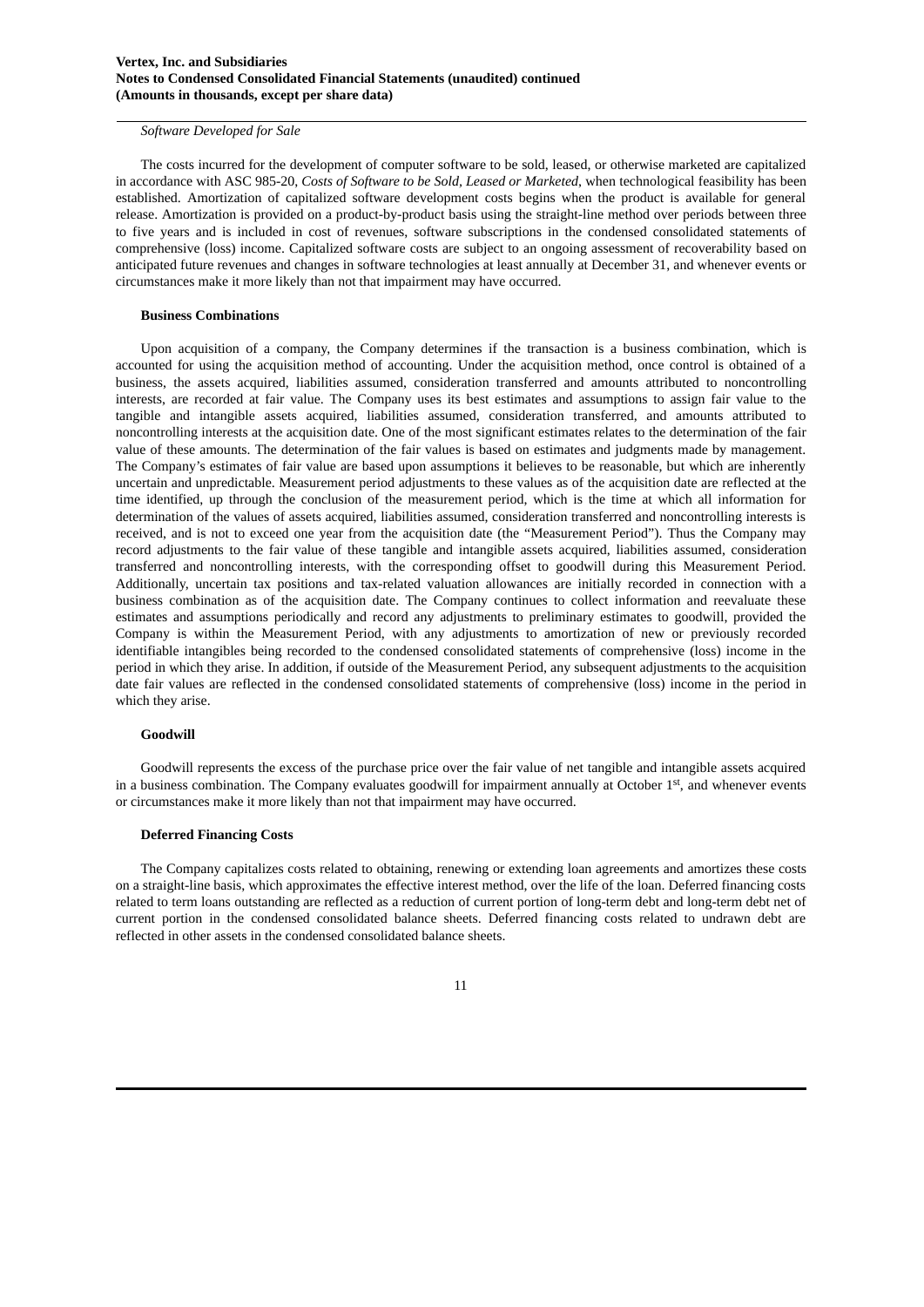#### **Stock-Based Compensation**

The Company has stock awards issued under the 2020 Incentive Award Plan (the "2020 Plan") and the 2020 Employee Stock Purchase Plan (the "ESPP"). The awards are subject to, and the Company applies, the guidance set forth in ASC 718, *Compensation—Stock Compensation*, for the award of equity-based instruments. The provisions of ASC 718 require a company to measure the fair value of stock-based compensation as of the grant date of the award. Stock-based compensation expense reflects the cost of employee services received in exchange for the awards. The Company has elected to recognize award forfeitures as they occur.

#### **Revenue Recognition**

### *Revenue from contracts with customers*

The Company recognizes revenue in accordance with ASC 606, *Revenue from Contracts with Customers*. Revenue is recognized upon transfer of control of promised products or services to customers in an amount that reflects the consideration expected to be received in exchange for those products or services. The Company enters into contracts that can include various combinations of products and services, which are generally capable of being distinct, and accounted for as separate performance obligations. Revenue is recognized net of allowance for subscription and non-renewal cancellations and any taxes collected from customers, which are subsequently remitted to governmental authorities.

### *Nature of goods and services*

Licenses for on-premise software subscriptions provide the customer with a right to use the software as it exists when made available to the customer. Customers purchase a subscription to these licenses, which includes the related software and tax content updates (collectively "updates") and product support. The updates and support, which are part of the subscription agreement, are essential to the continued utility of the software; therefore, the Company has determined the software and the related updates and support to be a single performance obligation. Accordingly, when on-premise software is licensed, the revenue associated with this combined performance obligation is recognized ratably over the license term as these performance obligations are satisfied over the duration of the license term. Revenue recognition begins on the later of the beginning of the subscription period or the date the software is made available to the customer to download. Prior to January 1, 2022, certain on-premise software subscription prices in the initial subscription year were higher than standard renewal prices. The excess initial year price over the renewal price ("new sale premium") is a material right that provides customers with the right to this reduced renewal price. The Company recognizes revenue associated with this material right over the estimated period of benefit to the customer, which is generally three years. Effective January 1, 2022, the Company changed the pricing structure for on-premise software so the initial year price and renewal prices were consistent, thus removing the material right for transactions after this date. The material right for applicable transactions prior to this pricing change will continue to be recognized over the estimated period of benefit to the customer.

Cloud-based subscriptions allow customers to use Company-hosted software over the contract period without taking possession of the software. The cloud-based offerings also include related updates and support. Cloud-based contracts consistently provide a benefit to the customer during the subscription period; thus, the associated revenue is recognized ratably over the related subscription period. Revenue recognition begins on the later of the beginning of the subscription period or the date the customer is provided access to the cloud-based solutions.

Revenue from deliverable-based services is recognized as services are delivered. Revenue from fixed fee services is recognized as services are performed using the percentage of completion input method.

The Company has elected the "right to invoice" practical expedient for revenue related to services that are billed on an hourly basis, which enables revenue to be recognized as the services are performed.

The Company has determined that the methods applied to measuring its progress toward complete satisfaction of performance obligations recognized over time are a faithful depiction of the transfer of control of software subscriptions and services to customers.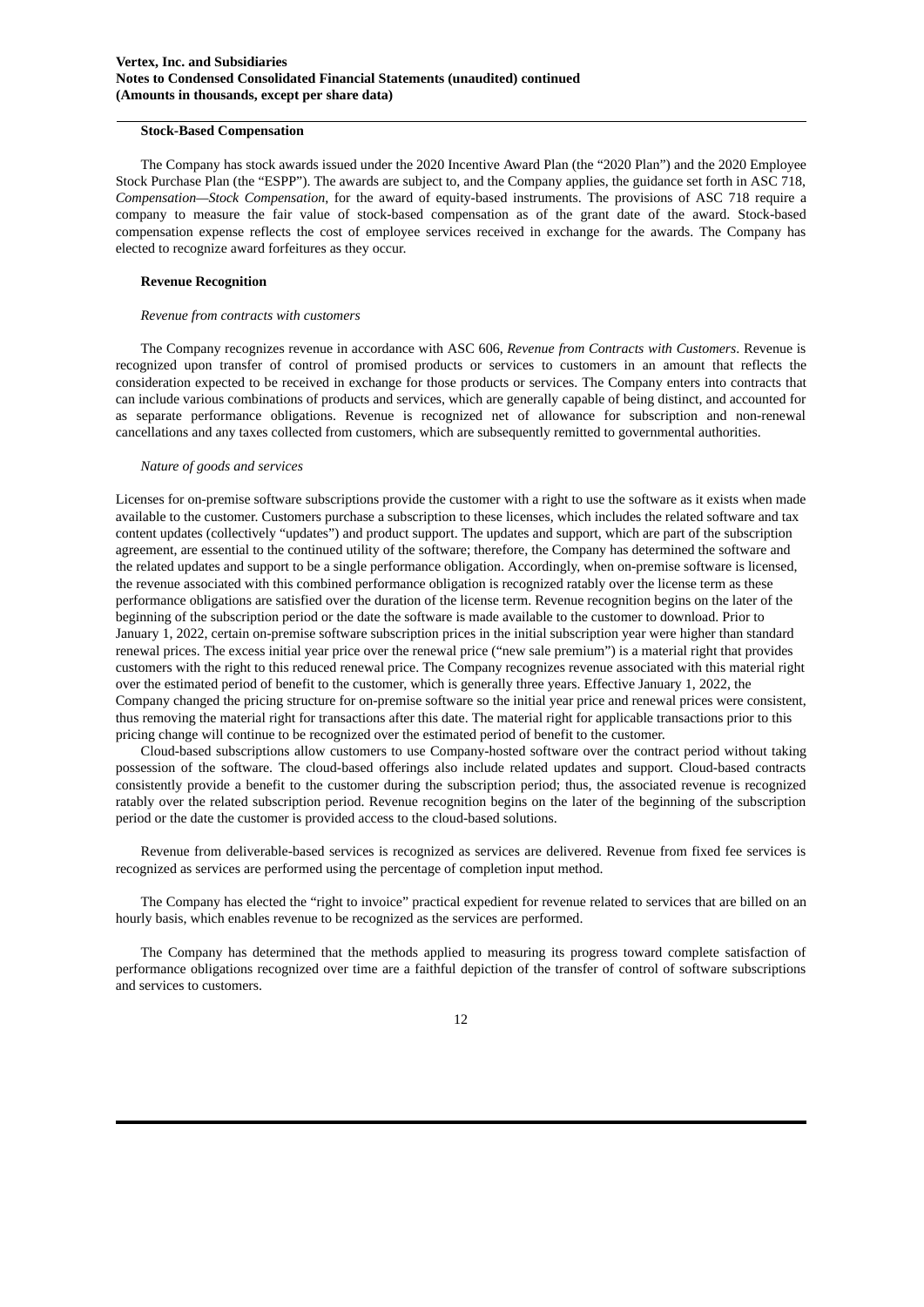#### *Significant judgments*

Contracts with customers often include promises to transfer multiple products and services to a customer. Determining whether products and services are considered distinct performance obligations that should be accounted for separately versus together may require significant judgment. Identification of the amortization periods of material rights and contract costs requires significant judgement by management.

#### *Payment terms*

Payment terms and conditions vary by contract, although the Company's terms generally include a requirement of payment within 30-days. In instances where the timing of revenue recognition differs from the timing of payment, the Company has determined that its contracts do not include a significant financing component. The primary purpose of invoicing terms is to provide customers with simplified and predictable ways of purchasing products and services, not to receive financing from customers or to provide customers with financing.

#### *Cost of revenues*

Cost of revenues, software subscriptions includes the direct cost to maintain, host and distribute software products, the direct cost to provide customer support, the direct cost to maintain tax content and depreciation and amortization of costs of capitalized software, acquired intangibles, and internal-use software utilized for cloud-based subscriptions. Cost of revenues, services includes the direct costs of implementation, training, transaction tax returns outsourcing and other taxrelated services.

#### *Reimbursable costs*

Reimbursable costs passed through and invoiced to customers of the Company are recorded as services revenues with the associated expenses recorded as cost of revenues, services in the condensed consolidated statements of comprehensive (loss) income.

#### **Income Taxes**

Vertex accounts for income taxes using the asset and liability method. The Company recognizes deferred tax assets and liabilities for future tax consequences of events that have been previously recognized in the Company's condensed consolidated financial statements and tax returns. The measurement of deferred tax assets and liabilities is based on provisions of the enacted tax law. The effect of a change in tax laws or rates on deferred tax assets and liabilities is recognized in income in the period that includes the enactment date. The effects of future changes in tax laws or rates are not anticipated. A valuation allowance is recorded when it is more likely than not that some or all of the deferred tax assets will not be realized. The Company records uncertain tax positions in accordance with ASC 740, *Income Taxes*, on the basis of a two-step process whereby: (i) management determines whether it is more likely than not that the tax positions will be sustained based on the technical merits of the position, and (ii) for those tax positions that meet the more likely than not recognition threshold, management recognizes the largest amount of tax benefit that is greater than 50 percent likely to be realized upon ultimate settlement with the related tax authority. The Company records interest related to underpayment of income taxes as interest expense and penalties as other operating expenses in the condensed consolidated comprehensive statements of (loss) income.

The impact as a result of the application of ASC 740 is reflected in the condensed consolidated financial statements. The Company assesses its income tax positions and records tax benefits or expense based upon management's evaluation of the facts, circumstances, and information available at the reporting date. Variations in the actual outcome of these future tax consequences could materially impact the condensed consolidated financial statements. The Company's effective income tax rate is based on estimated income for the year, the estimated composition of the income/losses in different jurisdictions, and discrete adjustments in the applicable quarterly periods. Potential discrete adjustments generally include tax charges or benefits related to stock-based compensation and changes in tax legislation, among other items.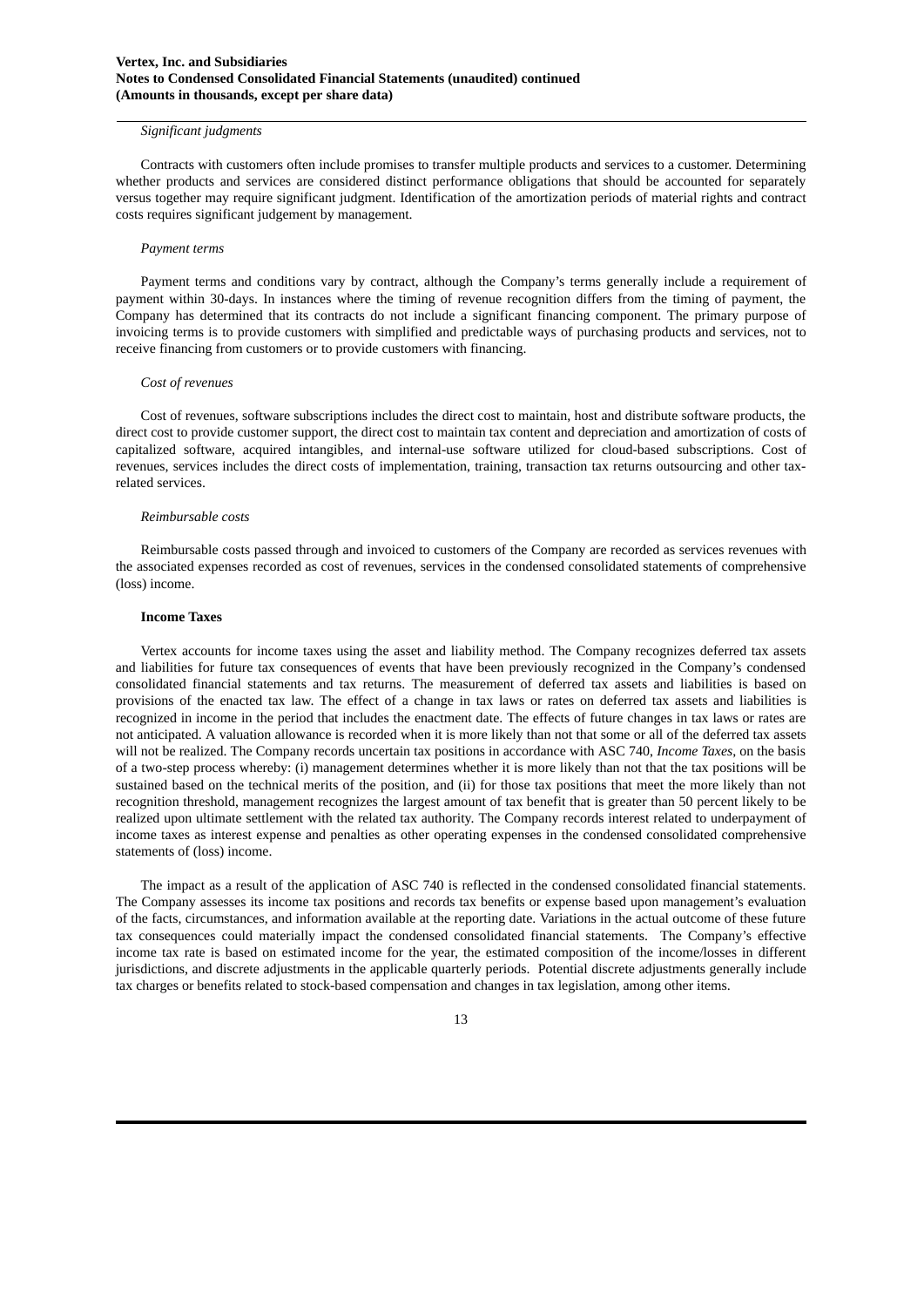### **Vertex, Inc. and Subsidiaries Notes to Condensed Consolidated Financial Statements (unaudited) continued (Amounts in thousands, except per share data)**

The Company's effective income tax rate was 171% and (42%) for the three months ended March 31, 2022, and 2021, respectively. For the three months ended March 31, 2022, the effective income tax rate was higher than the US federal statutory rate primarily due to foreign losses benefited at lower rates, shortfall in tax benefits related to stock-based compensation, and limitations on deductions of certain employees' compensation under Internal Revenue Code Section 162(m) ("Section 162(m)"). For the three months ended March 31, 2021, the effective income tax rate was lower than the U.S. federal statutory rate primarily due to excess tax benefits related to stock-based compensation, offset by limitations on deductions of certain employees' compensation under Section 162(m).

The Tax Cuts and Jobs Act of 2017 generally requires taxpayers to capitalize research and experimental expenditures effective for tax years beginning after December 31, 2021, and amortize the capitalized costs over a period of five or 15 years depending on where the research is conducted. The latest versions of the proposed Build Back Better Act delay the effective date on which these expenditures are required to be capitalized. However, it is unclear if this act will pass in its current form or if any other legislation might be enacted to defer or repeal the effective date of capitalization. If the capitalization requirement is not deferred or repealed, the Company expects the capitalization of research and experimental expenditures to increase its current U.S. federal and state income tax expense.

### **Supplemental Balance Sheet Disclosures**

Supplemental balance sheet disclosures are as follows for the respective periods:

|                                              |    | As of March 31.<br>2022 |     | As of December 31,<br>2021 |
|----------------------------------------------|----|-------------------------|-----|----------------------------|
| Prepaid expenses and other current assets:   |    | (unaudited)             |     |                            |
| Prepaid expenses                             | \$ | 9.572                   | -S  | 8,903                      |
| Prepaid insurance                            |    | 2,070                   |     | 3,348                      |
| Prepaid licenses and support                 |    | 9,871                   |     | 8,285                      |
| Prepaid expenses and other current assets    | ፍ  | 21,513                  | S.  | 20,536                     |
| Accrued expenses:                            |    |                         |     |                            |
| Accrued general expenses                     | \$ | 14.027                  | -\$ | 10,771                     |
| Accrued contract labor and professional fees |    | 10,668                  |     | 9,688                      |
| Accrued income and other taxes               |    | 2,591                   |     | 2,507                      |
| Accrued expenses                             | \$ | 27,286                  |     | 22,966                     |

### **Supplemental Cash Flow Disclosures**

Supplemental cash flow disclosures are as follows for the respective periods:

|                                                                      | For three months ended March 31, |      |       |  |
|----------------------------------------------------------------------|----------------------------------|------|-------|--|
|                                                                      | 2022                             | 2021 |       |  |
|                                                                      | (unaudited)                      |      |       |  |
| Cash paid for:                                                       |                                  |      |       |  |
| Interest                                                             | 443                              |      | 69    |  |
| Income taxes, net of refunds                                         | 67                               |      | 132   |  |
| Operating cash flows from operating leases                           | 1.066                            |      | 1,320 |  |
| Operating cash flows from finance leases                             |                                  |      | 28    |  |
|                                                                      |                                  |      |       |  |
| Non-cash investing and financing activities:                         |                                  |      |       |  |
| Purchase commitment and contingent consideration liabilities         | 700                              |      | 2,200 |  |
| Leased assets obtained in exchange for new finance lease liabilities |                                  |      | 173   |  |
|                                                                      |                                  |      |       |  |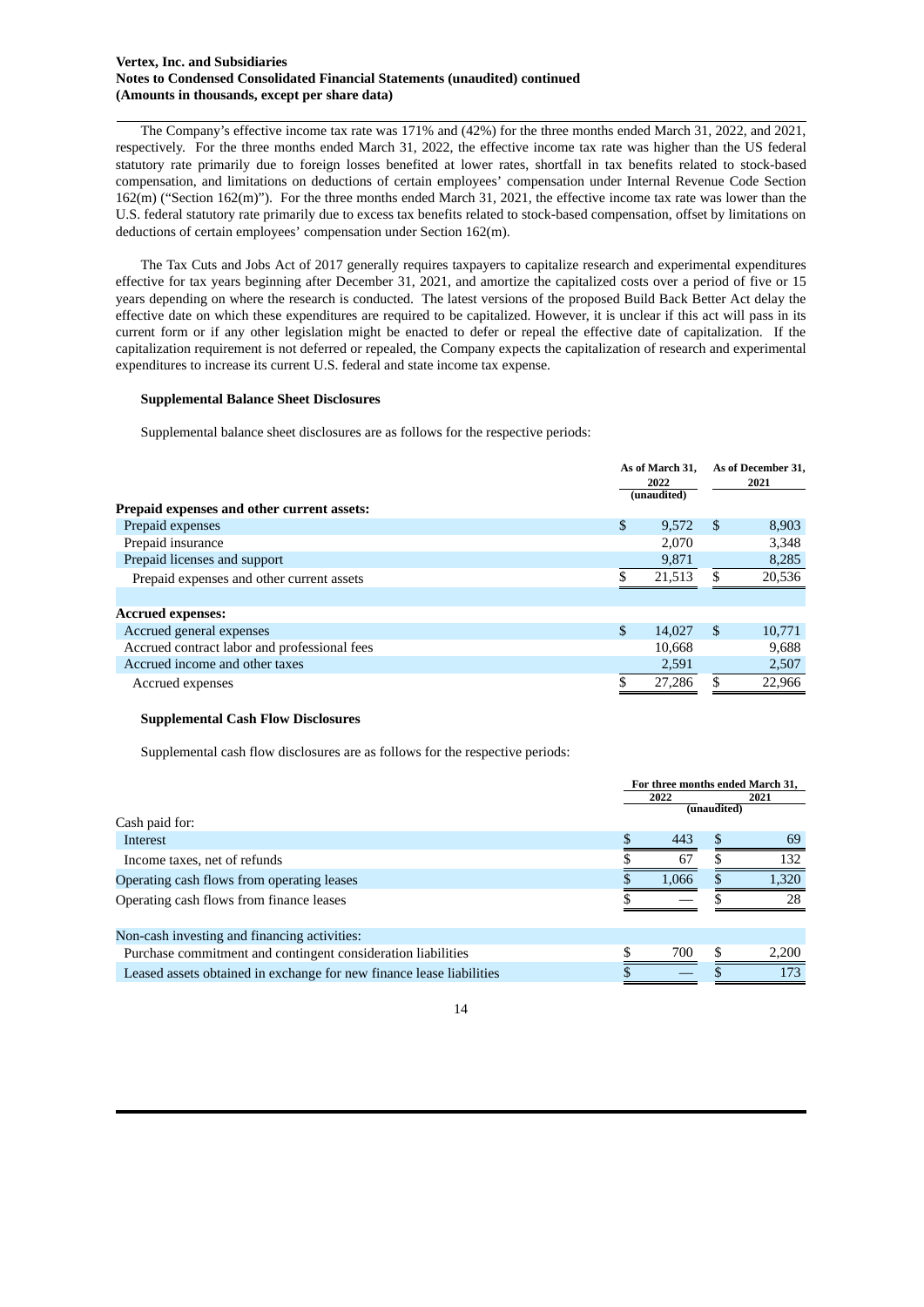#### **Recently Issued Accounting Pronouncements**

As an "emerging growth company," the Jumpstart Our Business Startups Act allows the Company to delay adoption of new or revised accounting pronouncements applicable to public companies until such pronouncements are made applicable to private companies. The Company has elected to delay adoption of certain new or revised accounting standards. As a result, the Company's financial statements may not be comparable to the financial statements of issuers who are required to comply with the effective date for new or revised accounting standards that are applicable to public companies.

### *Deferred Revenue*

In October 2021, the Financial Accounting Standard Board ("FASB") issued Accounting Standards Update ("ASU") No. 2021-08, *Business Combinations* ("ASU 2021-08"). ASU 2021-08 provides specific guidance on how to recognize and measure contract assets and contract liabilities related to revenue contracts with customers acquired in a business combination. This will align the accounting for these acquired contracts to the accounting for revenue contracts originated by the acquirer and will provide more comparable information to investors and other financial statement users seeking to better understand the financial impact of these acquisitions. ASU 2021-08 will be effective for public entities with fiscal years beginning after December 15, 2022, and for all other entities with fiscal years beginning after December 15, 2023, with early adoption permitted. ASU 2021-08 will be applied prospectively to business combinations occurring on or after the applicable effective date. The Company is currently evaluating the impact this guidance will have on the Company's condensed consolidated financial statements.

#### **Risks and Uncertainties**

In March 2020, the World Health Organization declared the outbreak of the cononavirus disease 2019 ("COVID-19") to be a pandemic. The COVID-19 pandemic is continuing to have widespread, rapidly evolving and unpredictable impacts on global society, economies, financial markets and business practices. To protect the health and well-being of Company employees and customers, substantial modifications were made to employee travel policies, and our offices were closed, and remained closed through March 31, 2022, with employees directed to work from home. Although conferences and other marketing events were cancelled or shifted to virtual-only at the outset, some such events have started to shift to onsite and the Company has begun to participate in on-site events in addition to virtual, based on the event, through March 31, 2022. The COVID-19 pandemic has impacted, and may continue to impact, Company operations, including employees, customers and partners, and there is substantial uncertainty regarding the nature and degree of its continued effects over time.

The Company did not experience any significant reductions in sales, revenues or collections through March 31, 2022 as a result of COVID-19. The ongoing uncertainty caused by the COVID-19 pandemic could, however, impact Company billings to new customers for the remainder of 2022, and may also negatively impact Company efforts to expand revenues from existing customers as they continue to evaluate certain long-term projects and budget constraints. In addition to the potential impact on sales, the Company may see delays in collections during 2022 as customers continue to adjust their operating protocols to accommodate implementation of new criteria to protect the health and well-being of their employees and customers. However, these delays are not expected to materially impact the business, and thus the Company has not recorded additional credit losses associated with the allowance for doubtful accounts in connection with any delays. The Company believes it has ample liquidity and capital resources to continue to meet its operating needs and to service debt and other financial obligations.

The extent to which the COVID-19 pandemic impacts the business going forward will depend on numerous evolving factors that cannot reliably be predicted, including the ongoing duration and scope of the pandemic; governmental, business, and individuals' actions in response to the pandemic; and the impact on economic activity, including the possibility of recession, inflation or financial market instability. These factors may adversely impact consumer, business and government spending on technology as well as customers' ability to pay for Company products and services on an ongoing basis. This uncertainty also affects management's accounting estimates and assumptions, which could result in greater variability in a variety of areas that depend on these estimates and assumptions, including estimated allowance for subscription cancellations, product life cycles and estimated lives of long-lived assets.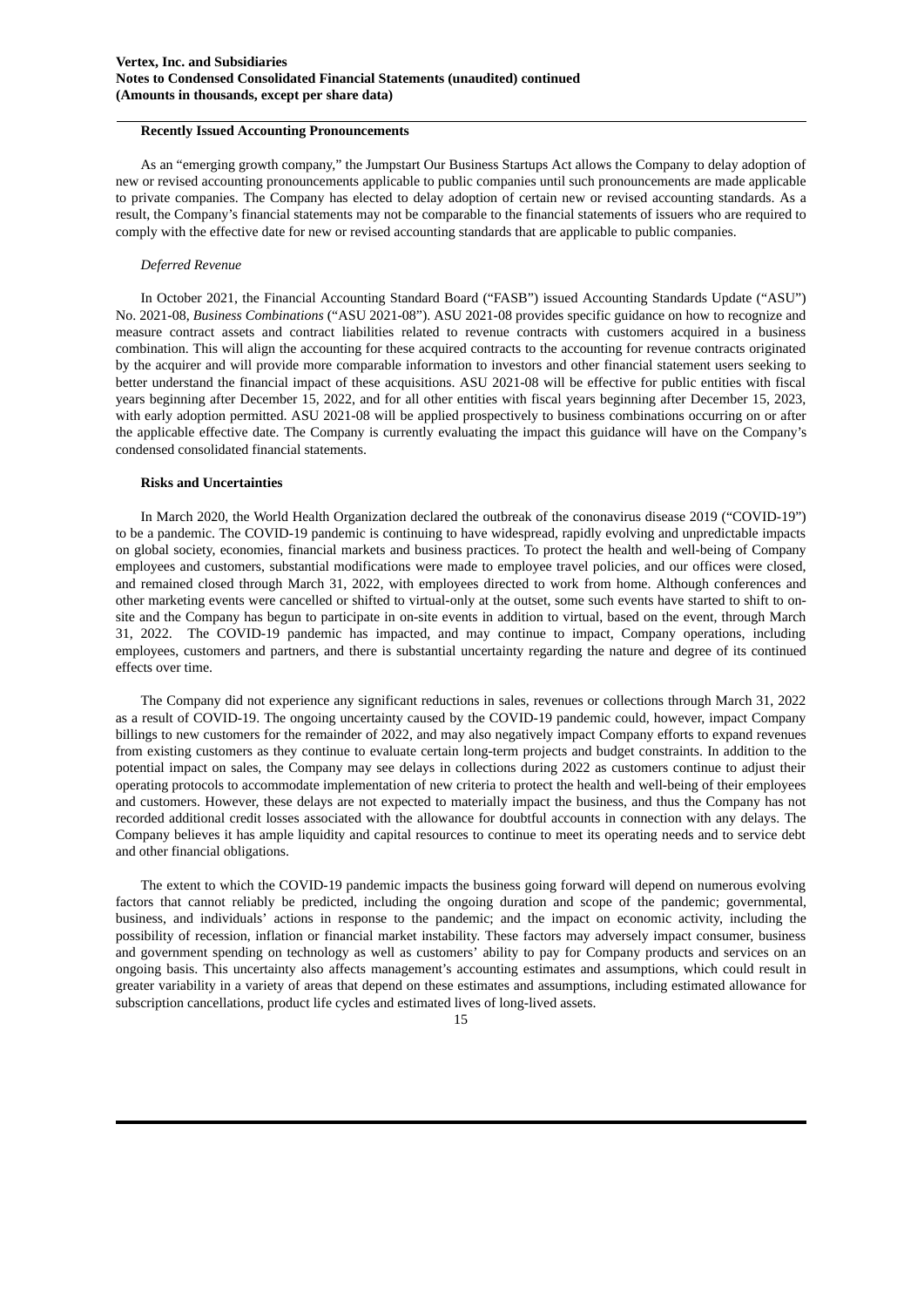### **2. REVENUE RECOGNITION**

See *Note 1 – Summary of Significant Accounting Policies* for a description of the Company's revenue recognition accounting policy.

### *Disaggregation of revenue*

The table reflects revenue by major source for the following periods:

| Three months ended March 31, |        |         |        |  |
|------------------------------|--------|---------|--------|--|
|                              | 2022   |         | 2021   |  |
| (unaudited)                  |        |         |        |  |
|                              |        |         |        |  |
| \$.                          | 58,857 | Ъ       | 56,350 |  |
|                              | 38,274 |         | 26,930 |  |
|                              | 97.131 |         | 83,280 |  |
|                              | 17.853 |         | 14,956 |  |
|                              |        |         | 98,236 |  |
|                              |        | 114.984 |        |  |

### *Contract balances*

Timing of revenue recognition may differ from the timing of invoicing customers. A receivable is recorded in the condensed consolidated balance sheets when customers are billed related to revenue to be collected and recognized for subscription agreements as there is an unconditional right to invoice and receive payment in the future related to these subscriptions. A receivable and related revenue may also be recorded in advance of billings to the extent services have been performed and the Company has a right under the contract to bill and collect for such performance. Subscriptionbased customers are generally invoiced annually at the beginning of each annual subscription period. Accounts receivable is presented net of an allowance for potentially uncollectible accounts and estimated cancellations of software license and cloud-based subscriptions (the "allowance") \$8,450 and \$9,151 at March 31, 2022 and December 31, 2021, respectively. The allowance for potentially uncollectible accounts represents future expected credit losses over the life of the receivables based on past experience, current information and forward-looking economic considerations.

The beginning and ending balances of accounts receivable, net of allowance, are as follows:

|                              | For the three<br>months ended<br>March 31, 2022<br>(unaudited) | For the year ended<br><b>December 31, 2021</b> |
|------------------------------|----------------------------------------------------------------|------------------------------------------------|
| Balance, beginning of period | 76,929                                                         | 77,159                                         |
| Balance, end of period       | 75.807                                                         | 76.929                                         |
| Decrease, net                | (1, 122)                                                       | (230)                                          |

A contract liability is recorded as deferred revenue on the condensed consolidated balance sheets when customers are billed in advance of performance obligations being satisfied, and revenue is recognized after invoicing ratably over the subscription period or over the amortization period of material rights. Deferred revenue is reflected net of a related deferred allowance for subscription cancellations (the "deferred allowance") of \$6,098 and \$6,537 at March 31, 2022 and December 31, 2021, respectively. The deferred allowance represents the portion of the allowance for subscription cancellations associated with deferred revenue.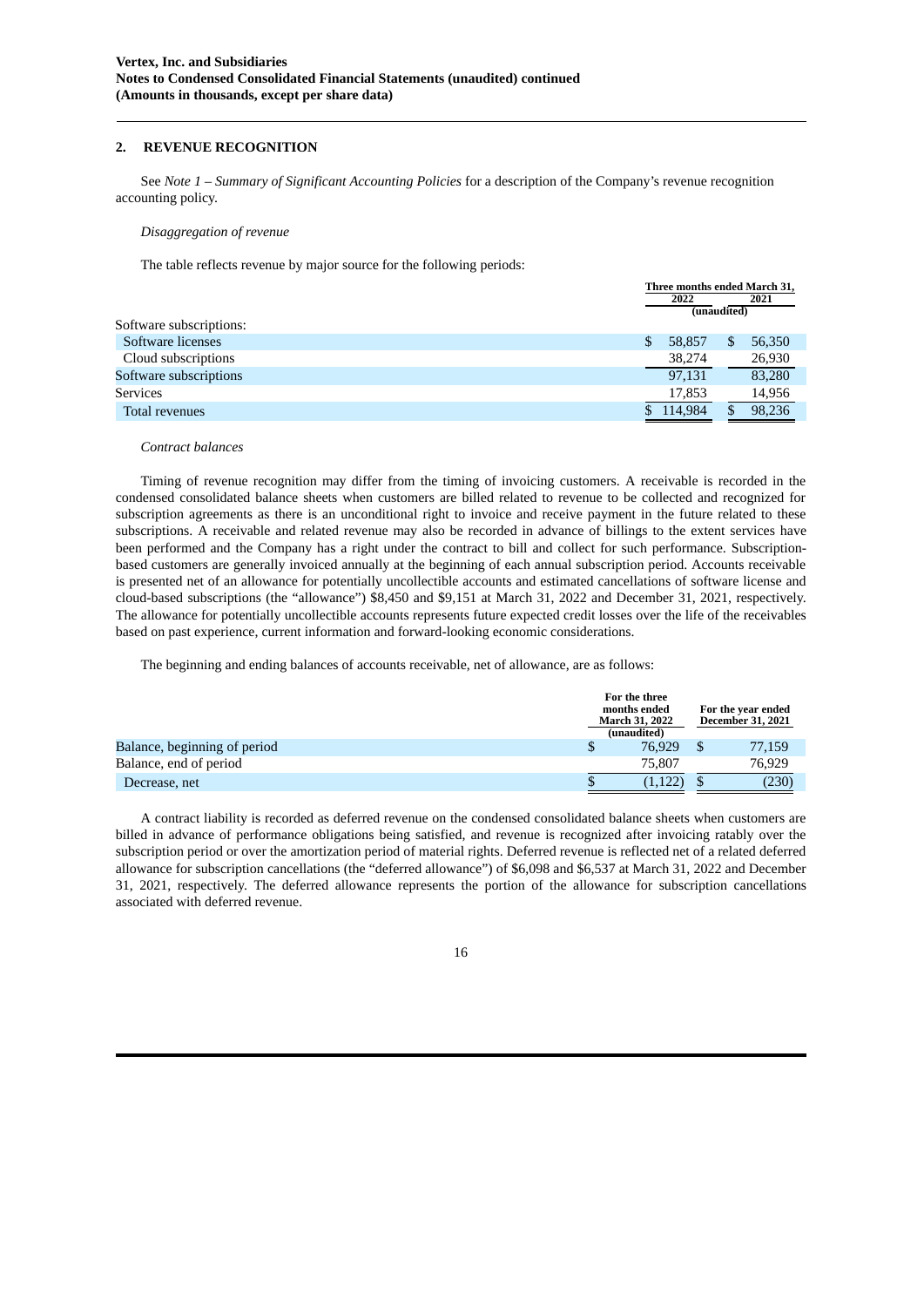### **Vertex, Inc. and Subsidiaries Notes to Condensed Consolidated Financial Statements (unaudited) continued (Amounts in thousands, except per share data)**

The beginning and ending balances of and changes to the allowance and the deferred allowance are as follows:

|                                       | For the three months ended March 31, |      |       |             |  |                   |
|---------------------------------------|--------------------------------------|------|-------|-------------|--|-------------------|
|                                       |                                      | 2022 | 2021  |             |  |                   |
|                                       | <b>Net Change</b><br>Balance         |      |       | Balance     |  | <b>Net Change</b> |
|                                       |                                      |      |       | (unaudited) |  |                   |
| Allowance balance, January 1          | \$ (9,151)                           |      |       | \$ (8,592)  |  |                   |
| Allowance balance, March 31           | (8,450)                              |      |       | (8,059)     |  |                   |
| Change in allowance                   |                                      | S    | (701) |             |  | (533)             |
| Deferred allowance balance, January 1 | 6,537                                |      |       | 6,432       |  |                   |
| Deferred allowance balance, March 31  | 6,098                                |      |       | 5,515       |  |                   |
| Change in deferred allowance          |                                      |      | 439   |             |  | 917               |
| Net amount charged to revenues        |                                      |      | (262) |             |  | 384               |

The portion of deferred revenue expected to be recognized in revenue beyond one year is included in deferred revenue, net of current portion in the condensed consolidated balance sheets.

The tables provide information about the balances of and changes to deferred revenue for the following periods:

|                               |    | As of March 31,<br>2022<br>(unaudited)       |              | As of December 31,<br>2021 |  |
|-------------------------------|----|----------------------------------------------|--------------|----------------------------|--|
| Balances:                     |    |                                              |              |                            |  |
| Deferred revenue, current     |    | \$<br>235,236                                | \$.          | 237,344                    |  |
| Deferred revenue, non-current |    | 10,479                                       |              | 11,666                     |  |
| Total deferred revenue        |    | \$<br>245,715                                | \$           | 249,010                    |  |
|                               |    | For the three months ended March 31,<br>2022 | (unaudited)  | 2021                       |  |
| Changes to deferred revenue:  |    |                                              |              |                            |  |
| <b>Beginning balance</b>      | \$ | 249,010                                      | $\mathbf{s}$ | 222,262                    |  |
| Additional amounts deferred   |    | 111,689                                      |              | 94,107                     |  |
| Revenues recognized           |    | (114, 984)                                   |              | (98, 236)                  |  |
| Ending balance                | ¢  | 245,715                                      | \$           | 218,133                    |  |

### *Contract costs*

Deferred sales commissions earned by the Company's sales force and certain sales incentive programs and vendor referral agreements are considered incremental and recoverable costs of obtaining a contract with a customer. An asset is recognized for these incremental contract costs and reflected as deferred commissions in the condensed consolidated balance sheets. These contract costs are amortized on a straight-line basis over a period consistent with the transfer of the associated product and services to the customer, which is generally three years. Amortization of these costs are included in selling and marketing expense in the condensed consolidated statements of comprehensive (loss) income. The Company periodically reviews these contract assets to determine whether events or changes in circumstances have occurred that could impact the period of benefit of these assets. There were no impairment losses recorded for the periods presented.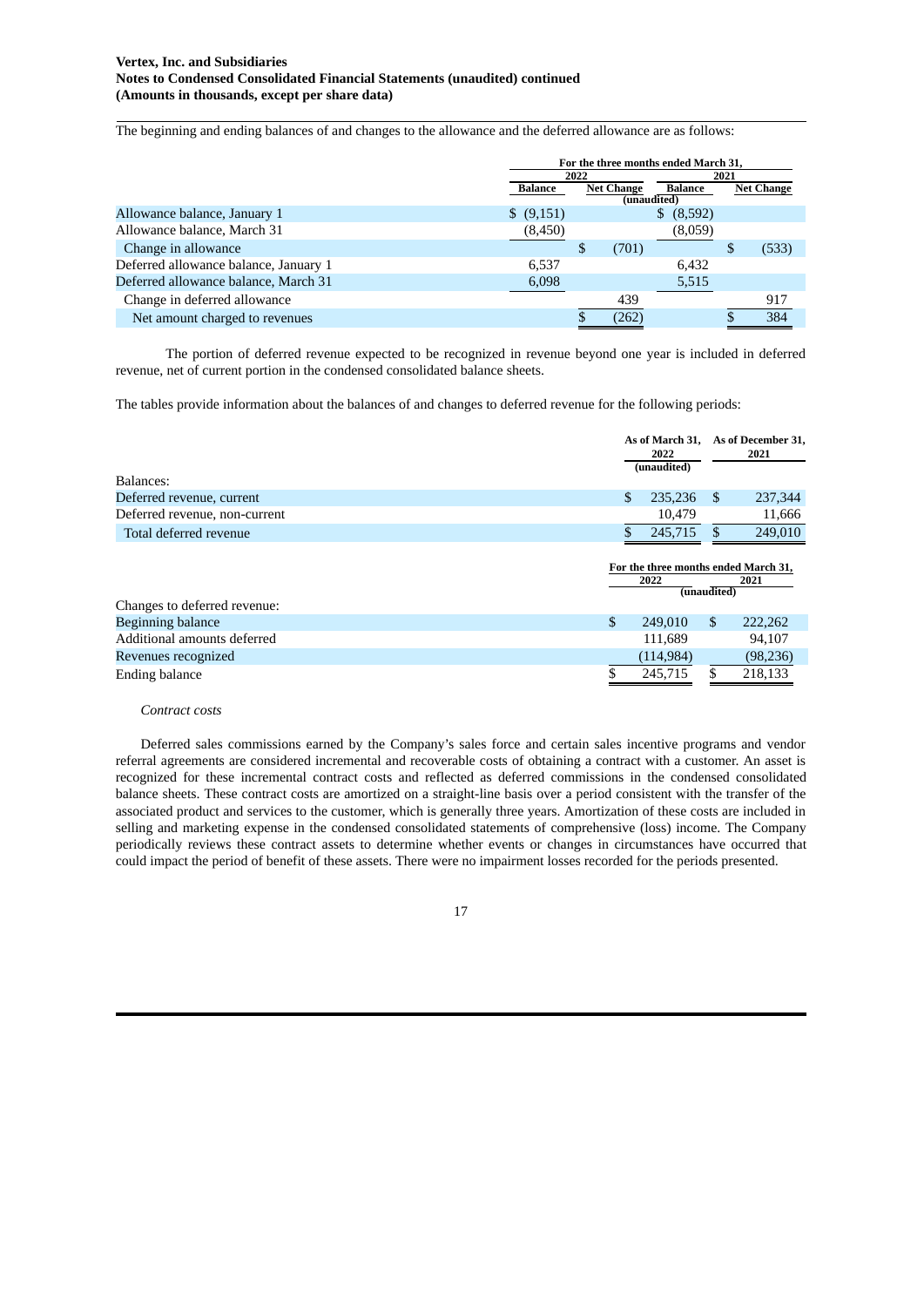The table provides information about the changes to contract cost balances as of and for the following periods:

|                                  | For the three months ended March 31,<br>2022<br>(unaudited) |         |   | 2021    |
|----------------------------------|-------------------------------------------------------------|---------|---|---------|
| Changes to deferred commissions: |                                                             |         |   |         |
| Beginning balance                | \$                                                          | 12.555  | S | 11,743  |
| <b>Additions</b>                 |                                                             | 1.750   |   | 2,058   |
| Amortization                     |                                                             | (2,626) |   | (2,108) |
| Ending balance                   |                                                             | 11.679  |   | 11,693  |

### **3. BUSINESS COMBINATIONS**

#### **LCR-Dixon**

On September 22, 2021, the Company executed a stock purchase agreement with LCR-Dixon Corporation ("LCR-Dixon"), a provider of SAP technologies and tax intelligence solutions. LCR-Dixon's solutions were specifically developed to improve functionality and performance for SAP indirect tax processes and are integrated with the Company's tax determination software. The LCR-Dixon acquisition was accounted for as a business combination. The Company's accounting for the LCR-Dixon acquisition is preliminary.

The preliminary purchase price was \$99,218 as of the acquisition date consisting of (i) \$59,720 of cash paid at closing, partially offset by \$1,899 of LCR-Dixon cash received in the acquisition, resulting in net cash consideration at closing of \$57,821, (ii) \$474 cash paid related to the final determination of LCR-Dixon's cash and net working capital as of the acquisition date (the "Post-closing Adjustment") and (iii) non-interest bearing deferred payments aggregating \$40,000 to be paid in four equal installments of \$10,000 every six-months beginning March 2022 and ending September 2023, net of a discount of \$976 (the "deferred purchase consideration"). Cash consideration was funded from available cash on hand. The discount recorded as a reduction of the deferred purchase consideration will be recorded as interest expense over the payment period using the effective interest method. The deferred purchase consideration, net of discount, is included in current liabilities and long-term liabilities in the condensed consolidated balance sheets at (i) \$19,905 and \$9,519, respectively, at March 31, 2022, and (ii) \$19,805 and \$19,419, respectively, at December 31, 2021.

The Post-closing Adjustment payment of \$474 was made to the LCR-Dixon sellers in January 2022 based on the final determination of LCR-Dixon's cash and net working capital as of the acquisition date. The following table summarizes the preliminary purchase price, including the Post-closing Adjustment, for LCR-Dixon:

|                                               | <b>As of Acquisition Date</b> |
|-----------------------------------------------|-------------------------------|
| Cash paid at closing                          | 59,720                        |
| Cash paid for Post-closing adjustment         | 474                           |
| Fair value of deferred purchase consideration | 39,024                        |
| Total                                         | 99.218                        |

The purchase price was allocated to the net assets acquired based on management's determination of their estimated fair values using available information as of the acquisition date. The preliminary excess of purchase consideration over the net assets acquired is recorded as goodwill, which primarily reflects the existence of intangible assets not recognized under U.S. GAAP such as the value of expected future synergies, the value of the assembled workforce and other market factors. The Company expects that goodwill associated with the LCR-Dixon acquisition will not be deductible for tax purposes. The preliminary values recorded, which are reflected in the table below, will be adjusted during the Measurement Period as more detailed analyses are performed and further information becomes available regarding the fair values of these amounts on the acquisition date.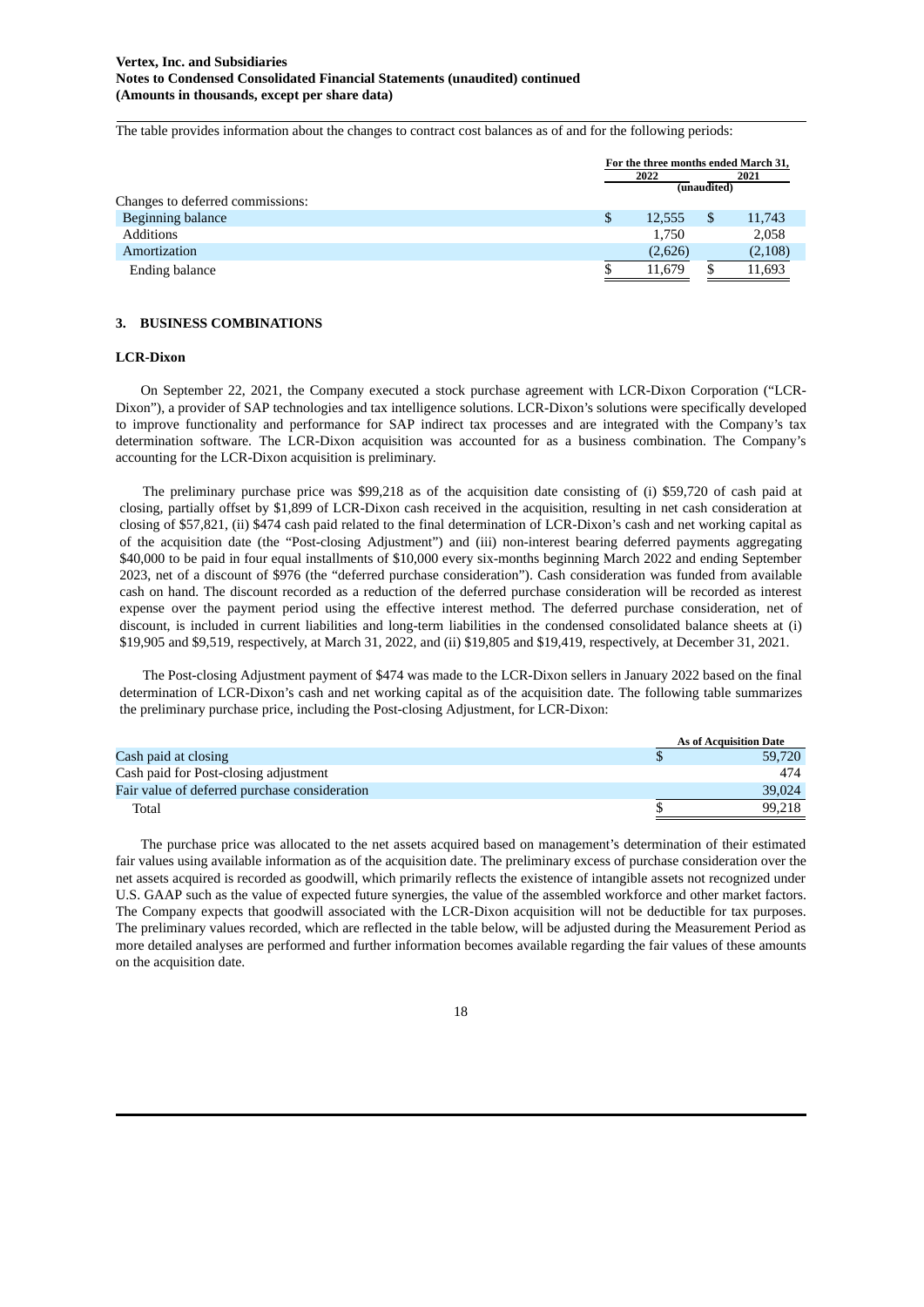### **Vertex, Inc. and Subsidiaries Notes to Condensed Consolidated Financial Statements (unaudited) continued (Amounts in thousands, except per share data)**

The Company does not have a preliminary estimate of identifiable intangible assets as of the acquisition date. A thirdparty expert has been engaged to assist in the valuation of identifiable intangible assets and deferred payments as part of the acquisition. Any subsequent adjustments to the preliminary values not associated with determination of their fair values on the acquisition date will be recorded in the condensed consolidated statements of comprehensive (loss) income in the period in which the adjustment is identified.

The Company and LCR-Dixon had a pre-existing relationship in the form of a royalty agreement at the acquisition date. The Company owed LCR-Dixon royalties in connection with licenses sold by the Company to end users when collected by the Company from end users (the "Royalty Agreement"). The Royalty Agreement terminated upon consummation of the acquisition and the Company wrote-off \$252 of royalties payable to LCR-Dixon with an offset to goodwill. The following table presents the preliminary allocation of the purchase price to the assets acquired and liabilities assumed as recorded in the Company's condensed consolidated balance sheet as of the acquisition date:

|                                           | <b>As of Acquisition Date</b> |
|-------------------------------------------|-------------------------------|
| Cash and cash equivalents                 | 1,899                         |
| Accounts receivable                       | 1,437                         |
| Prepaid expenses and other current assets | 326                           |
| Property and equipment                    | 4                             |
| Goodwill                                  | 97,442                        |
| Accounts payable                          | (19)                          |
| <b>Accrued expenses</b>                   | (306)                         |
| Accrued compensation                      | (1,746)                       |
| Deferred revenue                          | (71)                          |
| Total                                     | 98.966                        |

The Company has included the financial results of LCR-Dixon in the condensed consolidated statement of comprehensive (loss) income from the date of acquisition. The transaction costs associated with the acquisition were not significant.

### **4. FINANCIAL INSTRUMENTS AND FAIR VALUE MEASUREMENTS**

### **Assets and Liabilities Measured at Fair Value on a Recurring Basis**

The Company has investments in money market accounts, which are included in cash and cash equivalents on the condensed consolidated balance sheets. Fair value inputs for these investments are considered Level 1 measurements within the Fair Value Hierarchy since money market account fair values are known and observable through daily published floating net asset values.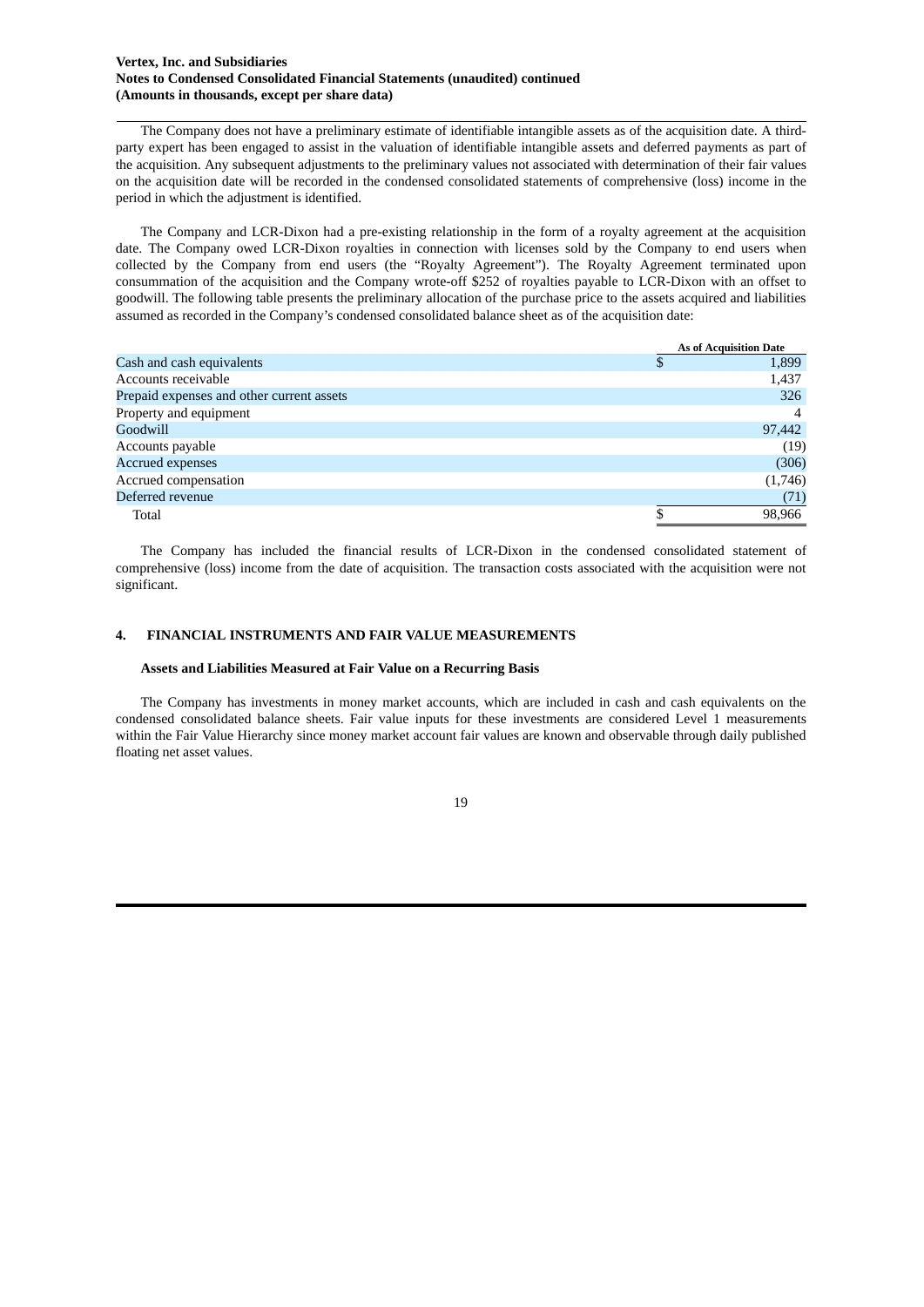### **Vertex, Inc. and Subsidiaries Notes to Condensed Consolidated Financial Statements (unaudited) continued (Amounts in thousands, except per share data)**

The following table summarizes the Company's Fair Value Hierarchy for its financial assets and liabilities measured at fair value on a recurring basis:

|                                          | <b>Fair Value Measurements Using</b> |     |                                                                         |     |                                                                  |    |                                                           |
|------------------------------------------|--------------------------------------|-----|-------------------------------------------------------------------------|-----|------------------------------------------------------------------|----|-----------------------------------------------------------|
| As of March 31, 2022 (unaudited)         | Fair Value                           |     | <b>Prices in active</b><br>markets for<br>identical assets<br>(Level 1) |     | <b>Significant</b><br>other<br>observable<br>inputs<br>(Level 2) |    | Significant<br>unobservable<br>inputs<br>(Level 3)        |
| Money market funds                       | \$<br>10,704                         | \$. | 10.704                                                                  | \$. |                                                                  |    |                                                           |
| <b>Tellutax Contingent Consideration</b> | \$<br>(3,200)                        | \$  |                                                                         |     |                                                                  | \$ | (3,200)                                                   |
| Foreign currency forward contracts       | \$<br>656                            | \$  |                                                                         |     | 656                                                              | \$ |                                                           |
|                                          |                                      |     | <b>Fair Value Measurements Using</b>                                    |     |                                                                  |    |                                                           |
| As of December 31, 2021                  | <b>Fair Value</b>                    |     | Prices in active<br>markets for<br>identical assets<br>(Level 1)        |     | <b>Significant</b><br>other<br>observable<br>inputs<br>(Level 2) |    | <b>Significant</b><br>unobservable<br>inputs<br>(Level 3) |
| Money market funds                       | \$<br>10.703                         | \$  | 10,703                                                                  | \$  |                                                                  | \$ |                                                           |
| <b>Tellutax Contingent Consideration</b> | \$<br>(2,500)                        | \$  |                                                                         |     |                                                                  | \$ | (2,500)                                                   |
| Foreign currency forward contracts       | \$<br>(62)                           | S   |                                                                         |     | (62)                                                             | \$ |                                                           |

#### *Tellutax Contingent Consideration*

On January 25, 2021, the Company executed an Asset Purchase Agreement with Tellutax LLC, a Portland, Oregonbased edge computing technology startup ("Tellutax"), to acquire substantially all of Tellutax's assets (the "Tellutax acquisition"). Cash consideration paid for the acquisition was \$6,100, funded through cash on hand. The Tellutax acquisition entitles the sellers to contingent consideration if sales targets are met during a period of time following the acquisition (the "Tellutax Contingent Consideration"). The estimated fair value of the Tellutax Contingent Consideration as of the acquisition date of January 25, 2021 was \$2,200.

The Tellutax Contingent Consideration is based on three potential earn-out payments determined by periodic revenue achievements over a thirty-month period. Such estimate represents a recurring fair value measurement with significant unobservable inputs, which management considers to be Level 3 measurements under the Fair Value Hierarchy. The significant assumptions used in these calculations included forecasted results and the estimated likelihood for each performance scenario. The fair value of Tellutax Contingent Consideration is estimated using a Monte Carlo Simulation to compute the expected cash flows from earn-out payments specified in the purchase agreement. The Tellutax Contingent Consideration is based on three potential earn-out payments determined by periodic revenue achievements over a thirtymonth period. Earn-out payments have no maximum limit, but if certain targets are not met, there will be no earn-out payment for the applicable measurement period.

The fair value analysis of the Tellutax Contingent Consideration was updated as of March 31, 2022, resulting in an adjustment to increase the carrying value to \$3,200, from \$2,500 at December 31, 2021. A fair value adjustment of \$700 was recorded in other operating expense (income), net for the three months ended March 31, 2022. At March 31, 2022 the Tellutax Contingent Consideration of \$800 and \$2,400 is included in purchase commitment and contingent consideration liabilities, current and purchase commitment and contingent consideration liabilities, net of current portion, respectively, in the condensed consolidated balance sheets. At December 31, 2021, the Tellutax Contingent Consideration of \$2,500 is included in purchase commitment and contingent consideration liabilities, net of current portion in the condensed consolidated balance sheets.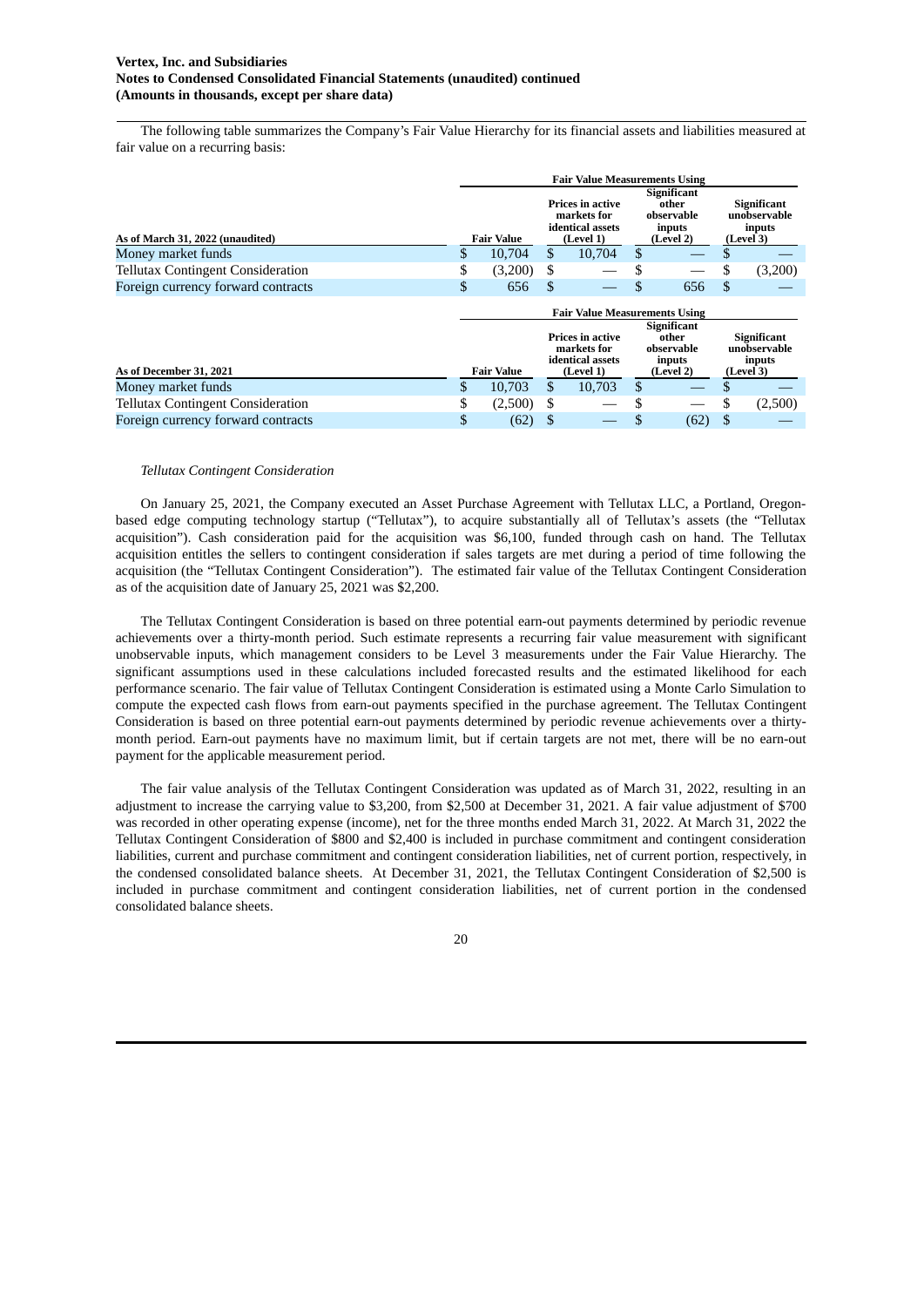Tellutax Contingent Consideration fair value as of March 31, 2022, December 31, 2021 and the acquisition date, and unobservable inputs used for the Monte Carlo Simulation valuation were as follows:

|                                          |                   | March 31, 2022 (unaudited)    |                            |        |
|------------------------------------------|-------------------|-------------------------------|----------------------------|--------|
| Liability                                | <b>Fair Value</b> | Valuation Technique           | <b>Unobservable Inputs</b> |        |
| <b>Tellutax Contingent Consideration</b> | (3,200)<br>S.     | <b>Monte Carlo Simulation</b> | Revenue volatility         | 85.0 % |
|                                          |                   |                               | Revenue discount rate      | 21.4 % |
|                                          |                   |                               | Term (in years)            | 2.9    |
|                                          |                   |                               |                            |        |
|                                          |                   | <b>December 31, 2021</b>      |                            |        |
| <b>Liability</b>                         | <b>Fair Value</b> | Valuation Technique           | <b>Unobservable Inputs</b> |        |
| <b>Tellutax Contingent Consideration</b> | (2,500)<br>S      | <b>Monte Carlo Simulation</b> | Revenue volatility         | 95.0 % |
|                                          |                   |                               | Revenue discount rate      | 20.0 % |
|                                          |                   |                               | Term (in years)            | 3.6    |
|                                          |                   |                               |                            |        |
|                                          |                   | <b>January 25, 2021</b>       |                            |        |
| Liability                                | <b>Fair Value</b> | Valuation Technique           | <b>Unobservable Inputs</b> |        |
| <b>Tellutax Contingent Consideration</b> | (2,200)           | <b>Monte Carlo Simulation</b> | Revenue volatility         | 95.0 % |
|                                          |                   |                               | Revenue discount rate      | 20.3 % |
|                                          |                   |                               | Term (in years)            | 4.3    |
|                                          |                   |                               |                            |        |

Changes in the fair value of Tellutax Contingent Consideration during the three months ended March 31, 2022 were as follows:

|                          | Tellutax   |               |  |
|--------------------------|------------|---------------|--|
|                          | Contingent |               |  |
|                          |            | Consideration |  |
|                          |            | (unaudited)   |  |
| Balance, January 1, 2022 | S          | (2,500)       |  |
| Fair value adjustments   |            | (700)         |  |
| Balance, March 31, 2022  | D          | (3,200)       |  |

#### **Assets and Liabilities for Which Fair Value is Only Disclosed**

The carrying amounts of cash and cash equivalents and funds held for customers were the same as their respective fair values and are considered Level 1 measurements.

The carrying amounts for accounts receivable, accounts payable, and accrued expenses approximate their relative fair values due to their short-term nature and are considered Level 2 measurements.

#### **Non-recurring Fair Value Measurements**

Deferred purchase consideration associated with the LCR-Dixon acquisition was \$29,424 and \$39,224 at March 31, 2022 and December 31, 2021, respectively. See *Note 3 - Business Combinations* for additional information on such amounts.

On January 7, 2020, the Company acquired a 60% equity interest in Systax, a provider of Brazilian transaction tax content and software. On the acquisition date, the Company had a contractual purchase commitment to acquire the remaining 40% equity interest from the original Systax Quotaholders incrementally between 2021 through 2024. Future purchase commitment payments for these incremental acquisition amounts are based on a multiple of Systax revenue and earnings before interest, depreciation, amortization and income taxes ("EBITDA") performance at the end of 2020, 2022 and 2023, whereby the Company will have full ownership after the final transaction in 2024. Management determined these future purchase commitments to be a forward contract, resulting in the Company being required to estimate and record an estimated future purchase commitment amount (the "Purchase Commitment Liability") in connection with recording the initial purchase. The fair value of the Purchase Commitment Liability at the acquisition date was finalized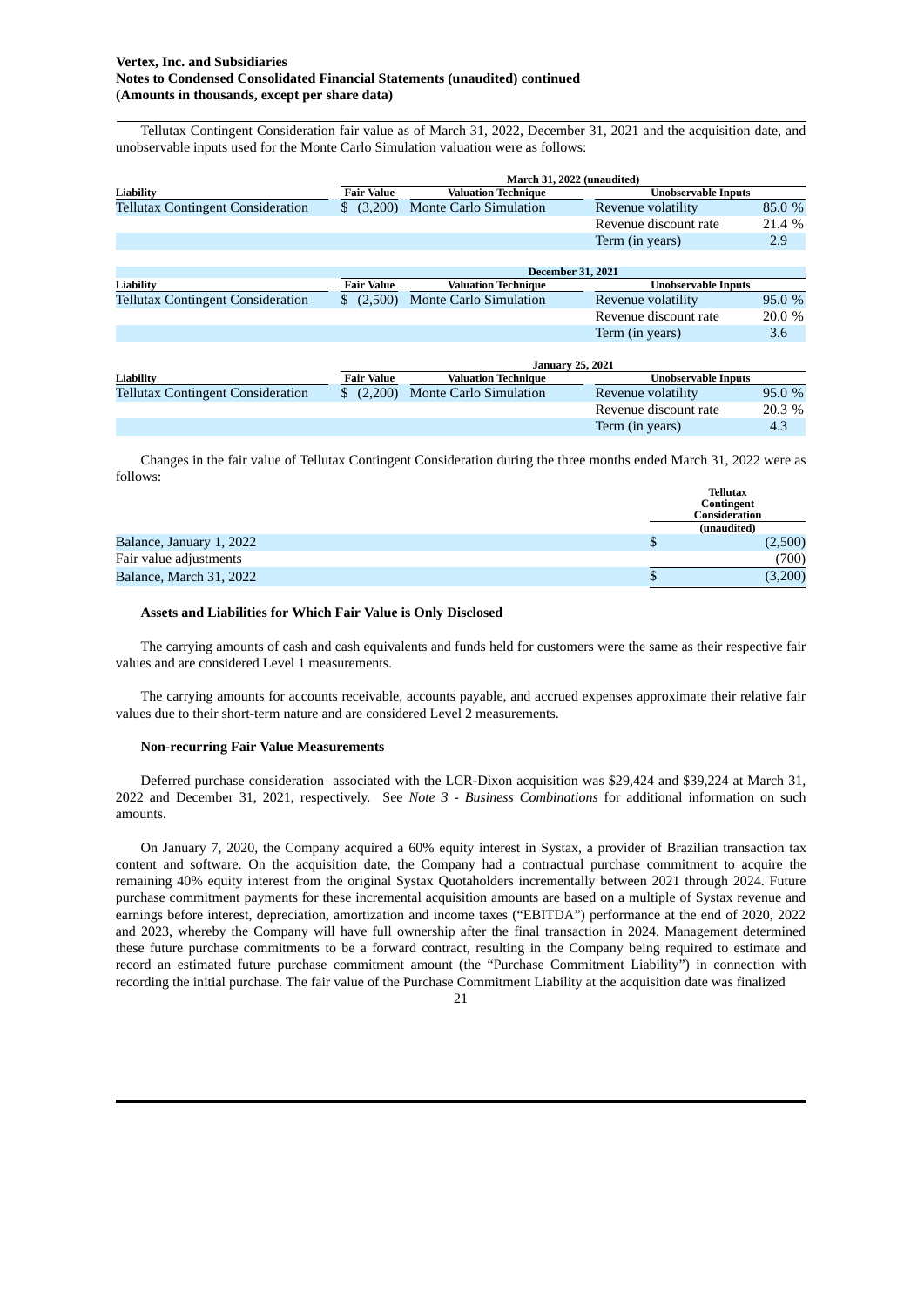### **Vertex, Inc. and Subsidiaries Notes to Condensed Consolidated Financial Statements (unaudited) continued (Amounts in thousands, except per share data)**

to be \$12,592. This amount will fluctuate as a result of changes in foreign currency exchange rates and is reflected in purchase commitment and contingent consideration liabilities in the condensed consolidated balance sheets, with such changes in exchange rates being reflected in other comprehensive loss or income in the condensed consolidated statements of comprehensive (loss) income. Adjustments to the settlement date value that arise as a result of remeasurement at future balance sheet dates will be recorded as interest expense related to financing costs in the condensed consolidated statements of comprehensive income or loss in the period the change is identified. No such adjustments have been recorded through March 31, 2022.

The Company acquired an additional 5% equity interest of Systax in April 2021 for \$788, increasing the Company's equity interest in Systax to 65% as of December 31, 2021. The remaining Purchase Commitment Liability of \$9,752 and \$8,329 is included in purchase commitment and contingent consideration liabilities, net of current portion in the condensed consolidated balance sheets at March 31, 2022 and December 31, 2021, respectively.

The carrying amounts of both the LCR-Dixon deferred purchase consideration and the Systax Purchase Commitment Liability amounts discussed above approximated their respective fair values at such dates and are considered Level 3 nonrecurring fair value measurements.

### **Derivative Instruments**

We may periodically enter into derivative contracts to reduce our exposure to foreign currency exchange rates. Historically we have not designated derivative contracts as hedges. Such derivative contracts are typically designed to manage specific risks according to our strategies, which may change from time to time.

We entered into a series of foreign currency forward contracts to reduce our exposure to adverse fluctuations in the Brazilian Real associated with a portion of the Systax Purchase Commitment Liability. Such forward contracts, have not been designated as a hedge, do not qualify for hedge accounting and are not material to our condensed consolidated financial statements. We remeasure these forward contacts at fair value on a recurring basis and include them in other assets in our condensed consolidated balance sheets with changes in their estimated fair value recognized as interest expense in our condensed consolidated statements of comprehensive (loss) income. Our fair value determinations are based on foreign currency exchange rates in active markets, which we consider to be Level 2 measurements within the Fair Value Hierarchy.

### **5. PROPERTY AND EQUIPMENT**

The major components of property and equipment are as follows:

|                                                | 2022            | As of March 31, As of December 31,<br>2021 |
|------------------------------------------------|-----------------|--------------------------------------------|
|                                                | (unaudited)     |                                            |
| Leasehold improvements                         | \$<br>20,948 \$ | 20,956                                     |
| Equipment                                      | 39.426          | 41,937                                     |
| Computer software purchased                    | 11,828          | 11,792                                     |
| Internal-use software developed:               |                 |                                            |
| Cloud-based customer solutions                 | 119,356         | 114,872                                    |
| Internal systems and tools                     | 32,789          | 32,408                                     |
| Furniture and fixtures                         | 7,676           | 7,675                                      |
| In-process internal-use software               | 23,584          | 16,965                                     |
|                                                | 255,607         | 246,605                                    |
| Less accumulated depreciation and amortization | (153, 379)      | (148, 215)                                 |
| Property and equipment, net                    | 102,228 \$      | 98,390                                     |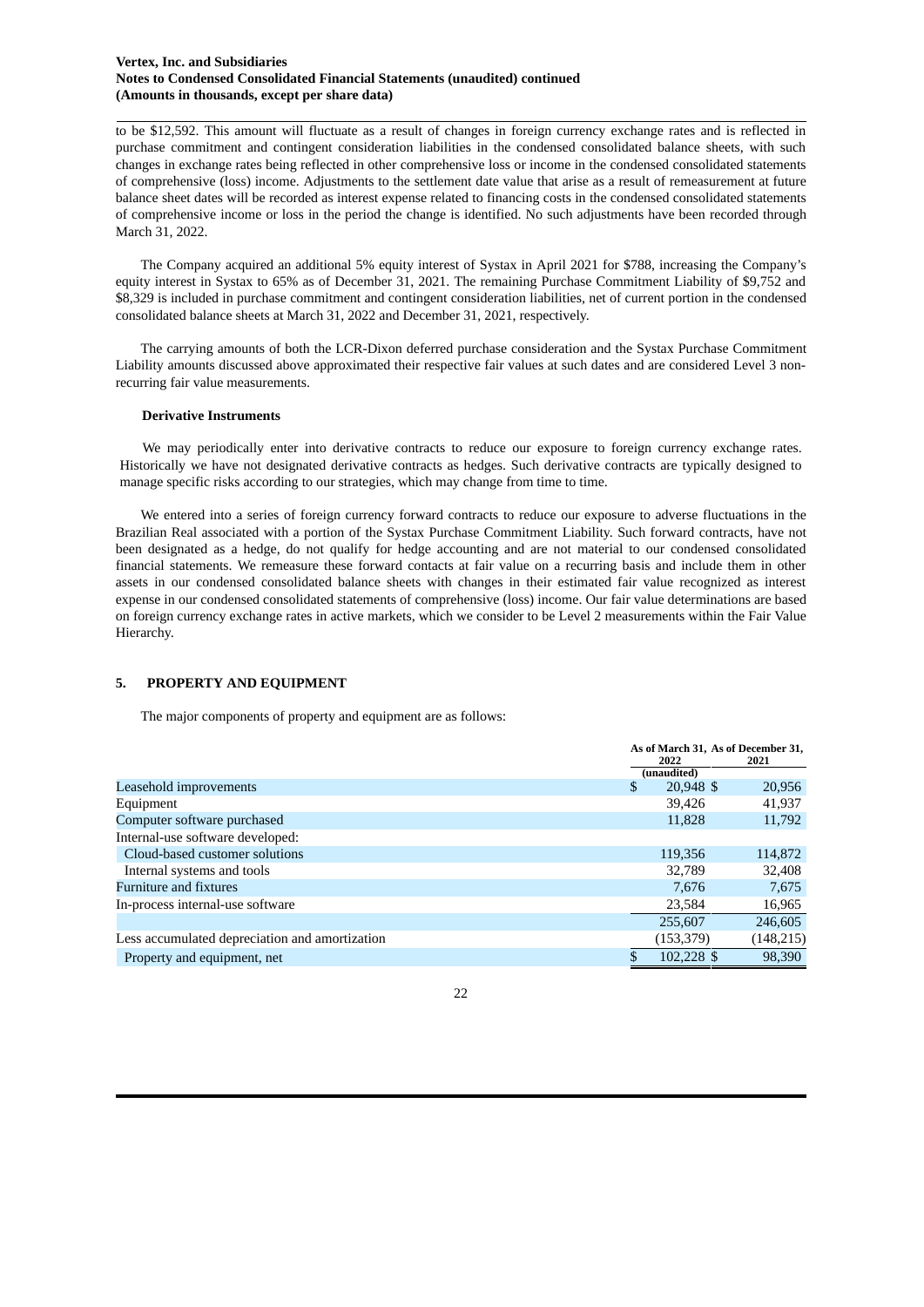### **Vertex, Inc. and Subsidiaries Notes to Condensed Consolidated Financial Statements (unaudited) continued (Amounts in thousands, except per share data)**

Depreciation expense for property and equipment, excluding all internal-use software developed and finance leases, was \$1,718 and \$1,906 for the three months ended March 31, 2022 and 2021, respectively, and is reflected in depreciation and amortization in the condensed consolidated statements of comprehensive (loss) income.

Finance lease amortization was \$235 and \$224 for the three months ended March 31, 2022 and 2021, respectively, and is included in depreciation and amortization expense in the condensed consolidated statements of comprehensive (loss) income. Assets under finance leases of \$1,533 and \$1,533, net of accumulated amortization of \$1,166 and \$931, respectively, at March 31, 2022 and December 31, 2021, respectively, are included in property and equipment in the condensed consolidated balance sheets.

The major components of internal-use software are as follows:

|                                      | As of March 31.<br>2022<br>(unaudited) | As of December 31,<br>2021 |
|--------------------------------------|----------------------------------------|----------------------------|
| Internal-use software developed      | 152,145                                | 147,280                    |
| Less accumulated depreciation        | (94, 429)                              | (87,281)                   |
|                                      | 57,716                                 | 59,999                     |
| In-process internal-use software     | 23.584                                 | 16,965                     |
| Internal-use software developed, net | 81,300                                 | 76.964                     |

Amounts included in property and equipment additions related to capitalized internal-use software on the condensed consolidated statements of cash flows are as follows:

|                                | As of March 31. |  |       |  |
|--------------------------------|-----------------|--|-------|--|
|                                | 2022            |  |       |  |
|                                | (unaudited)     |  |       |  |
| Cloud-based customer solutions | 7.400           |  | 3,518 |  |
| Internal systems and tools     | 4.848           |  | 2,551 |  |
| Total                          | 12.248          |  | 6,069 |  |

In-process internal-use software developed is not depreciated until it is available for its intended use. Depreciation expense for internal-use software developed for cloud-based customer solutions for the three months ended March 31, 2022 and 2021, was \$6,331 and \$2,676, respectively, and is included in cost of revenues, software subscriptions in the condensed consolidated statements of comprehensive (loss) income.

Depreciation expense for internal-use software developed for internal systems and tools for the three months ended March 31, 2022 and 2021, was \$1,007 and \$697, respectively, and is included in depreciation and amortization in the condensed consolidated statements of comprehensive (loss) income.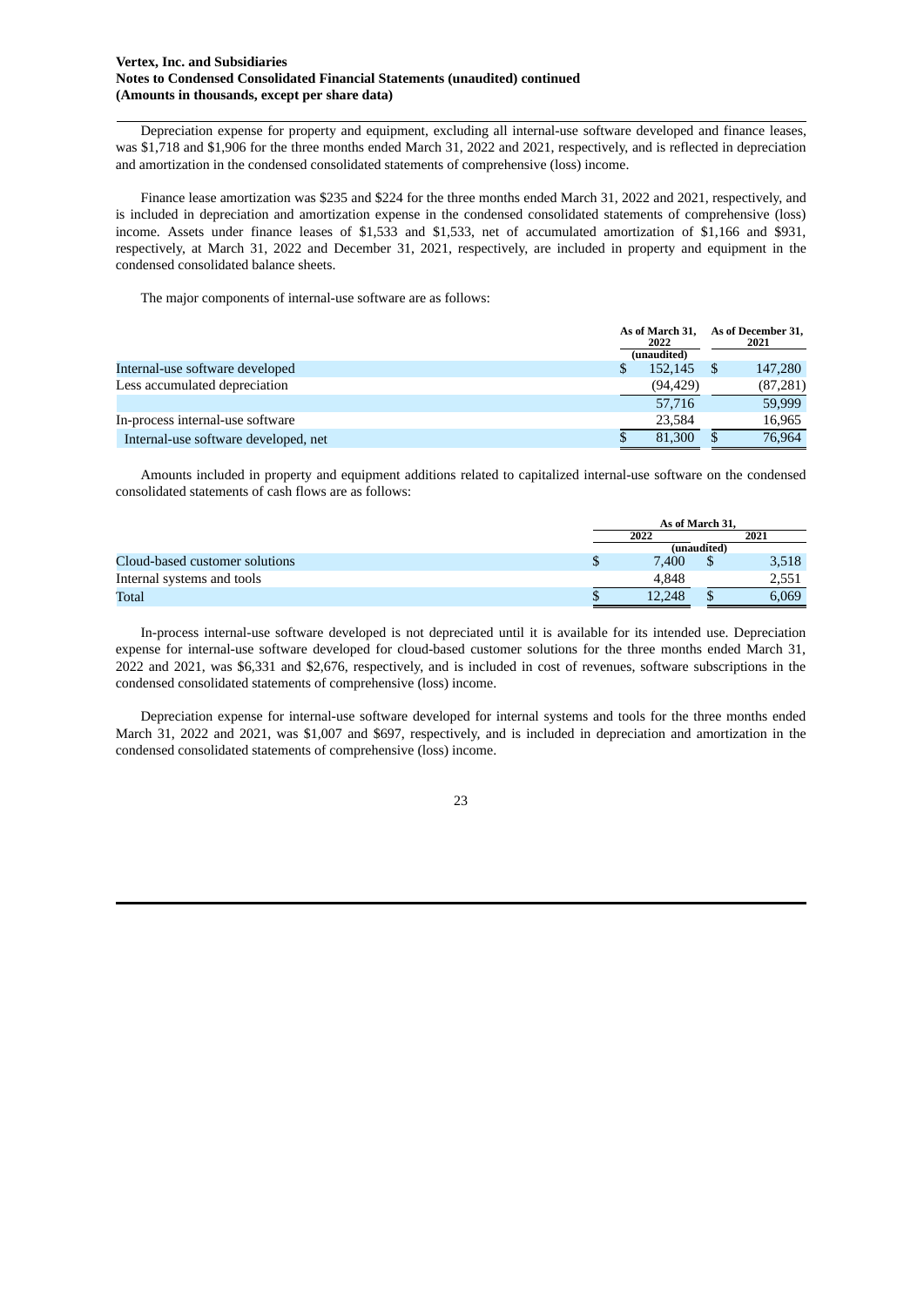### **6. CAPITALIZED SOFTWARE**

Capitalized software includes acquired software and direct labor and related expenses for software developed for sale for new products and enhancements to existing products.

The major components of capitalized software are as follows:

|                                 | 2022<br>(unaudited) | As of March 31, As of December 31,<br>2021 |  |
|---------------------------------|---------------------|--------------------------------------------|--|
| Capitalized software            | 80,260<br>S         | 72,512                                     |  |
| Less accumulated amortization   | (48, 480)           | (45, 179)                                  |  |
|                                 | 31,780              | 27,333                                     |  |
| In-process capitalized software | 1.273               | 6,109                                      |  |
| Capitalized software, net       | 33,053              | 33,442                                     |  |

Software development costs capitalized for the three months ended March 31, 2022 and 2021 were \$2,912 and \$2,221, respectively. In-process capitalized software at December 31, 2021 reflects the acquisition date fair value of \$3,600 for developed technology acquired in the Tellutax acquisition as the Company undertakes necessary enhancements to integrate the technology with the Company's existing software architecture.

Capitalized software amortization expense for the three months ended March 31, 2022 and 2021 was \$3,301 and \$3,168, respectively, and is included in cost of revenues, software subscriptions in the condensed consolidated statements of comprehensive (loss) income.

### **7. GOODWILL AND OTHER INTANGIBLE ASSETS**

Goodwill and other intangible assets are as follows for the periods presented:

|                              | As of March 31, | As of December 31, |         |
|------------------------------|-----------------|--------------------|---------|
|                              | 2022            |                    | 2021    |
|                              | (unaudited)     |                    |         |
| Goodwill                     | 270,036         |                    | 270,041 |
| Other intangible assets, net | 2.597           |                    | 2.661   |
| <b>Total</b>                 | 272,633         |                    | 272,702 |

The changes in the carrying amount of goodwill are as follows for the periods presented:

|                                          | As of March 31, |         |             |         |  |  |
|------------------------------------------|-----------------|---------|-------------|---------|--|--|
|                                          | 2022            |         |             | 2021    |  |  |
|                                          |                 |         | (unaudited) |         |  |  |
| Balance, January 1                       | \$              | 270.041 | S           | 16,329  |  |  |
| <b>Acquisition payments</b>              |                 | 474     |             | 4,700   |  |  |
| Foreign currency translation adjustments |                 | (479)   |             | (1,500) |  |  |
| Balance, March 31, gross                 |                 | 270,036 |             | 19,529  |  |  |
| Accumulated impairment losses            |                 |         |             |         |  |  |
| Balance, March 31, net                   |                 | 270.036 |             | 19.529  |  |  |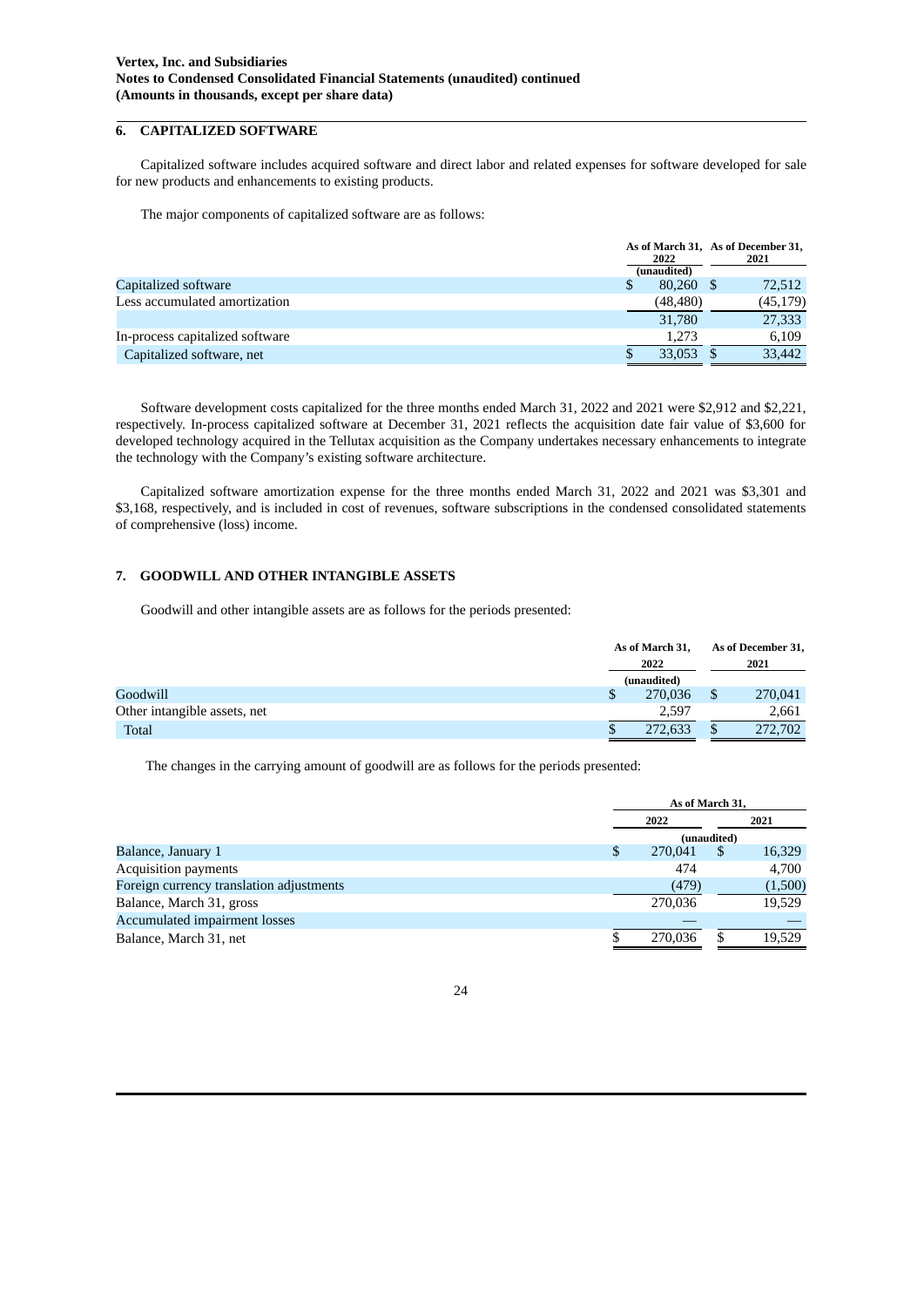### **Vertex, Inc. and Subsidiaries Notes to Condensed Consolidated Financial Statements (unaudited) continued (Amounts in thousands, except per share data)**

The Company has recognized various amortizable other intangible assets in connection with acquisitions (see Note 3), including related to customer relationships, technology, and tradenames. The following tables provide additional information for other intangible assets, which are individually not material to the condensed consolidated financial statements, for the periods presented:

| As of March 31,<br>2022 |         |             | As of December 31,<br>2021 |
|-------------------------|---------|-------------|----------------------------|
|                         | 4.4     |             | 4.2                        |
|                         |         |             |                            |
|                         | 4,530   | -S          | 4,110                      |
|                         | (1,933) |             | (1, 449)                   |
|                         | 2.597   |             | 2,661                      |
|                         |         | (unaudited) |                            |

The following table presents amortization of intangible assets:

| For the three months ended March 31. | Selling and<br><b>Cost of Revenues.</b><br><b>Software Subscriptions</b><br><b>Marketing Expense</b> |     | <b>Total Expense</b> |
|--------------------------------------|------------------------------------------------------------------------------------------------------|-----|----------------------|
| 2022                                 | 65                                                                                                   | 249 |                      |
| 2021                                 |                                                                                                      | 84  | 145                  |

### **8. DEBT**

### **Credit Agreement**

On March 8, 2022, the Company entered into the Second Amendment to Credit Agreement (the "Second Amendment"), with a banking syndicate, which amended the previous credit agreement entered into in March 2020 (the "Previous Credit Agreement"), providing for, among other modifications, (i) a new term loan in the aggregate amount of \$50,000 (the "Term Loan"); (ii) an extension of the maturity date of the revolving facility from March 2025 to March 2027; (iii) an increase in the revolving credit commitment from \$100,000 (the "Previous Line of Credit") to \$200,000 (the "Amended Line of Credit"); (iv) the Company's option to select an applicable interest rate at either the bank base rate plus an applicable margin (the "New Base Rate Option") or Secured Overnight Financing Rate ("SOFR") plus an applicable margin (the "SOFR Option"); (v) modifications to the financial covenant performance levels which determine applicable margins; and (vi) modifications to certain covenants and events of default. Net proceeds from the Term Loan shall be used to fund ongoing working capital, capital expenditures, permitted distributions, permitted acquisitions and general corporate purposes of the Company and its subsidiaries.

The Company paid \$993 in financing costs in connection with the Second Amendment, which will be amortized over the term of the loan. The Company wrote off \$372 in deferred financing fees pertaining to the Previous Credit Agreement associated with a bank exiting the Second Amendment. The remaining balance of deferred financing costs pertaining to the remaining bank associated with the Previous Credit Agreement of \$277 will be amortized over the term of the Second Amendment. The portion of the deferred financing costs associated with the Amended Line of Credit and the Term Loan are reflected in other assets and as a reduction of the Term Loan, respectively, in the condensed consolidated balance sheet at March 31, 2022.

The Second Amendment is collateralized by certain assets of the Company and contains financial and operating covenants. The Company was in compliance with these covenants at March 31, 2022.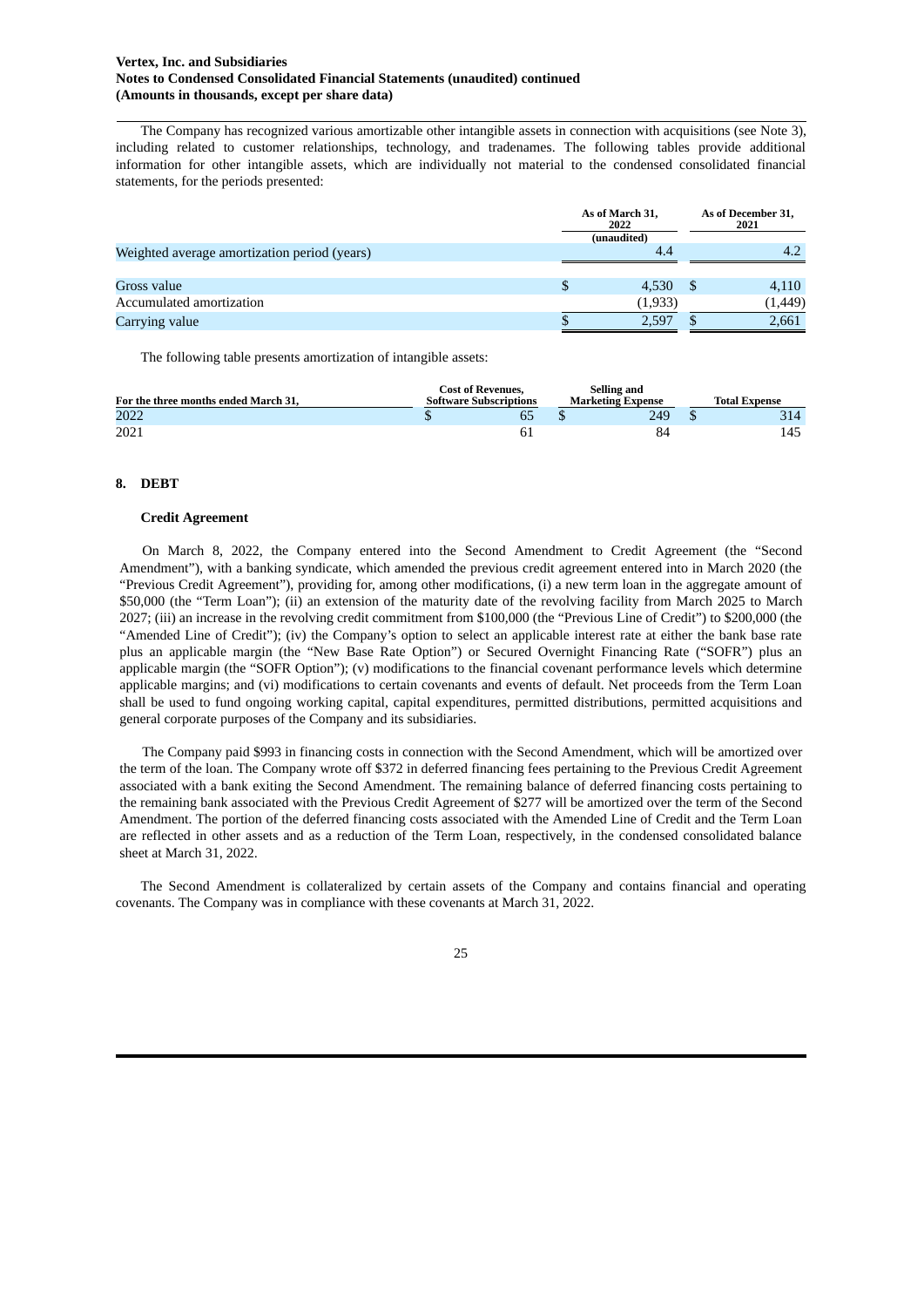### **Term Loan**

The Term Loan requires quarterly principal payments over five years, with a balloon payment due on March 8, 2027. The interest rate on the Term Loan was 1.35% at March 31, 2022 as the Company selected the SOFR Option. Term Loan outstanding amounts are reported in the current portion of long-term debt and long-term debt, net of current portion, in the condensed consolidated balance sheets.

### **Amended Line of Credit**

The Amended Line of Credit expires in March 2027. The Company is required to pay a quarterly fee on the difference between the \$200,000 allowed maximum borrowings and the unpaid principal balance outstanding under the line at the applicable rate. At March 31, 2022, the New Base Rate Option and SOFR Option applicable to Amended Line of Credit borrowings were 3.50% and 1.39%, respectively. There were no outstanding borrowings under the Amended Line of Credit at March 31, 2022 or the Previous Line of Credit at December 31, 2021, respectively.

### **9. STOCKHOLDERS' EQUITY**

### **Common Stock**

During the three months ended March 31, 2022 and 2021, the Company issued 272 and 640 shares of Class A common stock ("Class A"), respectively, related to the exercise of options, net of 47 and 356 shares, respectively, returned to the Company in lieu of payment of the exercise price and taxes due on these exercises.

During the three months ended March 31, 2022 and 2021, the Company issued 3 and 5 shares of Class A, respectively, in connection with the vesting of Restricted Stock Units ("RSUs"), net of 1 and 1 share, respectively, returned to the Company in lieu of payment of taxes due on the vesting of these RSUs.

The Company did not issue any shares of Class A during the three months ended March 31, 2022 and 2021, in connection with the vesting of Restricted Stock Awards ("RSAs").

#### **Tax Sharing Agreement Payments**

In connection with termination of the Company's S-Corporation status effective July 27, 2020, the Company entered into a Tax Sharing Agreement with the former S-Corporation shareholders. All obligations of the Company under the Tax Sharing Agreement are satisfied by adjustments of additional paid in capital.

During the three months ended March 31, 2022, the Company distributed \$536 to the former S-Corporation shareholders under the Tax Sharing Agreement to settle the Company's obligation for income taxes related to the allocation of taxable income to the S-Corporation short tax period ended July 26, 2020. During the three months ended March 31, 2021, the Company did not distribute to or receive any amounts from the former S-Corporation shareholders under the Tax Sharing Agreement.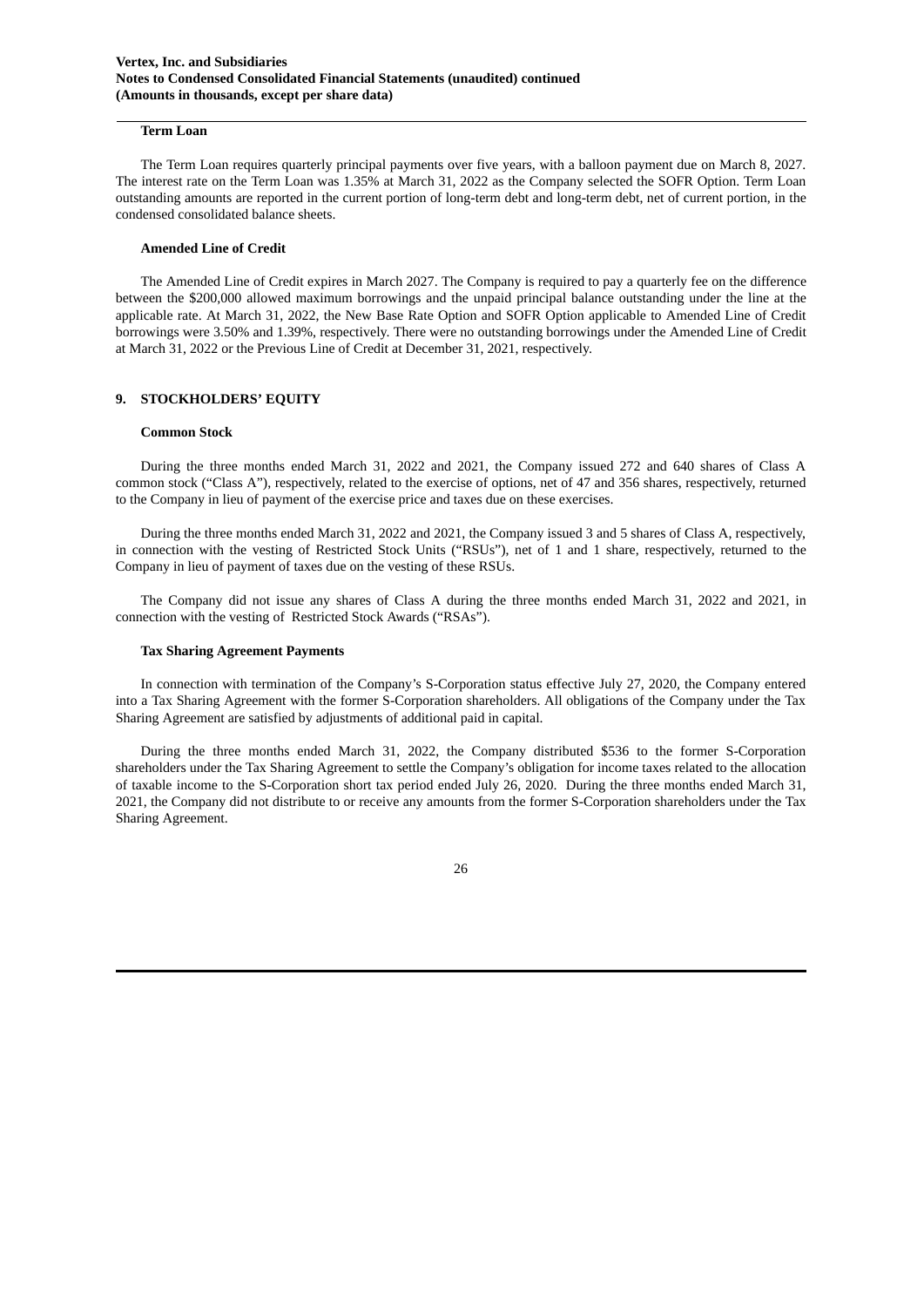### **10. EARNINGS PER SHARE**

The table below illustrates the calculation of basic and diluted net loss per common share for the Class A common and Class B common for the periods reflected below.

|                                                                            | For the three months ended March 31, |             |     |         |  |  |  |
|----------------------------------------------------------------------------|--------------------------------------|-------------|-----|---------|--|--|--|
| <b>Class A common stock:</b>                                               | 2022                                 |             |     | 2021    |  |  |  |
| Numerator, basic:                                                          |                                      | (unaudited) |     |         |  |  |  |
| Net (loss) income attributable to all stockholders                         | \$                                   | (334)       | \$  | 2,288   |  |  |  |
| Class A stock as a percentage of total shares outstanding, basic           |                                      | 28.39 %     |     | 18.05 % |  |  |  |
| Net (loss) income attributable to Class A stockholders, basic              |                                      | (95)        | \$  | 413     |  |  |  |
|                                                                            |                                      |             |     |         |  |  |  |
| Numerator, diluted:                                                        |                                      |             |     |         |  |  |  |
| Net (loss) income attributable to all stockholders                         | \$                                   | (334)       | \$. | 2,288   |  |  |  |
| Class A stock as a percentage of total shares outstanding, diluted         |                                      | 28.39 %     |     | 24.06 % |  |  |  |
| Net (loss) income attributable to Class A stockholders, diluted            |                                      | (95)        | \$  | 550     |  |  |  |
|                                                                            |                                      |             |     |         |  |  |  |
| Denominator, basic and diluted:                                            |                                      |             |     |         |  |  |  |
| Weighted average Class A common stock, basic                               |                                      | 42,349      |     | 26,458  |  |  |  |
| Dilutive effect of common stock equivalents <sup><math>(1)(2)</math></sup> |                                      |             |     | 11,545  |  |  |  |
| Weighted average Class A common stock, diluted                             |                                      | 42.349      |     | 38,003  |  |  |  |
|                                                                            |                                      |             |     |         |  |  |  |
| Net (loss) income per Class A share, basic                                 |                                      | (0.00)      | \$  | 0.02    |  |  |  |
| Net (loss) income per Class A share, diluted                               |                                      | (0.00)      | \$  | 0.01    |  |  |  |

(1) For the three months ended March 31, 2022, the following weighted-average outstanding shares of common stock equivalents by award type were excluded from the computation of diluted net loss per share attributable to Class A stockholders as the impact of including them would have been anti-dilutive: 9,430 options (including 768 out-of-themoney options), 326 restricted stock awards, 1,547 restricted stock units and 41 shares under the ESPP.

(2) For the three months ended March 31, 2021, the following weighted-average outstanding shares of common stock equivalents by award type were excluded from the computation of diluted net income per share attributable to Class A stockholders as the impact of including them would have been anti-dilutive: 84 out-of-the-money options.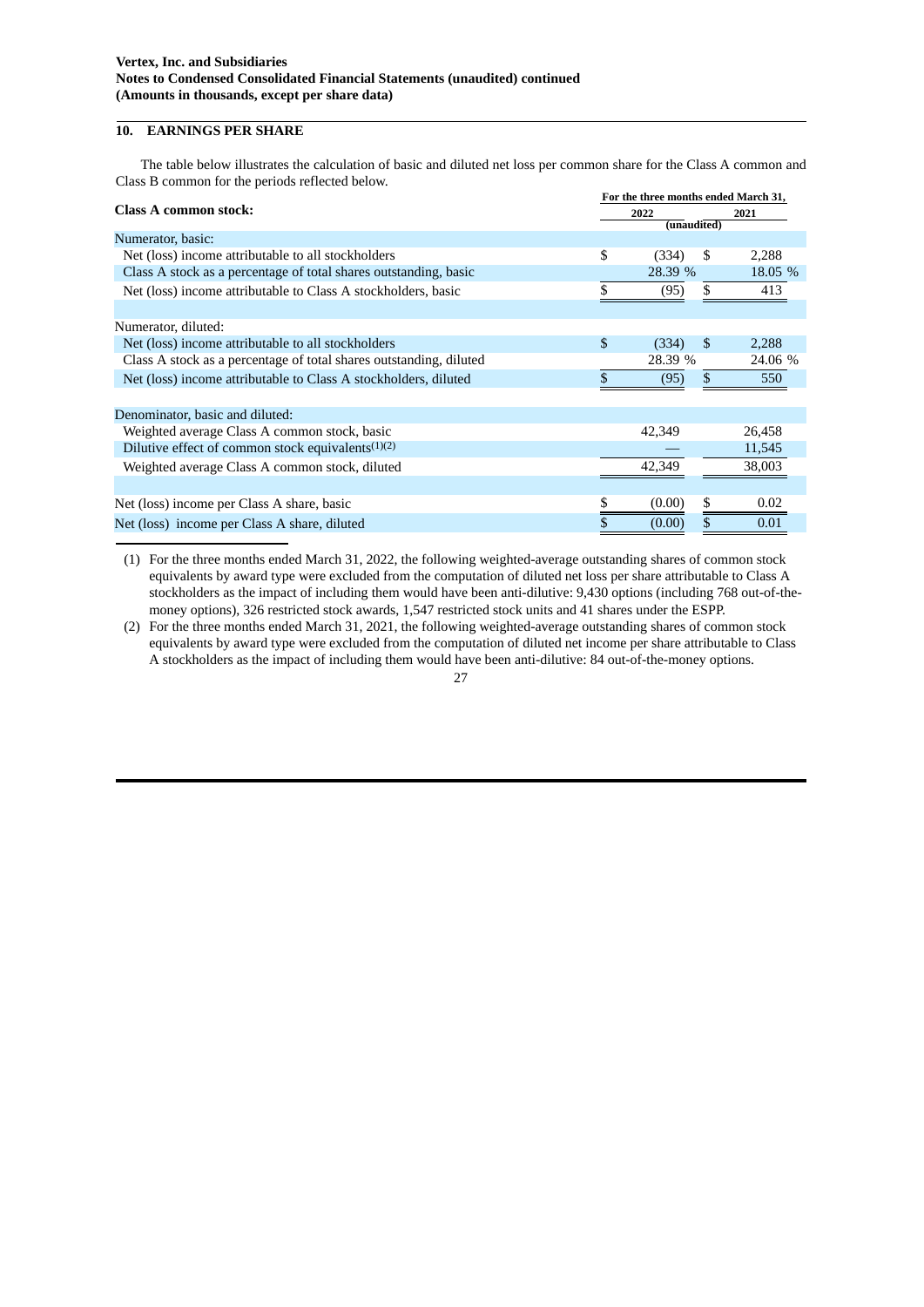### **Vertex, Inc. and Subsidiaries Notes to Condensed Consolidated Financial Statements (unaudited) continued (Amounts in thousands, except per share data)**

|                                                                    | For the three months ended March 31, |    |         |  |  |  |
|--------------------------------------------------------------------|--------------------------------------|----|---------|--|--|--|
| <b>Class B common stock:</b>                                       | 2022<br>2021<br>(unaudited)          |    |         |  |  |  |
| Numerator, basic:                                                  |                                      |    |         |  |  |  |
| Net (loss) income attributable to all stockholders                 | \$<br>(334)                          | S  | 2,288   |  |  |  |
| Class B stock as a percentage of total shares outstanding, basic   | 71.61 %                              |    | 81.95 % |  |  |  |
| Net (loss) income attributable to Class B stockholders, basic      | \$<br>(239)                          | \$ | 1,875   |  |  |  |
|                                                                    |                                      |    |         |  |  |  |
| Numerator, diluted:                                                |                                      |    |         |  |  |  |
| Net (loss) income attributable to all stockholders                 | \$<br>(334)                          | -S | 2,288   |  |  |  |
| Class B stock as a percentage of total shares outstanding, diluted | 71.61 %                              |    | 75.94 % |  |  |  |
| Net (loss) income attributable to Class B stockholders, diluted    | (239)                                | \$ | 1,738   |  |  |  |
|                                                                    |                                      |    |         |  |  |  |
| Denominator, basic and diluted:                                    |                                      |    |         |  |  |  |
| Weighted average Class B common stock, basic                       | 106,807                              |    | 120,117 |  |  |  |
| Dilutive effect of common stock equivalents                        |                                      |    |         |  |  |  |
| Weighted average Class B common stock, diluted                     | 106,807                              |    | 120.117 |  |  |  |
|                                                                    |                                      |    |         |  |  |  |
| Net (loss) income per Class B share, basic                         | (0.00)                               | \$ | 0.02    |  |  |  |
| Net (loss) income per Class B share, diluted                       | (0.00)                               |    | 0.01    |  |  |  |
|                                                                    |                                      |    |         |  |  |  |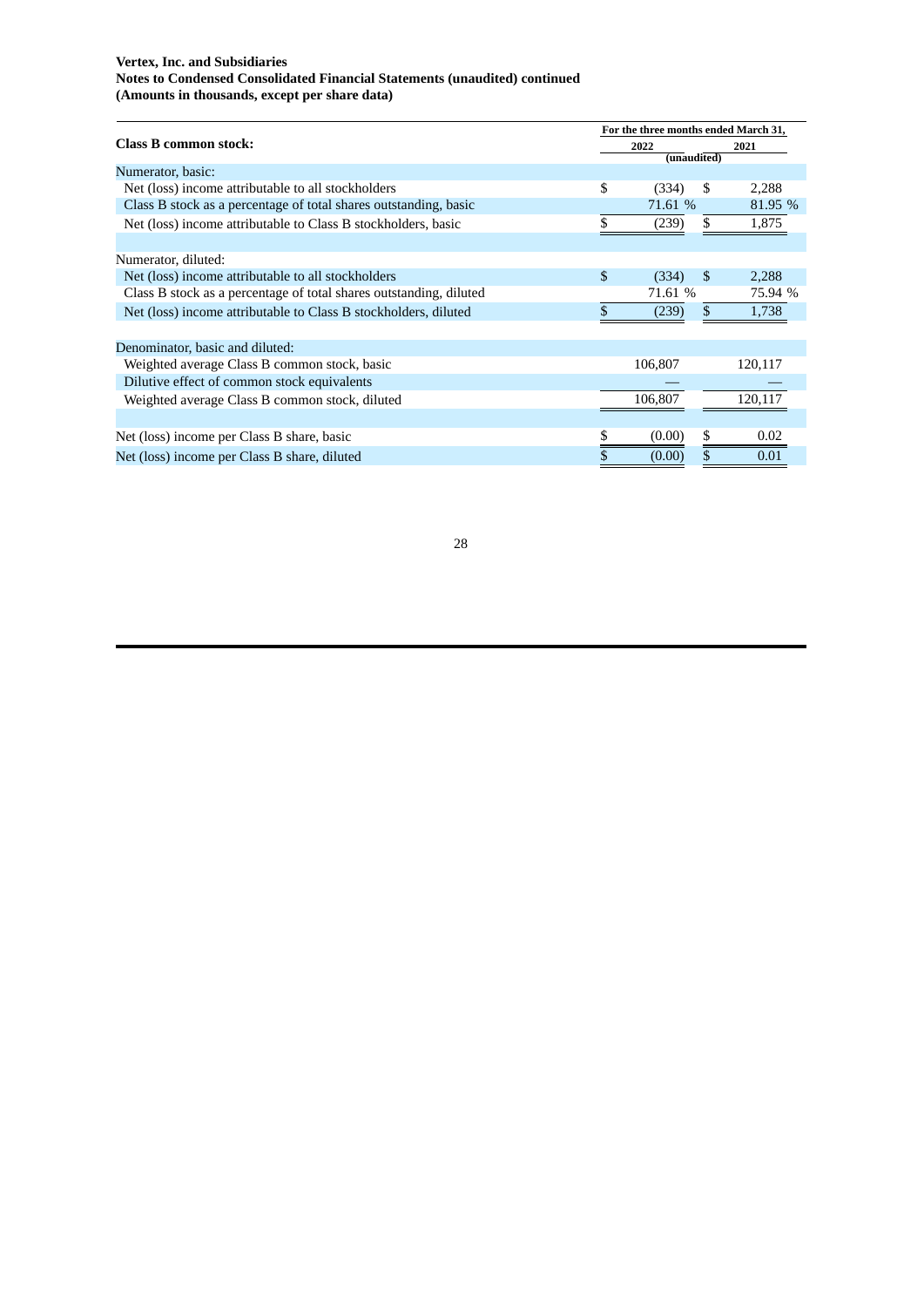### **11. STOCK-BASED AWARD PLANS**

The 2020 Plan provides the ability to grant cash and equity-based incentive awards to eligible employees, directors and service providers in order to attract, retain and motivate those that make important contributions to the Company. The Company issued stock options, RSAs, and RSUs under the 2020 Plan. As of March 31, 2022, 10,680 shares of Class A common were available for issuance under the 2020 Plan.

### *Options*

The following table summarizes activity for options outstanding under the 2020 Plan three months ended March 31, 2022:

| <b>2020 Plan Option Activity</b>                | <b>Units</b> |   | Weighted<br>Average<br>Exercise<br>Price | Weighted<br>Average<br>Remaining<br>Contractual<br>Life (Years) | Aggregate<br><b>Intrinsic</b><br>Value |
|-------------------------------------------------|--------------|---|------------------------------------------|-----------------------------------------------------------------|----------------------------------------|
|                                                 |              |   |                                          | (unaudited)                                                     |                                        |
| Outstanding at January 1, 2022                  | 9.500        | S | 4.20                                     | 5.2                                                             | \$110,843                              |
| Exercised                                       | (319)        |   | 2.97                                     |                                                                 |                                        |
| 2020 Plan options outstanding at March 31, 2022 | 9,181        |   | 4.24                                     | 4.9                                                             | \$101.861                              |
| 2020 Plan options exercisable at March 31, 2022 | 6.534        |   | 2.76                                     | 3.9                                                             | 82.185                                 |

The detail of options outstanding, vested and exercisable under the 2020 Plan as of March 31, 2022 is as follows:

|                        | For the three months ended March 31, 2022           |                            |             |                                       |              |                                     |
|------------------------|-----------------------------------------------------|----------------------------|-------------|---------------------------------------|--------------|-------------------------------------|
|                        |                                                     | <b>Options Outstanding</b> |             | <b>Options Vested and Exercisable</b> |              |                                     |
| <b>Exercise Prices</b> | Weighted<br>Average<br>Life (Years)<br><b>Units</b> |                            |             |                                       | <b>Units</b> | Weighted<br>Average<br>Life (Years) |
|                        |                                                     |                            | (unaudited) |                                       |              |                                     |
| \$0.15 to \$0.71       | 1,792                                               |                            | 1,792       |                                       |              |                                     |
| \$2.15                 | 462                                                 | 2.9                        | 462         | 2.9                                   |              |                                     |
| \$2.50                 | 2,186                                               | 4.3                        | 2,186       | 4.3                                   |              |                                     |
| \$2.67                 | 419                                                 | 4.9                        | 324         | 4.9                                   |              |                                     |
| \$3.17                 | 1,166                                               | 6.0                        | 416         | 6.0                                   |              |                                     |
| \$3.73                 | 1,705                                               | 7.6                        | 836         | 7.6                                   |              |                                     |
| \$4.70                 | 683                                                 | 7.9                        | 341         | 7.9                                   |              |                                     |
| \$18.47                | 213                                                 | 9.7                        |             |                                       |              |                                     |
| \$18.96                | 235                                                 | 9.4                        | 105         | 9.4                                   |              |                                     |
| \$19.00                | 69                                                  | 9.5                        |             |                                       |              |                                     |
| \$32.16                | 251                                                 | 8.9                        | 72          | 8.9                                   |              |                                     |
|                        | 9,181                                               |                            | 6,534       |                                       |              |                                     |

The Board intends all options granted to be exercisable at a price per share not less than the per share fair market value of the Company's Class A common stock underlying the options on the date of grant. Compensation expense for option awards are measured based on the grant date fair value of the awards and recognized in the condensed consolidated statements of comprehensive (loss) income over the period during which the participant is required to perform the requisite services. The vesting period is generally one to four years. The grant date fair value of options is estimated using the Black-Scholes model.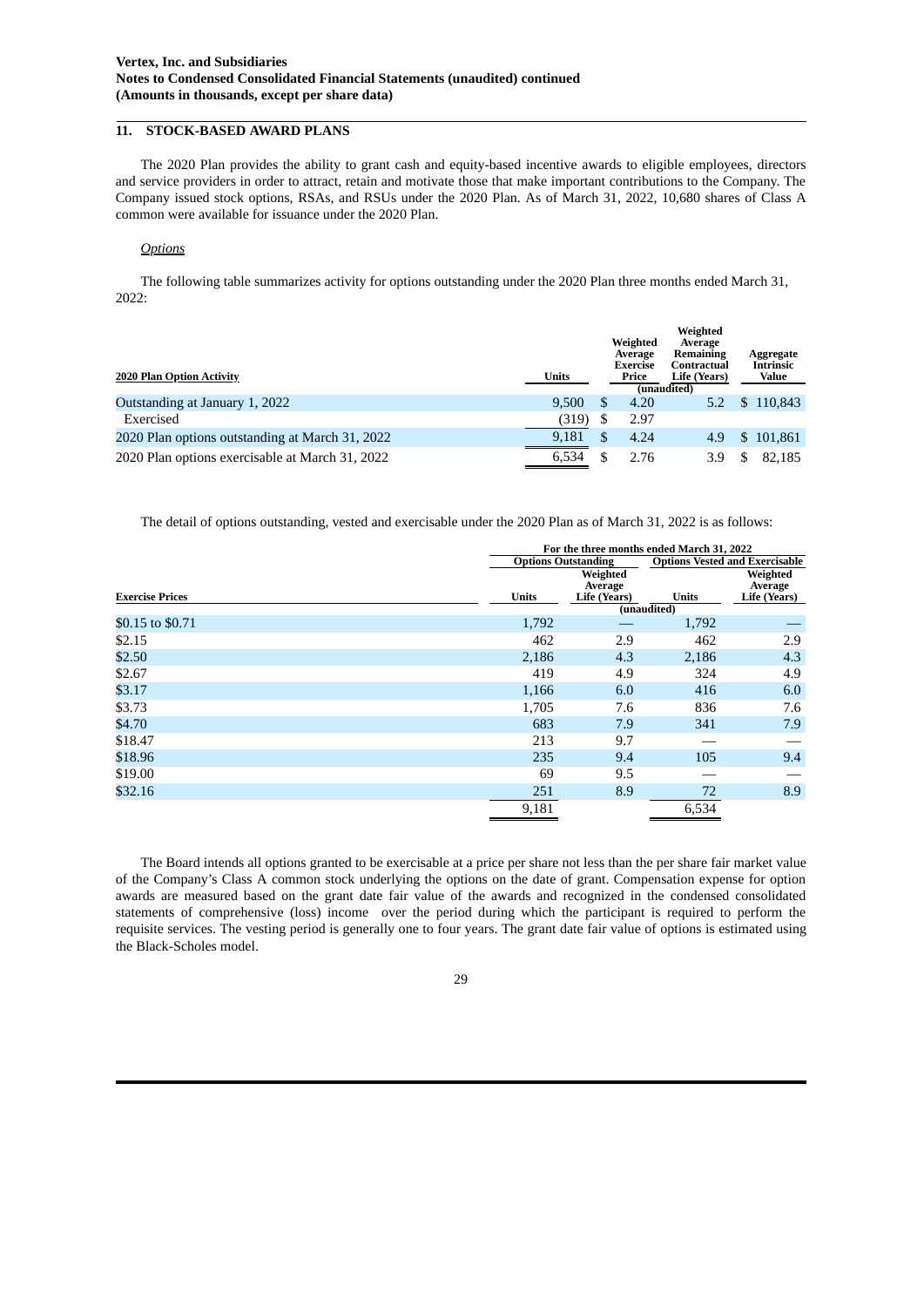### **Vertex, Inc. and Subsidiaries Notes to Condensed Consolidated Financial Statements (unaudited) continued (Amounts in thousands, except per share data)**

The Company issued no options and 251 options during the three months March 31, 2022 and 2021, respectively. The assumptions used in the Black-Scholes model to determine the value of the options issued during these periods are as follows:

|                                   | <b>Option Valuation Period</b> |
|-----------------------------------|--------------------------------|
|                                   | Q1 2021                        |
| Fair market value of common stock | 32.16                          |
| Volatility                        | 36.8 %                         |
| Expected term (years)             | 6.0                            |
| Expected dividend yield           | $-$ %                          |
| Risk-free interest rate           | $0.4\%$                        |

The fair market value of common stock reflects the market closing price on NASDAQ on the respective option grant date. As of the valuation date, the Company lacked sufficient historical data on the volatility of its stock price. Selected volatility is representative of expected future volatility and was based on the historical and implied volatility of comparable publicly traded companies over a similar expected term. The expected term represents the term the options are expected to be exercised over, which differs from the term of the option grants which is ten years. The Company does not expect to pay dividends. The risk-free interest rate was based on the rate for a U.S. Treasury zero-coupon issue with a term that closely approximates the expected term of the option grants.

At March 31, 2022, \$16,526 of unrecognized compensation expense associated with options is expected to be recognized over a weighted average period of approximately 2.6 years.

#### *Restricted Stock Units*

The following table summarizes RSU activity for the three months ended March 31, 2022:

|                                | <b>Units</b> |               | Weighted<br>Average<br><b>Grant Date Fair</b><br><b>Value Per Share</b> |
|--------------------------------|--------------|---------------|-------------------------------------------------------------------------|
| Outstanding at January 1, 2022 | 530          | S             | 26.49                                                                   |
| Granted                        | 1,937        | \$            | 13.62                                                                   |
| <b>Vested</b>                  | (4)          | <sup>\$</sup> | 34.64                                                                   |
| Forfeited                      | (2)          | \$            | 16.90                                                                   |
| Outstanding at March 31, 2022  | 2,461        | S             | 16.36                                                                   |

Stock-based compensation cost for RSUs is measured based on the fair value of the Company's underlying common stock on the date of grant and is recognized on a straight-line basis in the condensed consolidated statements of comprehensive (loss) income over the period during which the participant is required to perform services in exchange for the award, which is generally one to four years. Vested RSUs are settled by issuing Class A shares or the equivalent value in cash at the Board's discretion. At March 31, 2022, \$35,787 of unrecognized compensation cost for RSUs is expected to be recognized over a weighted average period of approximately 3.6 years.

In connection with the Taxamo acquisition, certain continuing employees of Taxamo received RSUs with service and performance conditions ("PSUs"). At March 31, 2022, there are 895 shares of our Class A common stock with an aggregate grant date fair value of \$15,803 that will be accounted for as post-acquisition compensation expense over the vesting period if targets are achieved. The performance-based condition will be satisfied upon meeting certain performance targets for the year ended 2023. As of March 31, 2022, it is not probable that these targets will be met, thus no compensation expense has been recorded to date related to these PSUs.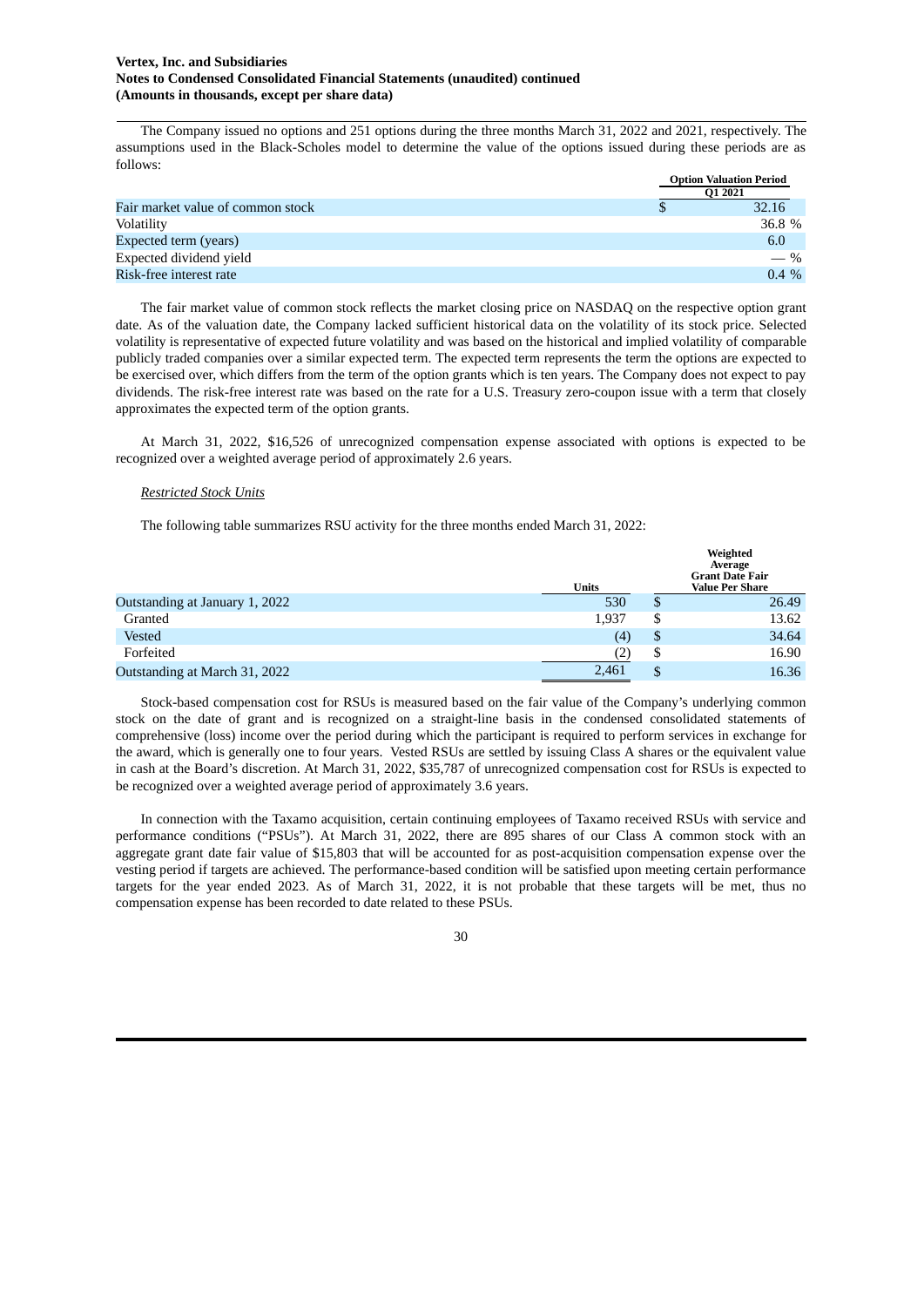### *Restricted Stock Awards*

The following table summarizes RSA activity for the three months ended March 31, 2022:

|                                | <b>Units</b> | Weighted<br>Average<br><b>Grant Date Fair</b><br>Value Per Share |
|--------------------------------|--------------|------------------------------------------------------------------|
| Outstanding at January 1, 2022 | 326          | 18.76                                                            |
| Outstanding at March 31, 2022  | 326          | 18.76                                                            |

Stock-based compensation cost for RSAs is measured based on the fair value of the Company's underlying common stock on the date of grant and is recognized on a straight-line basis in the condensed consolidated statements of comprehensive (loss) income over the period during which the participants are required to perform services in exchange for the award, which is generally one to four years. Vested RSAs are settled by issuing Class A shares upon vesting. At March 31, 2022, \$3,279 of unrecognized compensation cost for RSAs is expected to be recognized over a weighted average period of approximately 1.7 years.

### *Employee Stock Purchase Plan*

The ESPP provides eligible employees with rights during each six-month ESPP offering period to purchase shares of the Company's Class A common through payroll deductions of up to a specified percentage of their eligible compensation. The purchase price of the shares, in the absence of a contrary designation, is 85% of the lower of the fair value of the Class A common stock on the first or last day of the ESPP offering period. Amounts withheld from participants are reflected in accrued salaries and benefits in the condensed consolidated balance sheets until such shares are purchased. Amounts withheld from participants for the offering period ending May 31, 2022 aggregated \$839 and \$281 as of March 31, 2022 and December 31, 2021, respectively. As of March 31, 2022, 3,769 shares of Class A common stock were available for issuance under the ESPP.

As of March 31, 2022 there was approximately \$94 of unrecognized ESPP stock-based compensation cost expected to be recognized on a straight-line basis over the remaining term of the six-month offering period ending May 31, 2022.

At March 31, 2022 and 2021, there were two ESPP offering periods open that end May 31, 2022 and May 31, 2021, respectively. The fair value of ESPP purchase rights for the offering periods is comprised of the value of the 15% ESPP discount and the value associated with the call or put over the respective ESPP offering period The value of the call or put was estimated using the Black-Scholes model with the following assumptions:

|                                   | <b>Offering Period Ending</b> |           |  |           |
|-----------------------------------|-------------------------------|-----------|--|-----------|
|                                   |                               | 5/31/2021 |  | 5/31/2022 |
| Fair market value of common stock |                               | 25.83     |  | 17.38     |
| Volatility                        |                               | 35.1 %    |  | 37.3 %    |
| Expected term (years)             |                               | 0.5       |  | 0.5       |
| Expected dividend yield           |                               | $-$ %     |  | $-$ %     |
| Risk-free interest rate           |                               | $0.1\%$   |  | $0.1\%$   |

The Company lacks sufficient historical data on the volatility of its stock price. Selected volatility is representative of expected future volatility and was based on the historical and implied volatility of comparable publicly traded companies over a similar expected term. The expected term represents the term of the six month ESPP offering period. The Company does not expect to pay dividends. The risk-free interest rate was based on the rate for a U.S. Treasury zero-coupon issue with a term that closely approximates the expected term of the award at the date nearest the offering term.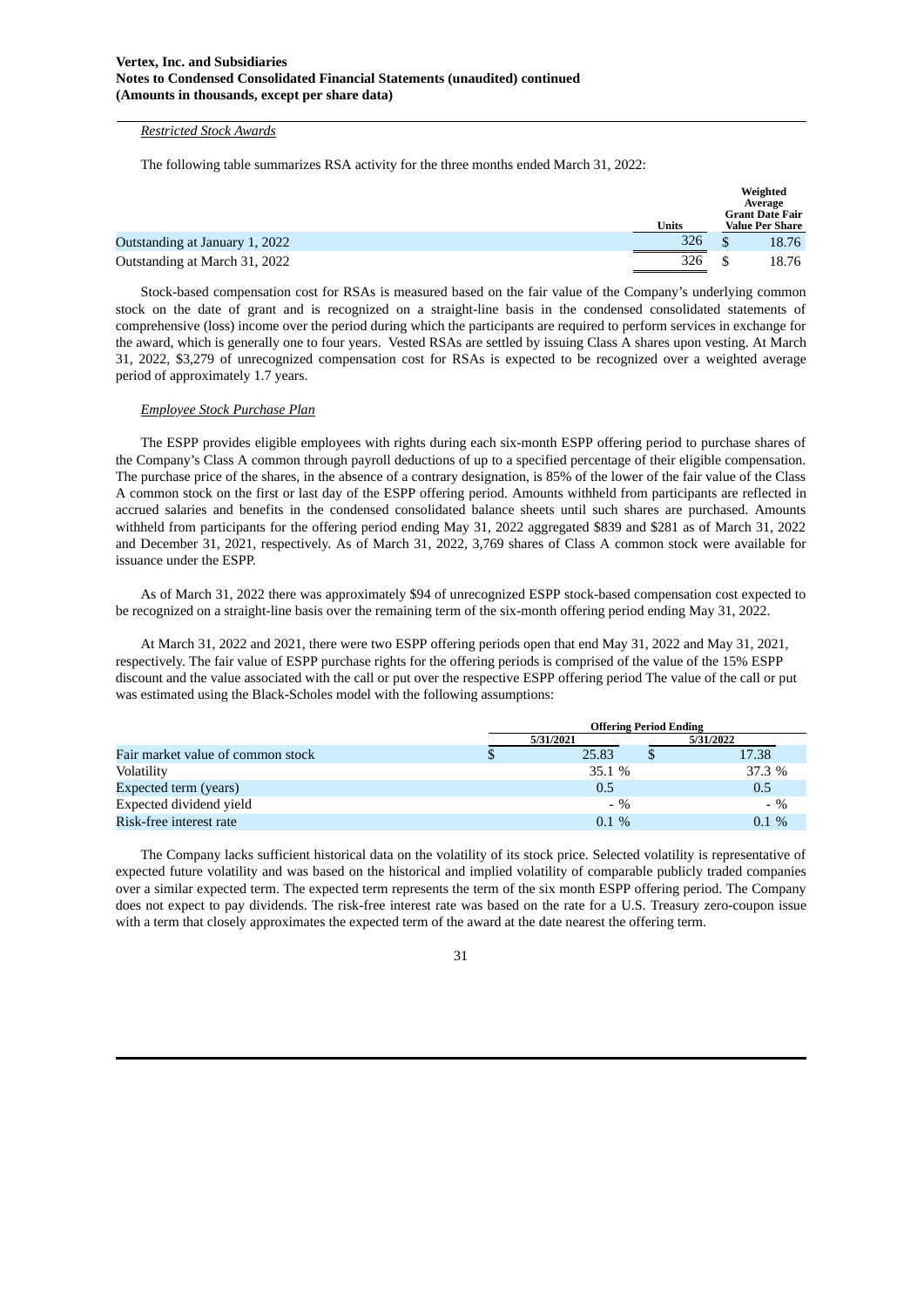### **Stock-Based Compensation**

The Company recognized total stock-based compensation cost related to incentive awards, net of forfeitures, as follows:

|                                        | For the three months ended March 31, |       |     |       |
|----------------------------------------|--------------------------------------|-------|-----|-------|
|                                        | 2022                                 |       |     | 2021  |
|                                        | (unaudited)                          |       |     |       |
| Stock-based compensation expense:      |                                      |       |     |       |
| <b>Stock options</b>                   | S                                    | 2,281 | \$  | 3,768 |
| <b>RSUs</b>                            |                                      | 1,779 |     | 436   |
| <b>RSAs</b>                            |                                      | 734   |     | 2,209 |
| <b>ESPP</b>                            |                                      | 139   |     | 130   |
| Total stock-based compensation expense |                                      | 4.933 | \$. | 6,543 |

The Company recognized stock-based compensation cost in the condensed consolidated statements of comprehensive (loss) income as follows:

|                                          | For the three months ended<br>March 31. |  |       |  |  |
|------------------------------------------|-----------------------------------------|--|-------|--|--|
|                                          | 2022                                    |  | 2021  |  |  |
|                                          | (unaudited)                             |  |       |  |  |
| Stock-based compensation expense:        |                                         |  |       |  |  |
| Cost of revenues, software subscriptions | \$<br>446                               |  | 560   |  |  |
| Cost of revenues, services               | 406                                     |  | 594   |  |  |
| Research and development                 | 114                                     |  | 561   |  |  |
| Selling and marketing                    | 1.572                                   |  | 1,287 |  |  |
| General and administrative               | 2,395                                   |  | 3,541 |  |  |
| Total stock-based compensation expense   | 4.933                                   |  | 6,543 |  |  |

### **12. LEGAL PROCEEDINGS**

The Company may become involved in various lawsuits and legal proceedings, which arise, in the ordinary course of business. However, litigation is subject to inherent uncertainties, and an adverse result in these or other matters may arise from time to time that may harm the Company's business. The Company is not aware of any such legal proceedings or claims that management believes will have a material adverse effect on its business, financial condition, or operating results.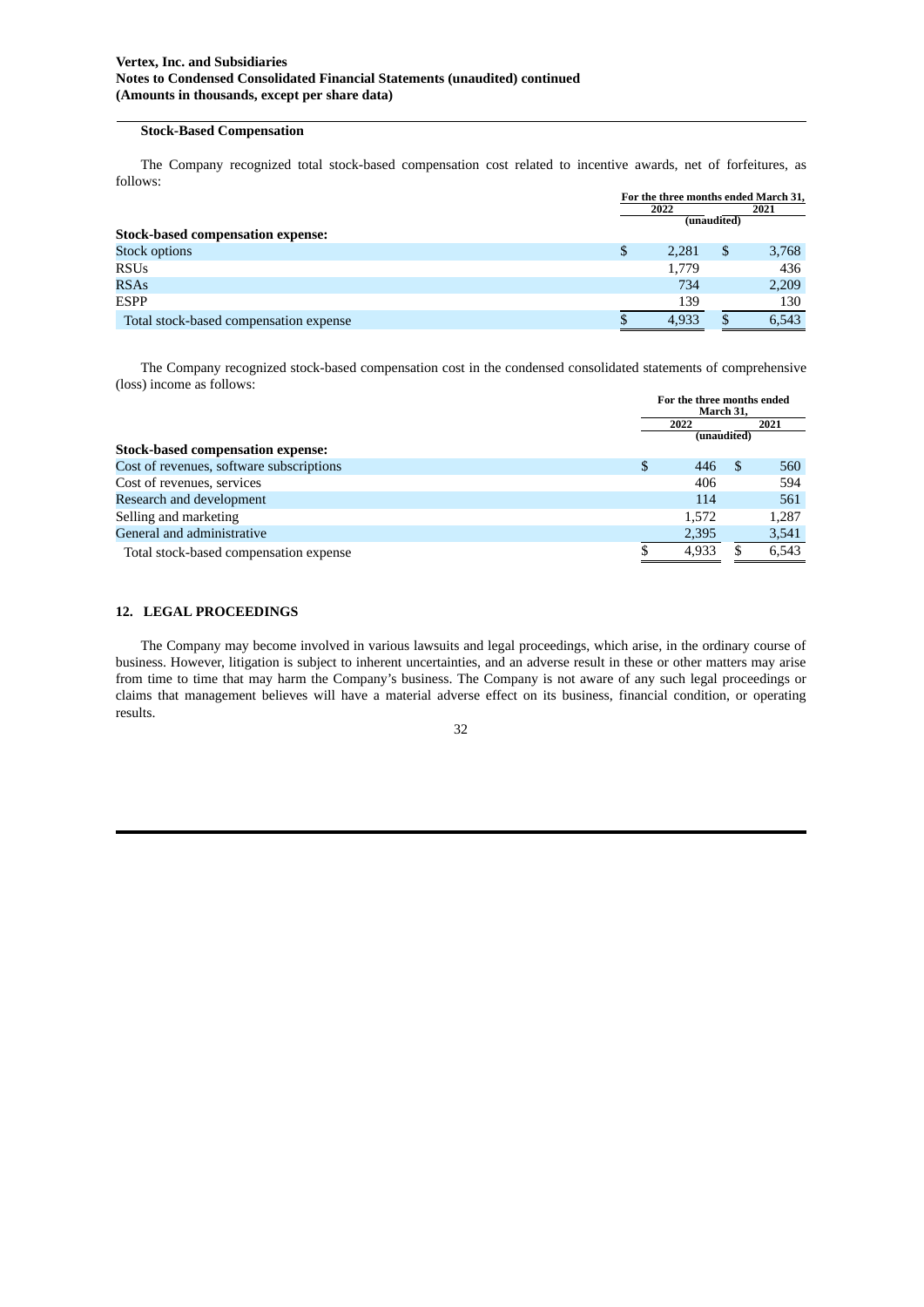### <span id="page-32-0"></span>**Item 2. MANAGEMENT'S DISCUSSION AND ANALYSIS OF FINANCIAL CONDITION AND RESULTS OF OPERATIONS**

You should read the following discussion and analysis of our financial condition and results of operations in conjunction with the condensed consolidated financial statements and the notes thereto included elsewhere in this Quarterly Report on Form 10-Q, as well as our audited consolidated financial statements and related notes as disclosed in our Annual Report on Form 10-K filed with the Securities and Exchange Commission ("SEC") on March 16, 2022 (the "2021 Annual *Report"). In addition to historical financial information, the following discussion contains forward-looking statements that* reflect our plans, estimates, beliefs and expectations that involve risks and uncertainties. Our actual results and the timing of events could differ materially from those discussed in the forward-looking statements. Factors that could cause or contribute to these differences include those discussed below and elsewhere in this Quarterly Report on Form 10-Q, particularly in the section titled "Special Note Regarding Forward-Looking Statements" above, and in Part I, Item 1A of *the 2021 Annual Report and this Quarterly Report on Form 10-Q.*

#### **Overview**

Vertex is a leading global provider of indirect tax software and solutions. Our mission is to deliver the most trusted tax technology enabling global businesses to transact, comply and grow with confidence. Vertex provides cloud-based and onpremise solutions that can be tailored to specific industries for every major line of indirect tax, including sales and consumer use, value added and payroll. Headquartered in North America, and with offices in South America and Europe, Vertex employs over 1,300 professionals and serves companies across the globe.

We derive the majority of our revenue from software subscriptions. These subscriptions include use of our software and ongoing monthly content updates. Our software is offered on a subscription basis to our customers, regardless of their deployment preferences. On-premise subscriptions are typically sold through one-year contracts and cloud-based subscriptions are typically sold through one- to three-year contracts. We bill the majority of our customers annually in advance of the subscription period.

Our customers include a majority of the Fortune 500, as well as a majority of the top 10 companies by revenue in multiple industries such as retail, technology and manufacturing, in addition to leading marketplaces. As our customers expand geographically and pursue omnichannel business models, their tax determination and compliance requirements increase and become more complex, providing sustainable organic growth opportunities for our business. Our flexible, tiered transaction-based pricing model also results in our customers growing their spend with us as they grow and continue to use our solutions. We principally price our solutions based on a customer's revenue base, in addition to a number of other factors.

We employ a hybrid deployment model to align to our customers' technology preferences for their core financial management software across on-premise, cloud deployments or any combination of these models. Over time, we expect both existing and newly acquired customers to continue to shift towards cloud deployment models. Cloud-based subscription sales to new customers have grown at a significantly faster rate than on-premise software subscription sales, which is a trend that we expect to continue over time. We generated 39% and 32% of software subscription revenue from cloud-based subscriptions during the three months ended March 31, 2022 and 2021, respectively. While our on-premise software subscription revenue comprised 61% and 68% of our software subscription revenues during the three months ended March 31, 2022 and 2021, respectively, it continues to decrease as a percentage of total software subscriptions revenues as cloud-based subscriptions accelerate.

We license our solutions primarily through our direct sales force, which focuses on selling to qualified leads provided by our marketing efforts, and through our network of referral partners. We also utilize indirect sales to a lesser extent to efficiently grow and scale our enterprise and mid-market revenues.

Our partner ecosystem is a differentiating, competitive strength in both our software development and our sales and marketing activities. We integrate with key technology partners that span Enterprise Resoure Planning ("ERP"), Customer Relationship Management ("CRM"), procurement, billing, Point of Sale ("POS") and e-commerce. These partners include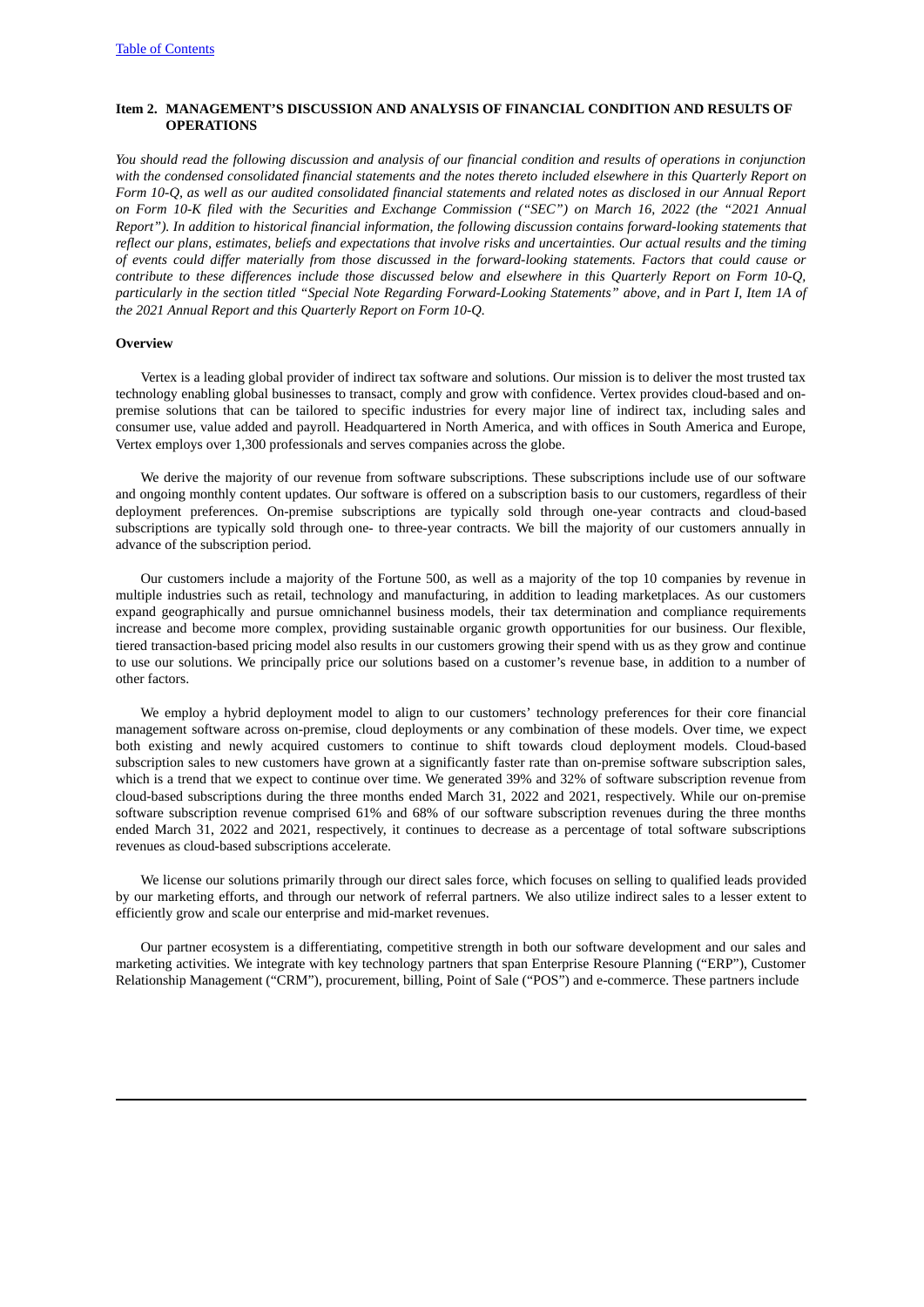Adobe/Magento, Coupa, Microsoft Dynamics, NetSuite, Oracle, Salesforce, SAP, SAP Ariba, Workday and Zuora. We also collaborate with numerous accounting firms who have built implementation practices around our software to serve their customer base.

We believe that global commerce and the compliance environment provides durable and accelerating growth opportunities for our business. We generated revenue of \$115.0 million and \$98.2 million for the three months ended March 31, 2022 and 2021, respectively. We had a net loss of \$(0.3) million and net income of \$2.3 million for the three months ended March 31, 2022 and 2021, respectively. These amounts are presented in accordance with United States (" U.S.") generally accepted accounting principles ("GAAP").

We define Adjusted EBITDA as net loss or income before interest, taxes, depreciation, and amortization, as adjusted to exclude charges for asset impairments, stock-based compensation expense, severance expense, acquisition contingent consideration and transaction costs. Adjusted EBITDA was \$19.1 million and \$18.2 million for the three months ended March 31, 2022 and 2021, respectively. Adjusted EBITDA is a non-GAAP financial measure. Refer to "Management's Discussion and Analysis of Financial Condition and Results of Operations—Key Business Metrics" and "Management's Discussion and Analysis of Financial Condition and Results of Operations—Use and Reconciliation of Non-GAAP Financial Measures" for further discussion of key business metrics and non-GAAP financial measures and their comparison to GAAP financial measures.

#### **Recent Developments**

#### *Impact of COVID-19*

During the three months ended March 31, 2022, the COVID-19 pandemic had minimal impact on our revenues and results of operations, as we continue to derive the significant majority of our revenues from our existing software subscriptions. As we principally price our solutions based on our customers' revenues within certain revenue bands, elongated declines in our existing customers' revenues may impact our ability to grow our existing customer revenues. We did not experience an abnormal number of non-renewals in 2021 or for the three months ended March 31, 2022, nor any material declines in revenues associated with declines in our customers' revenues, and we currently expect our existing customer base to remain largely stable, as it did through the recession in 2008 and 2009. However, significant increases in non-renewals or concessions to renewal customers would have a material impact on our revenues and cash flows. We expect that the uncertainty caused by the COVID-19 pandemic could impact our billings to new customers as the pandemic continues to generate economic uncertainty. In addition, it may also negatively impact our efforts to maintain or expand revenues from our existing customers as they continue to evaluate certain long-term projects and budget constraints. However, we do not anticipate that overall demand for our software and solutions, our ability to deliver such software and solutions, or our growth strategies will be materially impacted by the COVID-19 pandemic, as companies continue to rely on us for their indirect tax solutions.

Our cash collections for through the first quarter of 2022 were consistent with our expectations even considering the periodic, globally dispersed resurgence of COVID-19 continued to generate global economic uncertainty. However, as the world continues to respond to the periodic resurgence, we do not believe this will materially impact our business; we continue to expect that we will be able to collect amounts due under subscription contracts from customers experiencing issues as a result of the COVID-19 pandemic, and we have not recorded additional credit losses associated with the allowance for doubtful accounts in connection with any delays. Given that customers cannot forgo our monthly content updates, which are necessary to remain compliant with the most current regulations, we believe customers will continue to pay our renewal invoices in a timely, even if slightly elongated, manner. We believe that we currently have ample liquidity and capital resources to continue to meet our operating needs, and our ability to continue to service our debt or other financial obligations is not currently impaired. For a further description of our liquidity, see "Management's Discussion and Analysis of Financial Condition and Results of Operations—Liquidity and Capital Resources."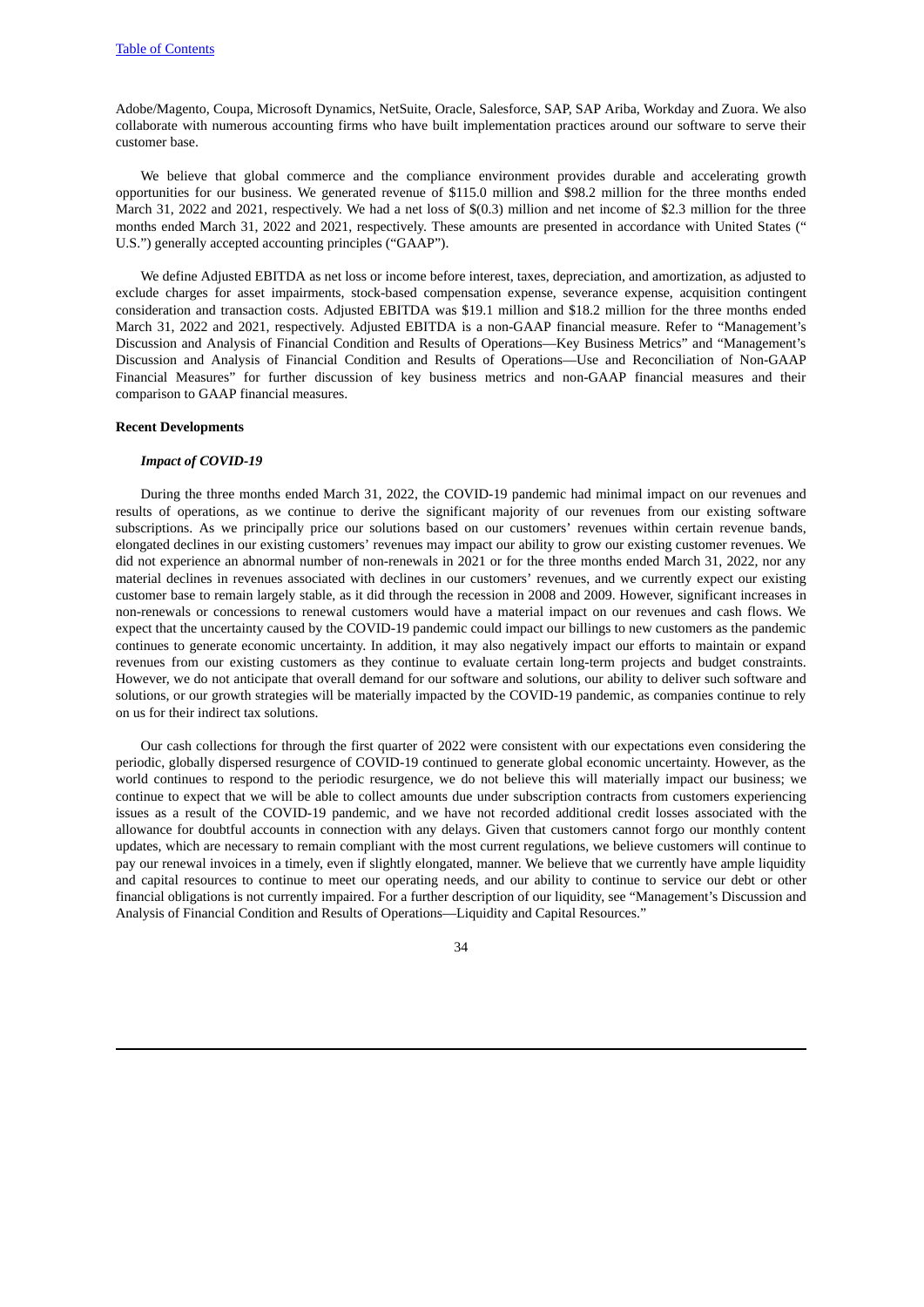The extent to which the COVID-19 pandemic impacts our business going forward will depend on numerous evolving factors that cannot reliably be predicted, including the duration and scope of the pandemic; governmental, business, and individuals' actions in response to the pandemic; and the impact on global economic activity, including the possibility of recession, periods of high inflation, or financial market instability. These factors may adversely impact consumer, business and government spending on technology as well as customers' ability to pay for our products and services on an ongoing basis. This uncertainty also affects management's accounting estimates and assumptions, which could result in greater variability in a variety of areas that depend on these estimates and assumptions, including estimated allowance for subscription cancellations, product life cycles, estimated useful lives and potential impairment of long-lived assets and intangible assets, and potential impairment of goodwill.

#### **Components of Our Results of Operations**

#### **Revenue**

We generate revenue from software subscriptions and services.

Revenue is recognized upon transfer of control of promised products or services to customers in an amount that reflects the consideration expected to be received in exchange for those products or services. We enter into contracts that include various combinations of products and services, which are generally capable of being distinct and accounted for as separate performance obligations. Revenue is recognized net of allowance for subscription and non-renewal cancellations and any taxes collected from customers that are subsequently remitted to governmental authorities.

#### **Software Subscriptions**

Licenses for on-premise software subscriptions, which are generally one year, provide the customer with a right to use the software as it exists when made available to the customer. Customers purchase a subscription to these licenses, which includes the related software and tax content updates and product support (collectively, the "updates and support"). The updates and support, which are part of the subscription agreement, are essential to the continued utility of the software; therefore, we have determined the software and the related updates and support to be a single performance obligation. Accordingly, when on-premise software is licensed, the revenue associated with this combined performance obligation is recognized ratably over the license term as these performance obligations are satisfied over the duration of the license term. Revenue recognition begins on the later of the beginning of the subscription period or the date the software is made available to the customer to download. Prior to January 1, 2022, certain on-premise software subscription prices in the initial subscription year are higher than standard renewal prices. The excess initial year price over the renewal price is a material right that provides customers with the right to this reduced renewal price. We recognize revenue associated with this material right over the estimated period of benefit to the customer, which is generally three years. Effective January 1, 2022, we changed the pricing structure for on-premise software so the initial year price and renewal prices were consistent, thus removing the material right for transactions after this date. The material right for applicable transactions prior to this pricing change will continue to be recognized over the estimated period of benefit to the customer.

Our cloud-based subscriptions allow customers to use Vertex-hosted software over the contract period without taking possession of the software. The contracts are generally for one to three years and billed annually in advance of the subscription period. Our cloud-based offerings also include related updates and support. All services within the cloudbased contracts consistently provide a benefit to the customer during the subscription period, thus the associated revenue is recognized ratably over the subscription period. Revenue recognition begins on the later of the beginning of the subscription period or the date the customer is provided access to the cloud-based solutions.

Revenue is impacted by the timing of sales and our customers' growth or contractions resulting in their need to expand or contract their subscription usage, the purchase of new solutions or the non-renewal of existing solutions. In addition, revenue will fluctuate with the cessation of extended product support fees charged for older versions of our software subscription solutions when they are retired and these fees are no longer charged. Contracts for on-premise licenses permit cancellations at the end of the license term, which is generally one year. Legacy cloud-based subscription contracts for multi-year periods previously provided customers the right to terminate their contract for services prior to the end of the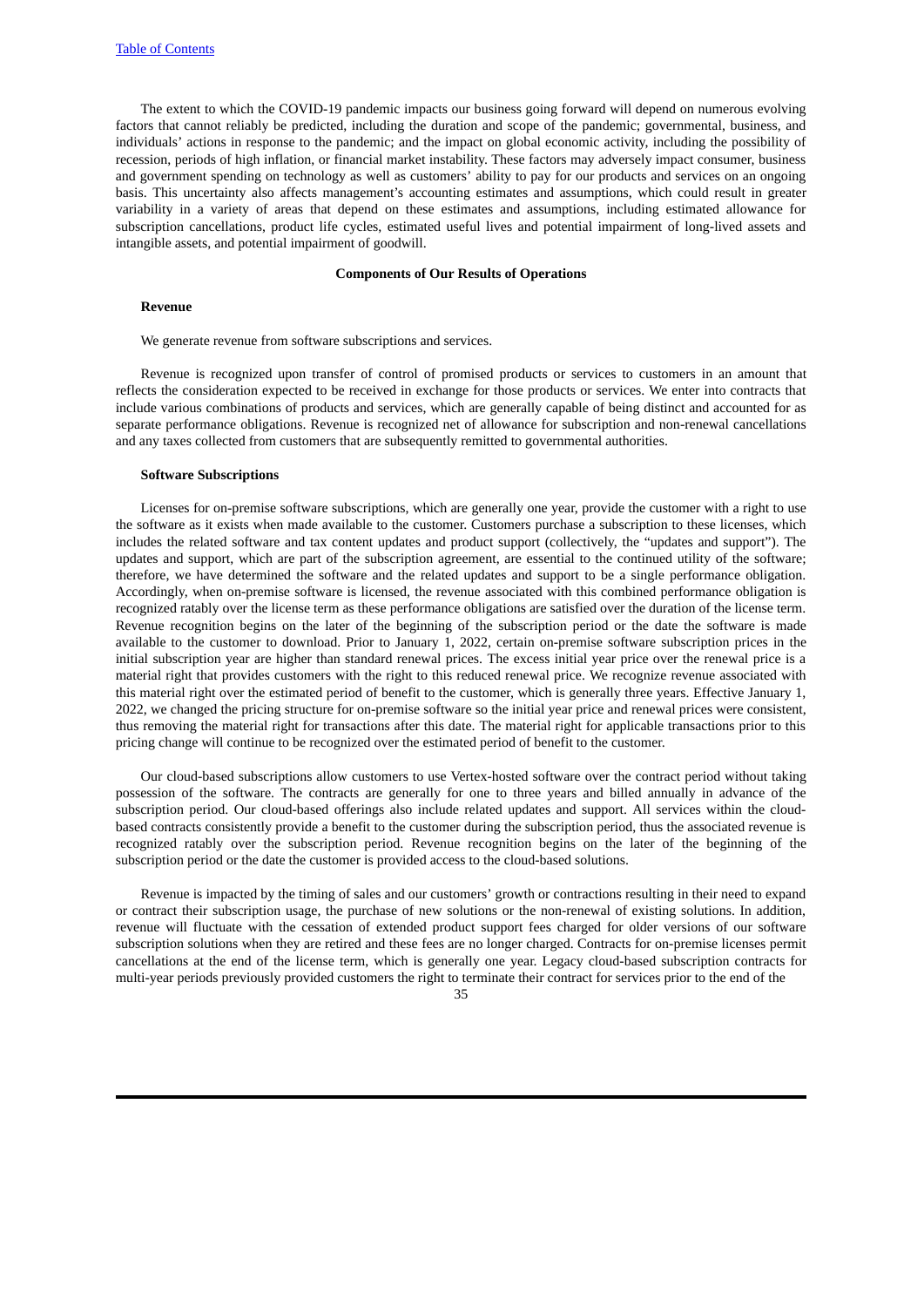subscription period at a significant penalty. This penalty requires the payment of a percentage of the remaining months of the then current contract term. Current cloud-based contracts do not contain such termination rights. Terminations of cloudbased subscriptions prior to the end of the subscription term have occurred infrequently and the impact has been immaterial. The allowance for subscription and non-renewal cancellations reflects an estimate of the amount of such cancellations and non-renewals based on past experience, current information and forward-looking economic considerations.

#### **Services Revenue**

We generate services revenue primarily in support of our customers' needs associated with our software and to enable them to realize the full benefit of our solutions. These software subscription-related services include configuration, data migration and implementation, and premium support and training. In addition, we generate services revenue through our managed services offering which allows customers to outsource all or a portion of their indirect tax operations to us. These services include indirect tax return preparation, filing and tax payment and notice management. We generally bill for services on a per-transaction or time and materials basis, and we recognize revenue from deliverable-based professional services as services are performed.

Fluctuations in services revenue are directly correlated to fluctuations in our subscription revenues with respect to implementation and training services as we have historically experienced an attachment rate to subscription sales for these services in excess of 60%. In addition, our managed services offering has continued to experience increased revenues associated with returns processing volume increases attributable to regulatory changes, as customers expanded their tax filings into more jurisdictions.

### **Cost of Revenue**

#### **Software Subscriptions**

Cost of software subscriptions revenue consists of costs related to providing and supporting our software subscriptions and includes personnel and related expenses, including salaries, benefits, bonuses and stock-based compensation. In addition, cost of revenue includes direct costs associated with information technology, such as data center and software hosting costs, and tax content maintenance. Cost of revenue also includes amortization associated with direct labor and related expenses for capitalized internal-use software for cloud-based subscription solutions and software developed for sale for new products and enhancements to existing products, and costs associated with the amortization of acquired intangible assets. We plan to continue to significantly expand our infrastructure and personnel to support our future growth and increases in transaction volumes of our cloud-based solutions, including through acquisitions. We expect growth in our business will result in an increase in cost of revenue in absolute dollars.

#### **Services**

Cost of services revenue consists of direct costs of software subscription-related services and our managed services offering. These costs include personnel and related expenses, including salaries, benefits, bonuses, stock-based compensation and the cost of third-party contractors and other direct expenses. We plan to continue to expand our infrastructure and personnel as necessary to support our future growth and related increases in our service revenue. We expect growth in our business will result in an increase in the cost of services revenue in absolute dollars, but may decrease as a percentage of revenues as we scale our operations.

### **Research and Development**

Research and development expenses consist primarily of personnel and related expenses for our research and development activities, including salaries, benefits, bonuses and stock-based compensation, and the cost of third-party developers and other contractors. Research and development costs, other than software development expenses qualifying for capitalization, are expensed as incurred.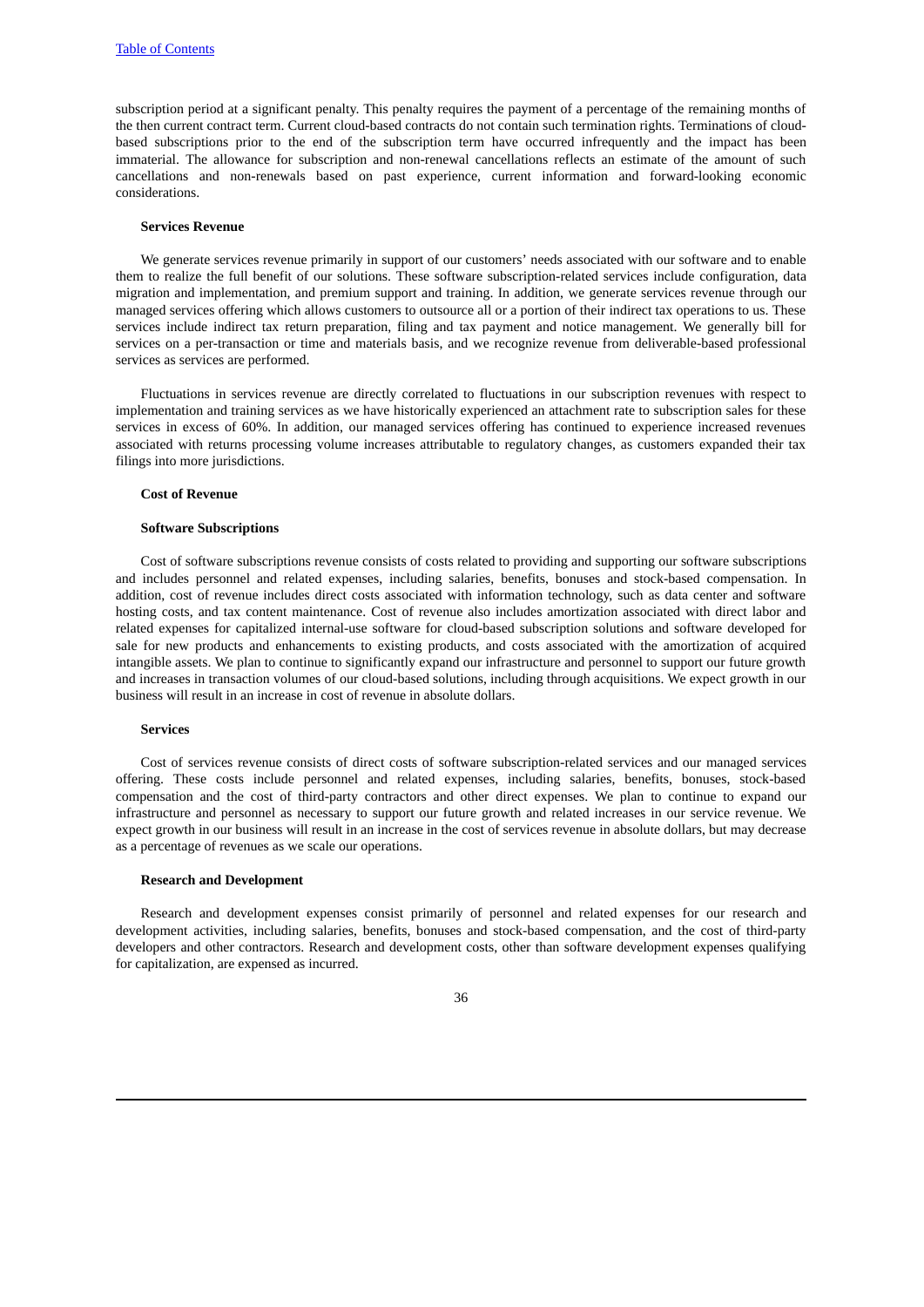We devote substantial resources to developing new products and enhancing existing products, conducting quality assurance testing and improving our core technology. We believe continued investments in research and development are critical to attain our strategic objectives and expect research and development costs to increase in absolute dollars. These investments include enhancing our solution offerings to address changing customer needs to support their growth, as well as implementing changes required to keep pace with our partners' technology to ensure the continued ability of our solutions to work together and deliver value to our customers. The market for our solutions is characterized by rapid technological change, frequent new product and service introductions and enhancements, changing customer demands and evolving industry standards. As a result, although we are making significant research and development expenditures, which may be incurred and certain of which may be capitalized, there is no guarantee these solutions will be accepted by the market. This could result in increased costs or an impairment of capitalized development costs with no resulting future revenue benefit.

#### **Selling and Marketing Expenses**

Selling expenses consist primarily of personnel and related expenses in support of sales and marketing efforts. These costs include salaries, benefits, bonuses and stock-based compensation. In addition, selling expense includes costs related to advertising and promotion efforts, branding costs, partner-based commissions, costs associated with our annual customer conferences and amortization of certain acquired intangible assets. We intend to continue to invest in our sales and marketing capabilities in the future to continue to increase our brand awareness and expect these costs to increase on an absolute dollar basis as we grow our business and continue to expand our market and partner ecosystem penetration. Sales and marketing expense in absolute dollars and as a percentage of total revenue may fluctuate from period-to-period based on total revenue levels and the timing of our investments in our sales and marketing functions as these investments may vary in scope and scale over future periods. In addition, travel restrictions due to COVID-19 continue to result in reductions in travel and external marketing events. These costs will increase as travel and conference restrictions are lifted, which has begun to occur in 2022, although it is uncertain whether they will return to historical levels experienced pre-COVID-19.

### **General and Administrative**

General and administrative expenses consist primarily of personnel and related expenses for administrative, finance, information technology, legal, risk management, facilities and human resources staffing, including salaries, benefits, bonuses, severance, stock-based compensation, professional fees, insurance premiums, facility costs and other internal support costs.

We expect our general and administrative expenses to increase in absolute dollars as we continue to expand our operations, hire additional personnel, integrate future acquisitions and incur additional costs associated with being a publicly listed company. As a public company, we expect to incur increased expenses related to accounting, tax and auditing activities, legal, insurance, SEC compliance and internal control compliance, including the design, implementation and testing of increasingly formalized systems of internal control over financial reporting.

#### **Depreciation and Amortization**

Depreciation and amortization expense consists of the allocation of purchased and developed asset costs over the future periods benefitted by the use of these assets. These assets include leasehold improvements for our facilities, computers and equipment needed to support our customers and our internal infrastructure and capitalized internal-use software associated with our internal infrastructure and tools. Depreciation and amortization will fluctuate in correlation with our ongoing investment in internal infrastructure costs to support our growth.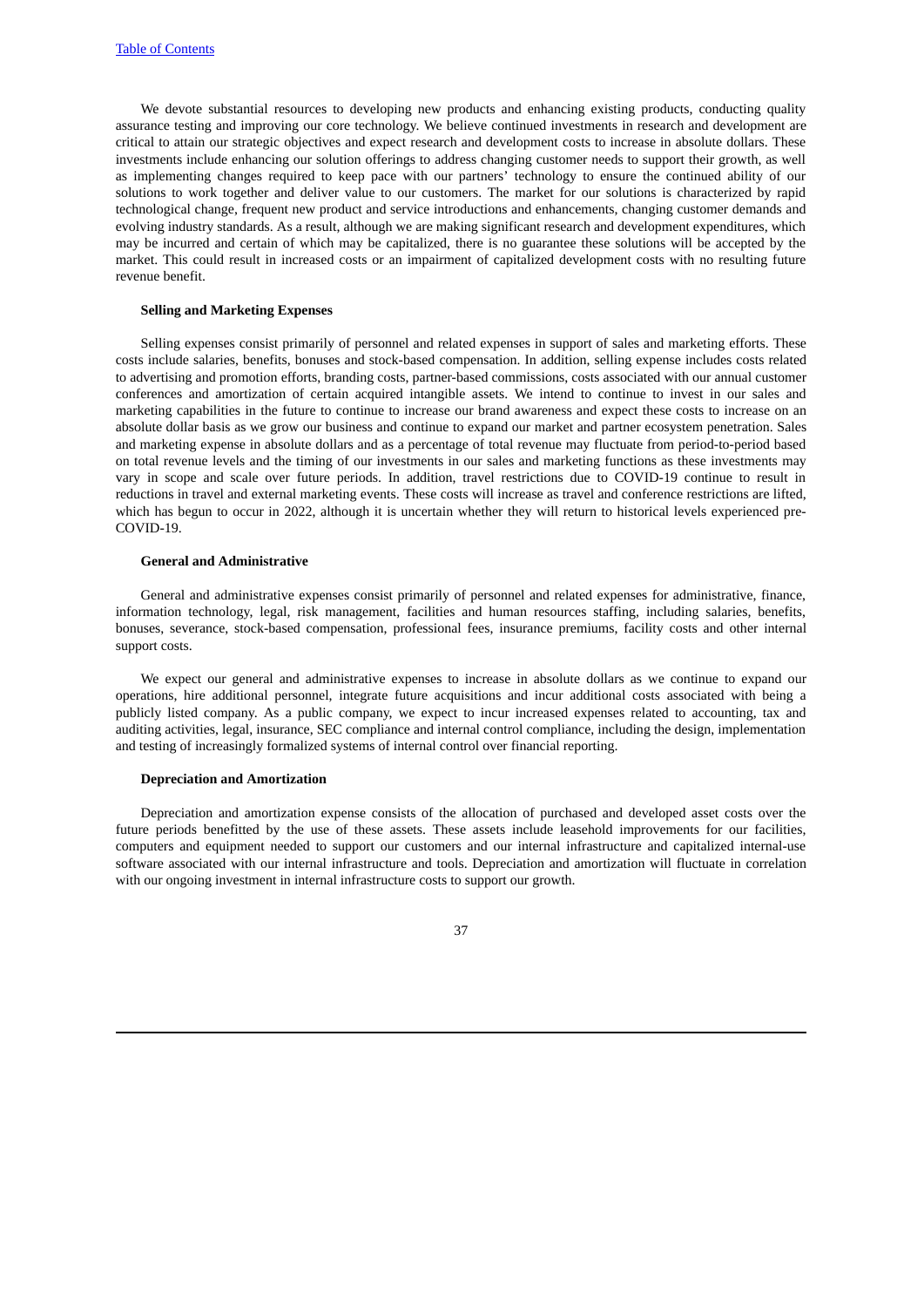### **Other Operating Expense (Income), net**

Other operating expense, net consists primarily of transactions costs associated with merger and acquisition activities, quarterly remeasurement of contingent consideration associated with completed acquisitions, realized gains and losses on foreign currency changes and other operating gains and losses. These amounts will fluctuate as a result of ongoing merger and acquisition activities and for changes in foreign currency rates.

#### **Interest (Income) Expense, net**

Interest (income) expense, net reflects the amount of our interest expense that exceeds interest income over the same period.

Interest expense consists primarily of interest payments and other financing costs on our bank credit facility. Interest expense includes amortization of deferred financing fees over the term of the credit facility or write-downs of such costs upon redemption of debt. Interest expense will vary as a result of fluctuations in the level of debt outstanding as well as interest rates on such debt. In addition, interest expense will include adjustments to the fair value of contracts that may be entered into to hedge risks associated with currency fluctuations for cash receipts or cash payments denominated in currencies other than U.S. dollars and which do not qualify for hedge accounting. In addition, changes in the settlement value of the future payment obligation for the Systax Sistemas Fiscais LTDA ("Systax") acquisition and amortization of the discount on deferred purchase consideration associated with the LCR-Dixon Corporation ("LCR-Dixon") acquisition will be recorded as interest expense.

Interest income reflects earnings on investments of our cash on hand and on funds held for customers related to our managed outsourcing services. Interest income will vary as a result of fluctuations in the future level of funds available for investment and the rate of return available in the market on such funds.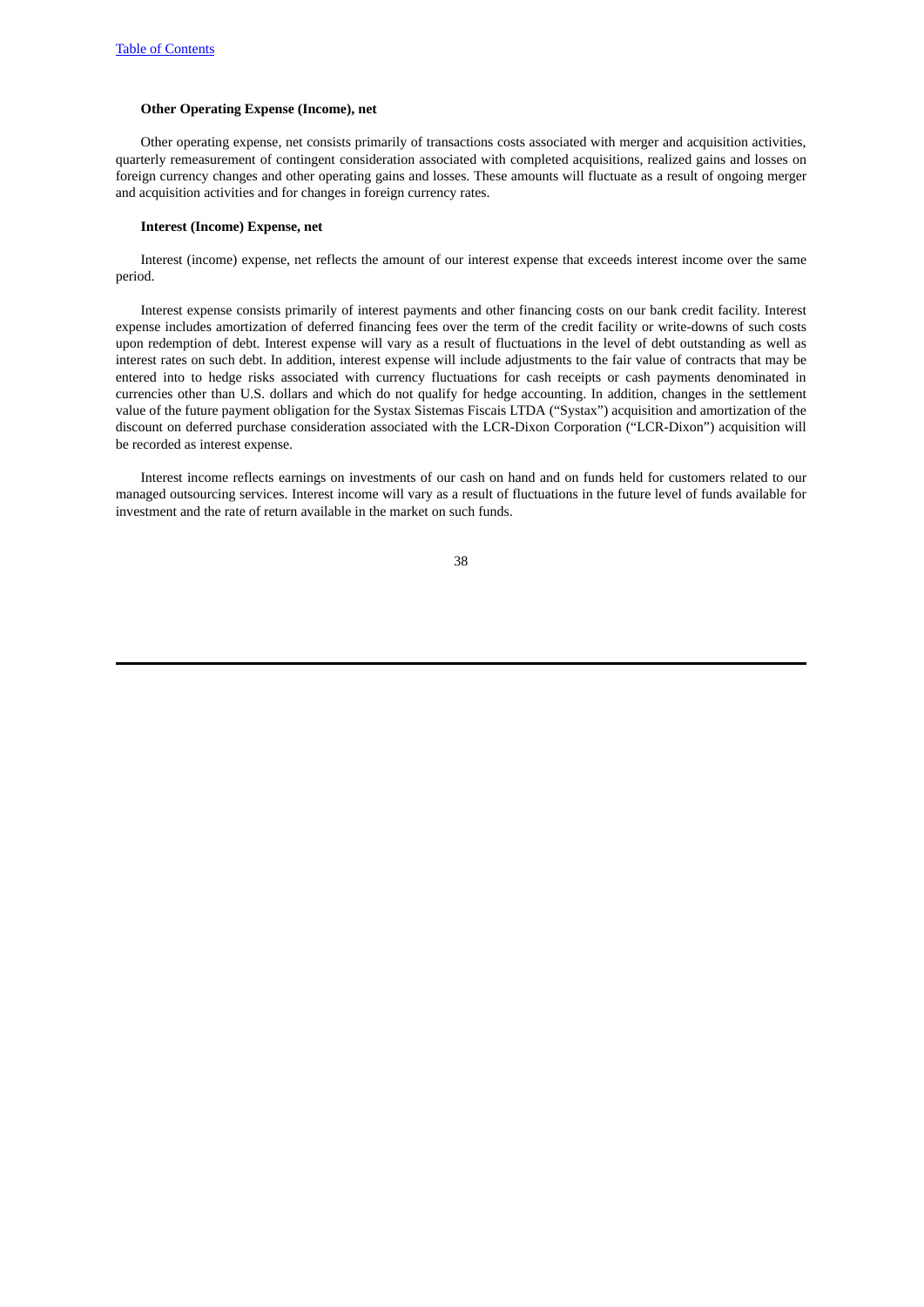### **Results of Operations**

You should read the following discussion and analysis of our financial condition and results of operations in conjunction with our condensed consolidated financial statements and the notes thereto included elsewhere in this Quarterly Report on Form 10-Q, and our consolidated financial statements and the notes thereto included in our Annual Report on Form 10-K for the year ended December 31, 2021 filed with the SEC on March 16, 2022. The period-to-period comparison of financial results is not necessarily indicative of financial results to be achieved in future periods. The following table sets forth our consolidated statements of comprehensive (loss) income for the periods indicated.

|                                                      | For the three months ended |           |        |                                  |             |  |
|------------------------------------------------------|----------------------------|-----------|--------|----------------------------------|-------------|--|
|                                                      |                            | March 31, |        |                                  |             |  |
| (Dollars in thousands)                               | 2022                       |           | 2021   | <b>Period-Over-Period Change</b> |             |  |
|                                                      | (unaudited)                |           |        |                                  |             |  |
| Revenues:                                            |                            |           |        |                                  |             |  |
| Software subscriptions                               | \$<br>97,131               | \$        | 83.280 | \$<br>13.851                     | 16.6 %      |  |
| <b>Services</b>                                      | 17,853                     |           | 14,956 | 2,897                            | 19.4 %      |  |
| <b>Total revenues</b>                                | 114,984                    |           | 98,236 | 16,748                           | 17.0 %      |  |
| Cost of revenues:                                    |                            |           |        |                                  |             |  |
| Software subscriptions <sup>(1)</sup>                | 32,913                     |           | 25,590 | 7,323                            | 28.6 %      |  |
| $S$ ervices $(1)$                                    | 11,953                     |           | 11,343 | 610                              | 5.4 %       |  |
| Total cost of revenues                               | 44,866                     |           | 36,933 | 7,933                            | 21.5 %      |  |
| Gross profit                                         | 70,118                     |           | 61,303 | 8,815                            | 14.4 %      |  |
| Operating expenses:                                  |                            |           |        |                                  |             |  |
| Research and development <sup><math>(1)</math></sup> | 9,633                      |           | 11,459 | (1,826)                          | (15.9)%     |  |
| Selling and marketing $(1)$                          | 27,452                     |           | 20,150 | 7,302                            | 36.2 %      |  |
| General and administrative <sup>(1)</sup>            | 28,757                     |           | 24,852 | 3,905                            | 15.7 %      |  |
| Depreciation and amortization                        | 2,960                      |           | 2,827  | 133                              | 4.7 %       |  |
| Other operating expense, net                         | 848                        |           | (129)  | 977                              | $(757.4)\%$ |  |
| Total operating expenses                             | 69,650                     |           | 59,159 | 10,491                           | 17.7 %      |  |
| Income from operations                               | 468                        |           | 2,144  | (1,676)                          | $(78.2)\%$  |  |
| Interest (income) expense, net                       | (6)                        |           | 535    | (541)                            | $(101.1)\%$ |  |
| Income before income taxes                           | 474                        |           | 1,609  | (1, 135)                         | $(70.5)\%$  |  |
| Income tax expense (benefit)                         | 808                        |           | (679)  | 1,487                            | $(219.0)\%$ |  |
| Net (loss) income                                    | (334)                      |           | 2,288  | (2,622)                          | $(114.6)\%$ |  |
| Other comprehensive loss from foreign currency       |                            |           |        |                                  |             |  |
| translations, net of tax                             | 2,049                      |           | 977    | 1,072                            | 109.7 %     |  |
| Total comprehensive (loss) income                    | \$<br>(2, 383)             | \$        | 1,311  | \$<br>(3,694)                    | $(281.8)\%$ |  |

**(1)** Includes stock-based compensation expenses as shown on the following table.

| (In thousands)                           | For the three months ended March 31,<br>2022<br>2021 |             |       |  |  |  |  |
|------------------------------------------|------------------------------------------------------|-------------|-------|--|--|--|--|
| <b>Stock-based compensation expense:</b> |                                                      | (unaudited) |       |  |  |  |  |
| Cost of revenues, software subscriptions | \$<br>446                                            | -S          | 560   |  |  |  |  |
| Cost of revenues, services               | 406                                                  |             | 594   |  |  |  |  |
| Research and development                 | 114                                                  |             | 561   |  |  |  |  |
| Selling and marketing                    | 1.572                                                |             | 1,287 |  |  |  |  |
| General and administrative               | 2,395                                                |             | 3,541 |  |  |  |  |
| Total stock-based compensation expense   | 4,933                                                |             | 6,543 |  |  |  |  |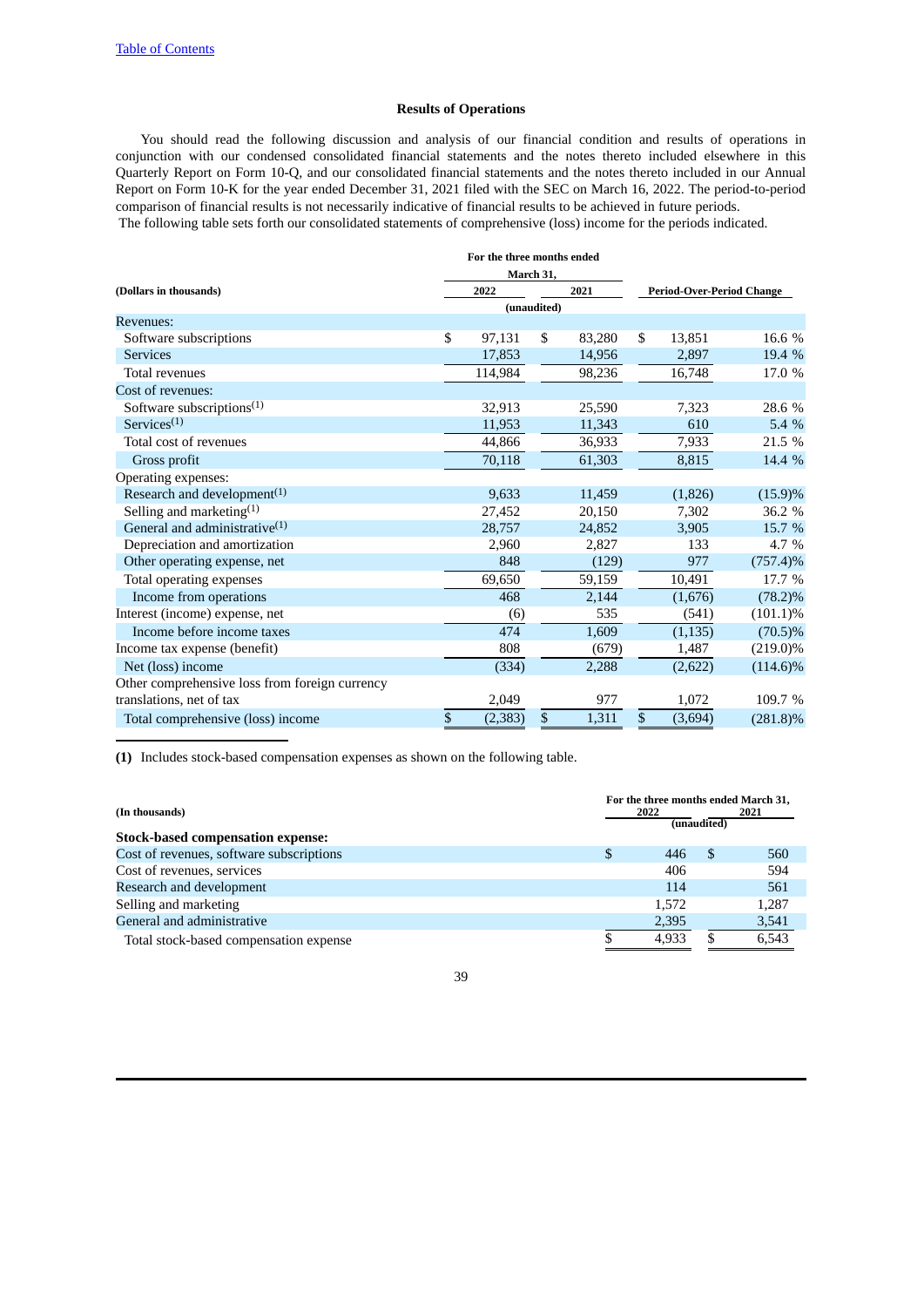The following table sets forth our results of operations as a percentage of our total revenues for the periods presented.

|                                                                         | For the three months ended March 31, |         |  |  |
|-------------------------------------------------------------------------|--------------------------------------|---------|--|--|
|                                                                         | 2022<br>(unaudited)                  | 2021    |  |  |
| Revenues:                                                               |                                      |         |  |  |
| Software subscriptions                                                  | 84.5 %                               | 84.8 %  |  |  |
| <b>Services</b>                                                         | 15.5 %                               | 15.2 %  |  |  |
| <b>Total revenues</b>                                                   | 100.0 %                              | 100.0 % |  |  |
| Cost of Revenues:                                                       |                                      |         |  |  |
| Software subscriptions                                                  | 28.6 %                               | 26.0 %  |  |  |
| <b>Services</b>                                                         | 10.4 %                               | 11.5 %  |  |  |
| Total cost of revenues                                                  | 39.0 %                               | 37.5 %  |  |  |
| Gross profit                                                            | 61.0 %                               | 62.5 %  |  |  |
| <b>Operating expenses:</b>                                              |                                      |         |  |  |
| Research and development                                                | 8.4 %                                | 11.7 %  |  |  |
| Selling and marketing                                                   | 23.9 %                               | 20.5 %  |  |  |
| General and administrative                                              | 25.0 %                               | 25.3 %  |  |  |
| Depreciation and amortization                                           | $2.6\%$                              | 2.9 %   |  |  |
| Other operating expense, net                                            | $0.7\%$                              | (0.1)%  |  |  |
| <b>Total operating expenses</b>                                         | 60.6 %                               | 60.3 %  |  |  |
| Income from operations                                                  | 0.4%                                 | $2.2\%$ |  |  |
| Interest (income) expense, net                                          | $-$ %                                | $0.5\%$ |  |  |
| Income before income taxes                                              | $0.4\%$                              | $1.7\%$ |  |  |
| Income tax expense (benefit)                                            | 0.7%                                 | (0.7)%  |  |  |
| Net (loss) income                                                       | (0.3)%                               | $2.4\%$ |  |  |
| Other comprehensive loss from foreign currency translations, net of tax | 1.8 %                                | 1.0 %   |  |  |
| Total comprehensive (loss) income                                       | $(2.1)\%$                            | 1.4 %   |  |  |

### **Three Months Ended March 31, 2022 Compared to Three Months Ended March 31, 2021**

### **Revenues**

|                        |           | Three months ended<br>March 31. |                           |        |
|------------------------|-----------|---------------------------------|---------------------------|--------|
| (Dollars in thousands) | 2022      | 2021<br>(unaudited)             | Period-over-Period change |        |
| <b>Revenues:</b>       |           |                                 |                           |        |
| Software subscriptions | \$ 97.131 | \$83,280                        | <sup>\$</sup><br>13.851   | 16.6 % |
| <b>Services</b>        |           | 17.853<br>14.956                | 2.897                     | 19.4 % |
| <b>Total revenues</b>  | \$114,984 | \$98,236                        | 16,748<br>S               | 17.0%  |

Revenues increased \$16.7 million, or 17.0%, to \$115.0 million for the three months ended March 31, 2022 compared to \$98.2 million for the three months ended March 31, 2021. The increase in software subscriptions revenues of \$13.9 million, or 16.6%, was primarily driven by an increase of \$10.8 million in revenues derived from our existing customers and a period over period increase of \$3.1 million in revenues derived from new customers. Software subscriptions revenues derived from new customers averaged 9.6% and 7.4% of total software subscriptions revenues in 2022 and 2021, respectively.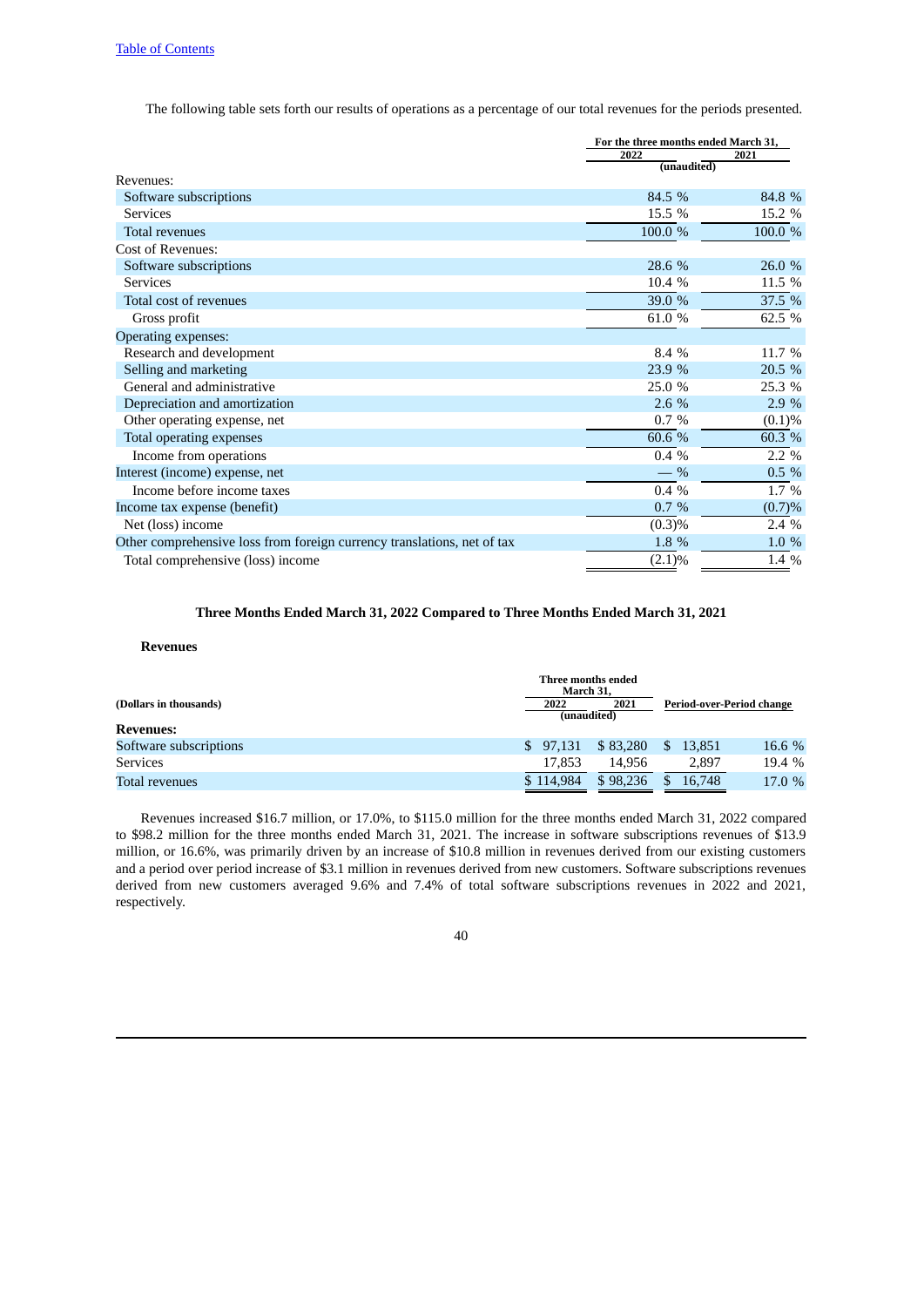The \$2.9 million increase in services revenues was primarily driven by an increase of \$1.2 million in software subscription related services associated with the growth in subscription revenues, which includes new customers implementing our solutions and existing customers upgrading to newer versions of our solutions, and due to acquisitions. In addition, our managed services offering experienced a \$1.0 million increase in recurring services revenues over the prior year due to returns processing volume increases related to regulatory changes as customers expanded their tax filings into more jurisdictions.

#### **Cost of Software Subscriptions Revenues**

|                                        | Three months ended<br>March 31. |        |  |        |  |                           |        |  |  |
|----------------------------------------|---------------------------------|--------|--|--------|--|---------------------------|--------|--|--|
| (Dollars in thousands)                 | 2022<br>2021                    |        |  |        |  | Period-over-Period change |        |  |  |
| Cost of software subscription revenues |                                 | 32.913 |  | 25.590 |  | 7.323                     | 28.6 % |  |  |

Cost of software subscriptions revenues increased \$7.3 million, or 28.6%, to \$32.9 million for the three months ended March 31, 2022 compared to \$25.6 million for the three months ended March 31, 2021. This included a \$3.6 million increase in costs of personnel supporting period over period growth of sales and customers and ongoing infrastructure investments and support costs to enable the continued expansion of customer transaction volumes for our cloud-based subscription customers. In addition, this included an increase in depreciation and amortization of \$3.7 million associated with our ongoing investments in internal-use software for cloud-based subscription solutions, software developed for sale for new products and enhancements to existing products, and acquired intangible assets. As a percentage of software subscriptions revenues, the cost of software subscriptions revenues increased to 33.9% for the three months ended March 31, 2022 compared to 30.7% for the same period in 2021.

### **Cost of Services Revenues**

|                           | Three months ended |        |  |        |  |  |         |  |                           |  |  |
|---------------------------|--------------------|--------|--|--------|--|--|---------|--|---------------------------|--|--|
|                           | March 31.          |        |  |        |  |  |         |  |                           |  |  |
| (Dollars in thousands)    | 2022               |        |  | 2021   |  |  |         |  | Period-over-Period change |  |  |
| Cost of services revenues |                    | 11.953 |  | 11.343 |  |  | 5.4 $%$ |  |                           |  |  |

Cost of services revenues increased \$0.6 million, or 5.4%, to \$12.0 million for the three months ended March 31, 2022 compared to \$11.3 million for the three months ended March 31, 2021. This increase was primarily driven by an increase in costs of service delivery personnel to support revenue growth in software subscription related services and our managed services offering. As a percentage of services revenues, cost of services revenues decreased to 67.0% in 2022 compared to 75.8% for the same period in 2021.

### **Research and Development**

|                          |  | Three months ended | March 31. |           |                           |         |         |
|--------------------------|--|--------------------|-----------|-----------|---------------------------|---------|---------|
| (Dollars in thousands)   |  | 2022               |           | 2021      | Period-over-Period change |         |         |
| Research and development |  | 9.633              |           | 11.459 \$ |                           | (1.826) | (15.9)% |

Research and development expenses decreased \$1.8 million, or 15.9%, to \$9.6 million for the three months ended March 31, 2022 compared to \$11.5 million for the three months ended March 31, 2021. Research and development expenses net of capitalization decreased \$1.8 million due to an increase in development work capitalized associated with new solutions to address end-to-end data analysis and compliance needs of our customers and continued expansion of connectors and application program interfaces ("APIs") to customer ERP and other software platforms. As a percentage of total revenues, research and development expenses decreased to 8.4% for the three months ended March 31, 2022 compared to 11.7% for the three months ended March 31, 2021. Research and development expense excludes those costs that have been capitalized for solutions that have met our capitalization policy.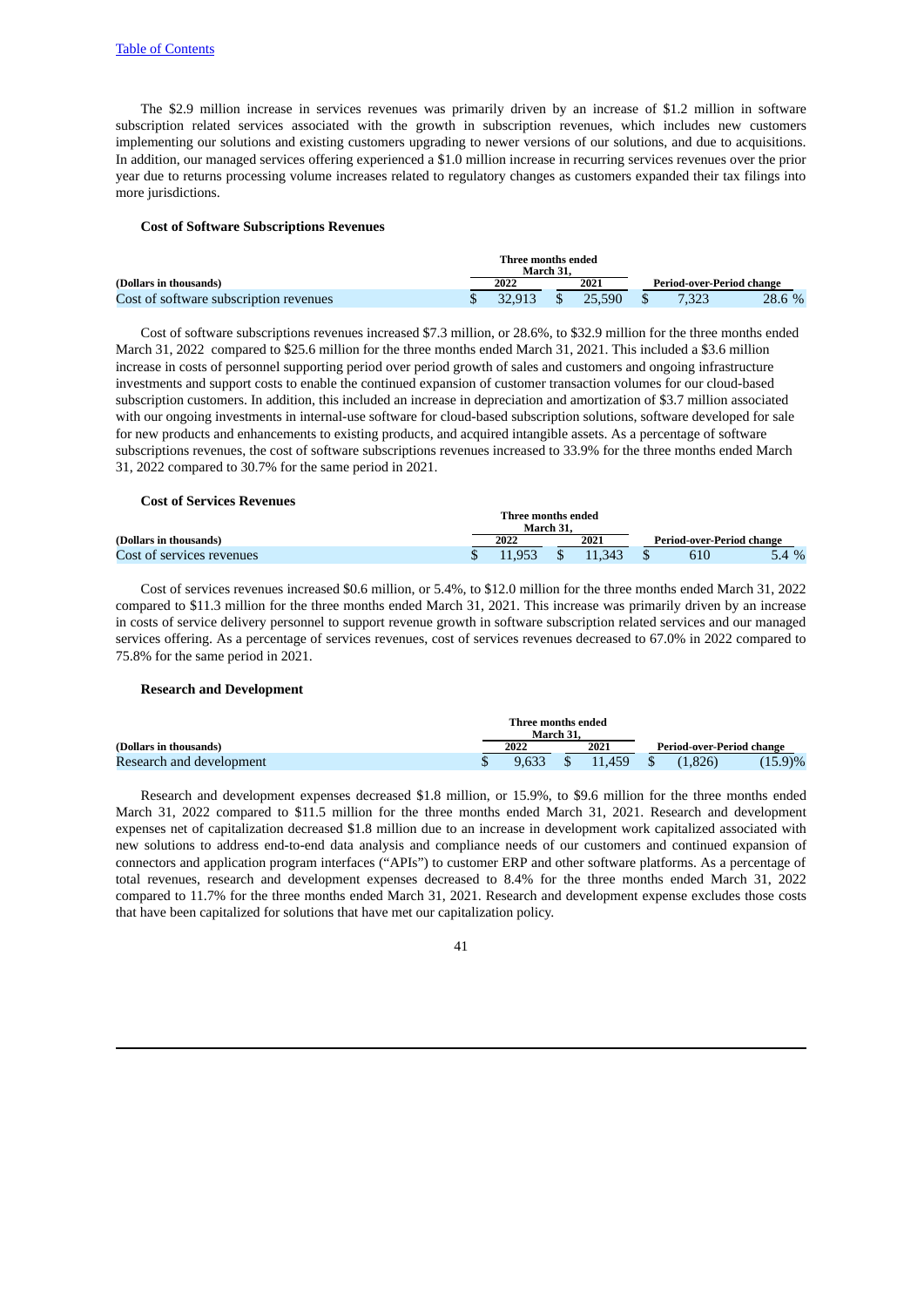### **Selling and Marketing**

|                        |  | Three months ended<br>March 31. |        |                           |       |
|------------------------|--|---------------------------------|--------|---------------------------|-------|
| (Dollars in thousands) |  | 2022                            | 2021   | Period-over-Period change |       |
| Selling and marketing  |  | 27,452                          | 20.150 | 7.302                     | 36.2% |

Selling and marketing expenses increased \$7.3 million, or 36.2%, to \$27.5 million for the three months ended March 31, 2022 compared to \$20.2 million for the same period in 2021. This increase was primarily driven by a \$4.9 million increase in payroll and related expenses associated with the growth in period over period subscription sales and services revenues and expansion of our partner and channel management programs. In addition, this included an increase of \$2.1 million in advertising and promotional spending and expanded brand awareness efforts. As a percentage of total revenues, selling and marketing expenses increased to 23.9% for the three months ended March 31, 2022 compared to 20.5% for the same period in 2021.

#### **General and Administrative**

|                            | Three months ended |           |  |        |  |                           |        |  |  |  |  |
|----------------------------|--------------------|-----------|--|--------|--|---------------------------|--------|--|--|--|--|
|                            |                    | March 31. |  |        |  |                           |        |  |  |  |  |
| (Dollars in thousands)     |                    | 2022      |  | 2021   |  | Period-over-Period change |        |  |  |  |  |
| General and administrative |                    | 28,757    |  | 24.852 |  | 3.905                     | 15.7 % |  |  |  |  |

General and administrative expenses increased \$3.9 million, or 15.7%, to \$28.8 million for the three months ended March 31, 2022 compared to \$24.9 million for the same period in 2021. General and administrative expenses increased \$5.0 million primarily driven by planned strategic investments in information technology infrastructure, business process reengineering and other initiatives to drive future operating leverage, as well as investments in employees, systems and resources in support of our growth and public company reporting and compliance activities. This increase is offset by a decline in stock-based compensation of \$1.1 million for the three months ended March 31, 2022 over the same period in 2021. As a percentage of total revenues, general and administrative expenses decreased to 25.0% for the three months ended March 31, 2022 compared to 25.3% for the same period in 2021.

#### **Other Operating Expense (Income), Net**

|                                       |  | Three months ended<br>March 31. |  |       |  |                           |         |  |
|---------------------------------------|--|---------------------------------|--|-------|--|---------------------------|---------|--|
| (Dollars in thousands)                |  | 2022                            |  | 2021  |  | Period-over-Period change |         |  |
| Other operating expense (income), net |  | 848                             |  | (129) |  | 977                       | 757.4 % |  |

Other operating expense (income), net, increased \$1.0 million, or 757.4%, to \$0.8 million of expense for the three months ended March 31, 2022 compared to \$0.1 million of income for the same period in 2021. This increase was primarily comprised of a \$0.7 million increase in acquisition contingent consideration liability for the three months ended March 31, 2022 as compared to 2021. As a percentage of total revenues, other operating expense (income), net increased to 0.7% in 2022 compared to (0.1)% in 2021.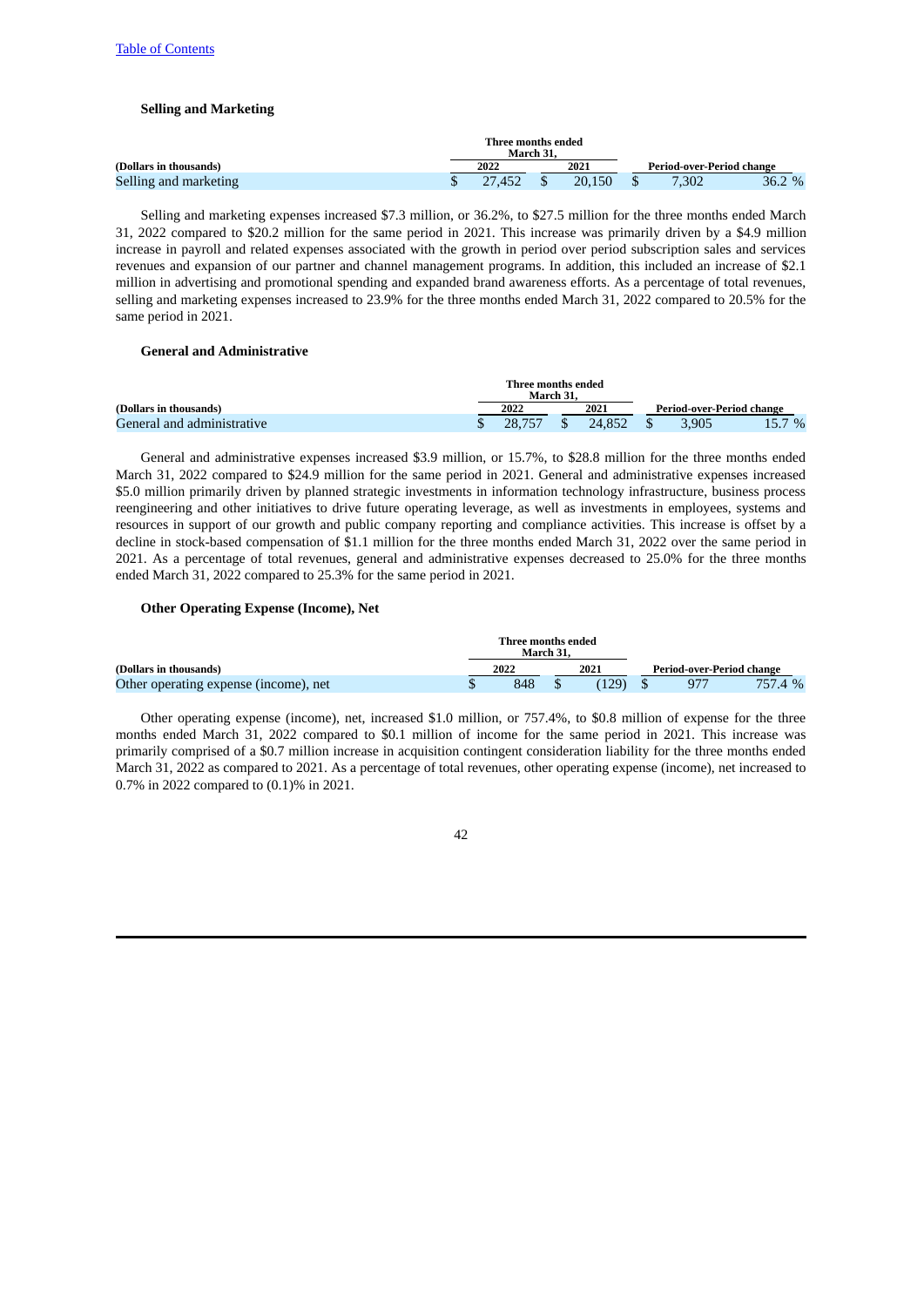### **Interest (Income) Expense, Net**

|                                | Three months ended<br>March 31. |  |  |      |       |             |  |                           |  |
|--------------------------------|---------------------------------|--|--|------|-------|-------------|--|---------------------------|--|
| (Dollars in thousands)         | 2022                            |  |  | 2021 |       |             |  | Period-over-Period change |  |
| Interest (income) expense, net |                                 |  |  | 535  | (541) | $(101.1)\%$ |  |                           |  |

Interest expense decreased \$0.5 million, or 101.1%, for the three months ended March 31, 2022. Interest expense in 2022 included the write-down of \$0.4 million in deferred financing costs associated with entering into the Second Amendment to the Credit Agreement (the "Second Amendment") and a \$0.3 million increase in note payable interest during the three months ended March 31, 2022. This was offset by a \$1.2 million increase in the valuation of our foreign exchange forward contracts related to the Systax future purchase commitment liabilities, resulting in a reduction in interest expense.

### **Income Tax Expense (Benefit)**

|                              | Three months ended | March 31. |       |                           |          |  |
|------------------------------|--------------------|-----------|-------|---------------------------|----------|--|
| (Dollars in thousands)       | 2022               |           | 2021  | Period-over-Period change |          |  |
| Income tax expense (benefit) | 808                |           | (679) | 1.487                     | (219.0)% |  |

Income tax expense increased by \$1.5 million, or (219.0)%, to \$0.8 million in expense for the three months ended March 31, 2022 compared to a \$(0.7) million benefit for the same period in 2021. This expense increase was primarily driven by decreases in tax benefits on exercises and vestings of stock awards partially offset by the unfavorable impact of limitations on deductions of certain employees' compensation under Internal Revenue Code Section 162(m).

In determining our net deferred tax assets and valuation allowances, annualized effective income tax rates and cash paid for income taxes, management is required to make judgments and estimates about domestic and foreign profitability, the timing and usage of net operating loss carryforwards, applicable tax rates, and transfer pricing methodologies. Judgments and estimates related to our projections and assumptions are inherently uncertain; therefore, actual results could materially differ from our projections.

#### **Liquidity and Capital Resources**

As of March 31, 2022, we had unrestricted cash and cash equivalents of \$97.3 million and retained earnings of \$24.5 million. Our primary sources of capital to date have been from sales of our solutions, proceeds from bank lending facilities and the initial public offering of our Class A common stock in July 2020 (the "Offering"). On March 8, 2022, we entered into the Second Amendment which increased our existing \$100 million credit facility to a \$250 million facility consisting of a \$50 million term loan and a \$200 million line of credit. The proceeds will be used for working capital, capital expenditures, permitted acquisitions and general corporate purposes. We have no outstanding borrowings under the line of credit at March 31, 2022.

We believe that our existing cash resources and our bank line of credit will be sufficient to meet our capital requirements and fund our operations for at least the next 12 months. However, if these sources are insufficient to satisfy our liquidity requirements, we may seek to sell additional equity or debt securities. If we raise additional funds by issuing equity securities, our stockholders would experience dilution. Debt financing, if available, may involve covenants restricting our operations or our ability to incur additional debt. Any debt financing or additional equity that we raise may contain terms that are not favorable to us or our stockholders. Additional financing may not be available at all, or in amounts or on terms unacceptable to us.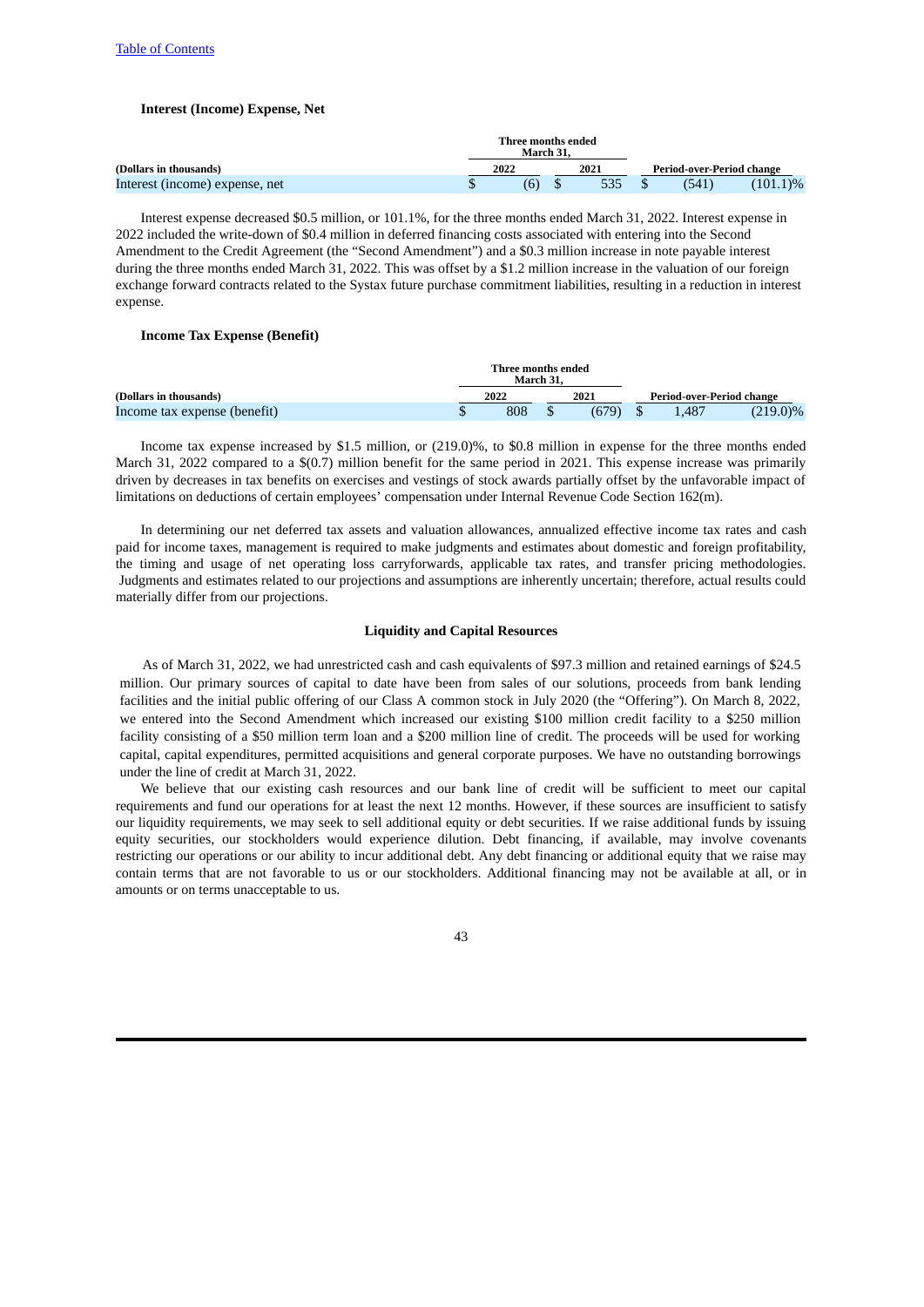The following table presents a summary of our cash flows for the periods indicated:

|                                                            |  | For the three months ended<br>March 31. |     |          |   |                              |             |
|------------------------------------------------------------|--|-----------------------------------------|-----|----------|---|------------------------------|-------------|
| (Dollars in thousands)                                     |  | 2022                                    |     | 2021     |   | <b>Year-Over-Year Change</b> |             |
|                                                            |  | (unaudited)                             |     |          |   |                              |             |
| Net cash provided by (used in) operating activities        |  | 2.595                                   | \$. | (2,965)  | S | 5,560                        | $(187.5)\%$ |
| Net cash used in investing activities                      |  | (17,259)                                |     | (14,516) |   | (2,743)                      | 18.9 %      |
| Net cash provided by (used in) financing activities        |  | 39,780                                  |     | (8, 140) |   | 47,920                       | $(588.7)\%$ |
| Effect of foreign exchange rate changes                    |  | (83)                                    |     | (226)    |   | 143                          | $(63.3)\%$  |
| Net increase in cash, cash equivalents and restricted cash |  | 25.033                                  |     | (25,847) |   | 50,880                       | $(196.9)\%$ |

*Operating Activities.* Net cash provided by operating activities was \$2.6 million for the three months ended March 31, 2022 compared to net cash used in operating activities of \$3.0 million for the same period in 2021, an increase of \$5.6 million. The increase in cash provided by operating activities in 2022 was driven primarily by the net increase in changes in operating assets and liabilities of \$3.9 million period over period.

*Investing Activities.* Net cash used in investing activities was \$17.3 million for the three months ended March 31,2022 compared to \$14.5 million for the same period in 2021, an increase in use of funds for investing activities of \$2.7 million. This increase was primarily due to a net increase in investments in commercial and internal use software for our cloudbased and on-premise customer solutions of \$3.9 million and \$0.7 million, respectively, and an increase in investments in internal infrastructure and tools of \$2.3 million. This was offset by a decrease in cash paid for acquisitions of \$5.6 million period over period due primarily to the acquisition of Tellutax, LLC ("Tellutax") during the three months ended March 31, 2021 for cash paid of \$6.1 million.

*Financing Activities.* Net cash provided by financing activities was \$39.8 million for the three months ended March 31, 2022 compared to net cash used in financing activities of \$8.1 million for the same period in 2021, an increase in cash provided by financing activities of \$47.9 million. Net cash provided by financing activities of \$39.8 million for the three months ended March 31, 2022 was primarily driven by cash received in connection with borrowings under the Term Loan of \$50.0 million associated with the Second Amendment, offset by \$10.0 million in payments for acquisition purchase commitment liabilities. Net cash used in financing activities for the three months ended March 31, 2021 of \$8.1 million was primarily driven by \$7.2 million in payments for taxes in connection with the exercise of stock options whereby the award holders returned shares to us to satisfy their tax obligations.

*Debt*. As of March 31, 2022, we had a \$200 million line of credit with no outstanding borrowings and a \$50.0 million Term Loan in connection with the Second Amendment. Interest on outstanding borrowings accrue at a base rate plus an applicable margin (3.50% as of March 31, 2022) or the Secured Overnight Financing Rate ("SOFR") plus an applicable margin (1.39% as of March 31, 2022). We have \$50.0 million in bank debt outstanding at March 31, 2022 associated with the Term Loan.

#### **Funds Held for Customers and Customer Funds Obligations**

We maintain trust accounts with financial institutions, which allows our customers to outsource their tax remittance functions to us. We have legal ownership over the accounts utilized for this purpose. Funds held for customers represent cash and cash equivalents that, based upon our intent, are restricted solely for satisfying the obligations to remit funds relating to our tax remittance services. Funds held for customers are not commingled with our operating funds.

Customer funds obligations represent our contractual obligations to remit collected funds to satisfy customer tax payments. Customer funds obligations are reported as a current liability on our consolidated balance sheets as the obligations are expected to be settled within one year. Cash flows related to changes in customer funds obligations liability are presented as cash flows from financing activities.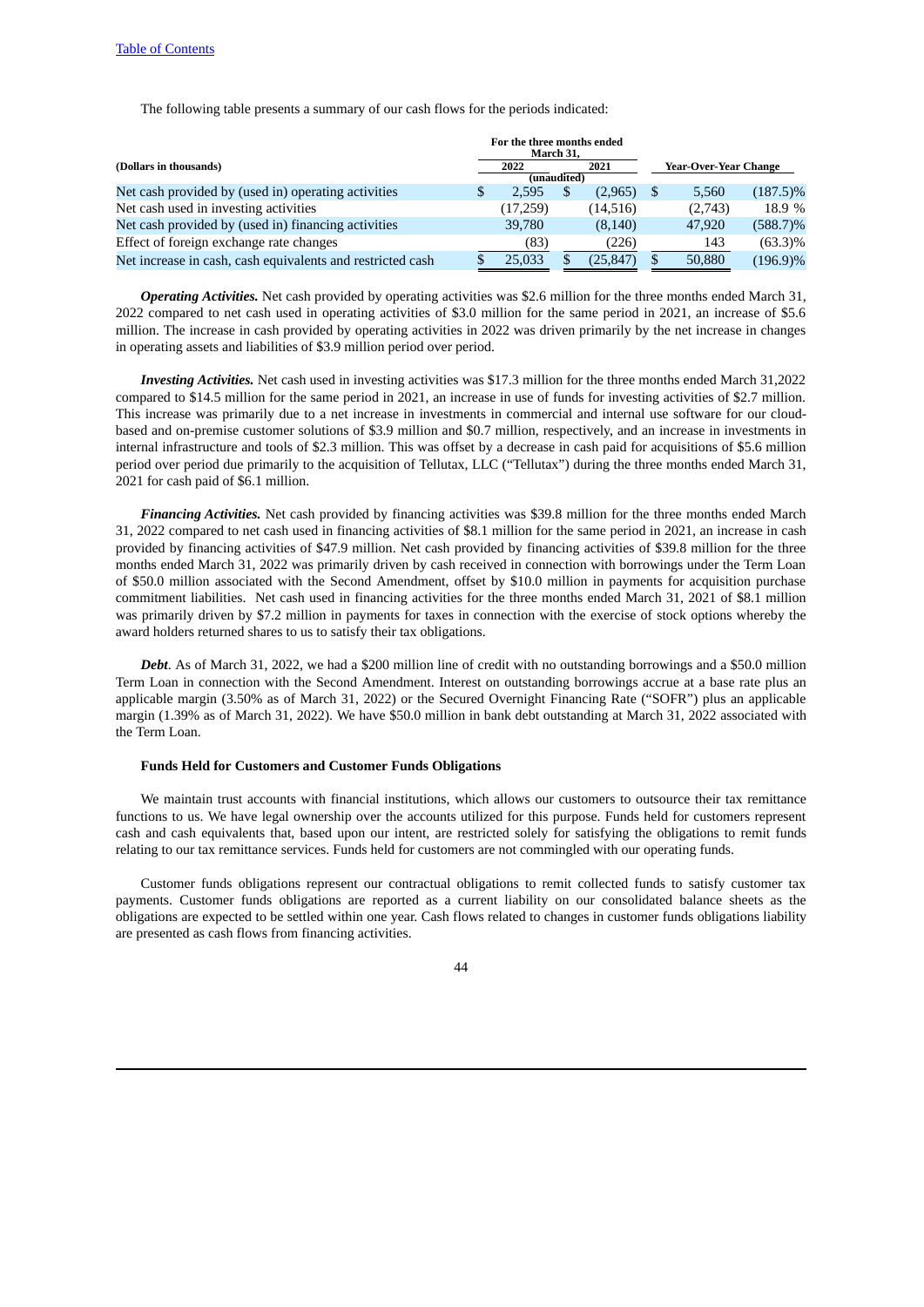### **Off-Balance Sheet Arrangements**

We do not have any off-balance sheet arrangements, as defined by applicable regulations of the SEC, that are reasonably likely to have a current or future material effect on our financial condition, results of operations, liquidity, capital expenditures or capital resources.

#### **Contractual Obligations and Commitments**

Other than the borrowings under the Second Amendment in March 31, 2022, there have been no material updates or changes to our contractual obligations and commitments compared to contractual obligations and commitments described in our 2021 Annual Report.

#### **Key Business Metrics**

We regularly review the metrics identified below to evaluate growth trends, measure our performance, formulate financial projections and make strategic decisions.

#### *Annual Recurring Revenue ("ARR") and Average Annual Revenue Per Customer ("AARPC").*

We derive the vast majority of our revenue from recurring software subscriptions. We believe ARR provides us with visibility to our projected software subscription revenue in order to evaluate the health of our business. Because we recognize subscription revenue ratably, we believe investors can use ARR to measure our expansion of existing customer revenues, new customer activity, and as an indicator of future software subscription revenues. ARR is based on monthly recurring revenue ("MRR") from software subscriptions for the most recent month at period end, multiplied by twelve. MRR is calculated by dividing the software subscription price, inclusive of discounts, by the number of subscription covered months. MRR only includes customers with MRR at the end of the last month of the measurement period.

We also calculate AARPC, which is determined by dividing ARR by the number of software subscription customers as of the end of the respective period.

|                                 | As of March 31. |       |  |                       |       |
|---------------------------------|-----------------|-------|--|-----------------------|-------|
| (Dollars in millions)           | 2022            | 2021  |  | Year-Over-Year Change |       |
| <b>Annual Recurring Revenue</b> | 380.6           | 320.1 |  | 60.5                  | 18.9% |

ARR increased by \$60.5 million or 18.9% at March 31, 2022, as compared to March 31, 2021. The increase was primarily driven by \$30.7million of growth in revenues from existing customers through their expanded use of our solutions as well as price increases, and \$29.8million in growth of subscriptions of our tax solutions to new customers.

The number of customers and AARPC increased to 4,242 customers and approximately \$89,700, respectively, at March 31, 2022, from 4,021 and approximately \$79,600, respectively, at March 31, 2021. The increase in customers and AARPC was due to expansion of usage by existing customers, and adding new customers through organic growth and acquisitions.

### *Net Revenue Retention Rate.*

We believe that our Net Revenue Retention Rate ("NRR") provides insight into our ability to retain and grow revenue from our customers, as well as their potential long-term value to us. We also believe it demonstrates to investors our ability to expand existing customer revenues, which is one of our key growth strategies. Our NRR refers to the ARR expansion during the 12months of a reporting period for all customers who were part of our customer base at the beginning of the reporting period. Our NRR calculation takes into account any revenue lost from departing customers or customers who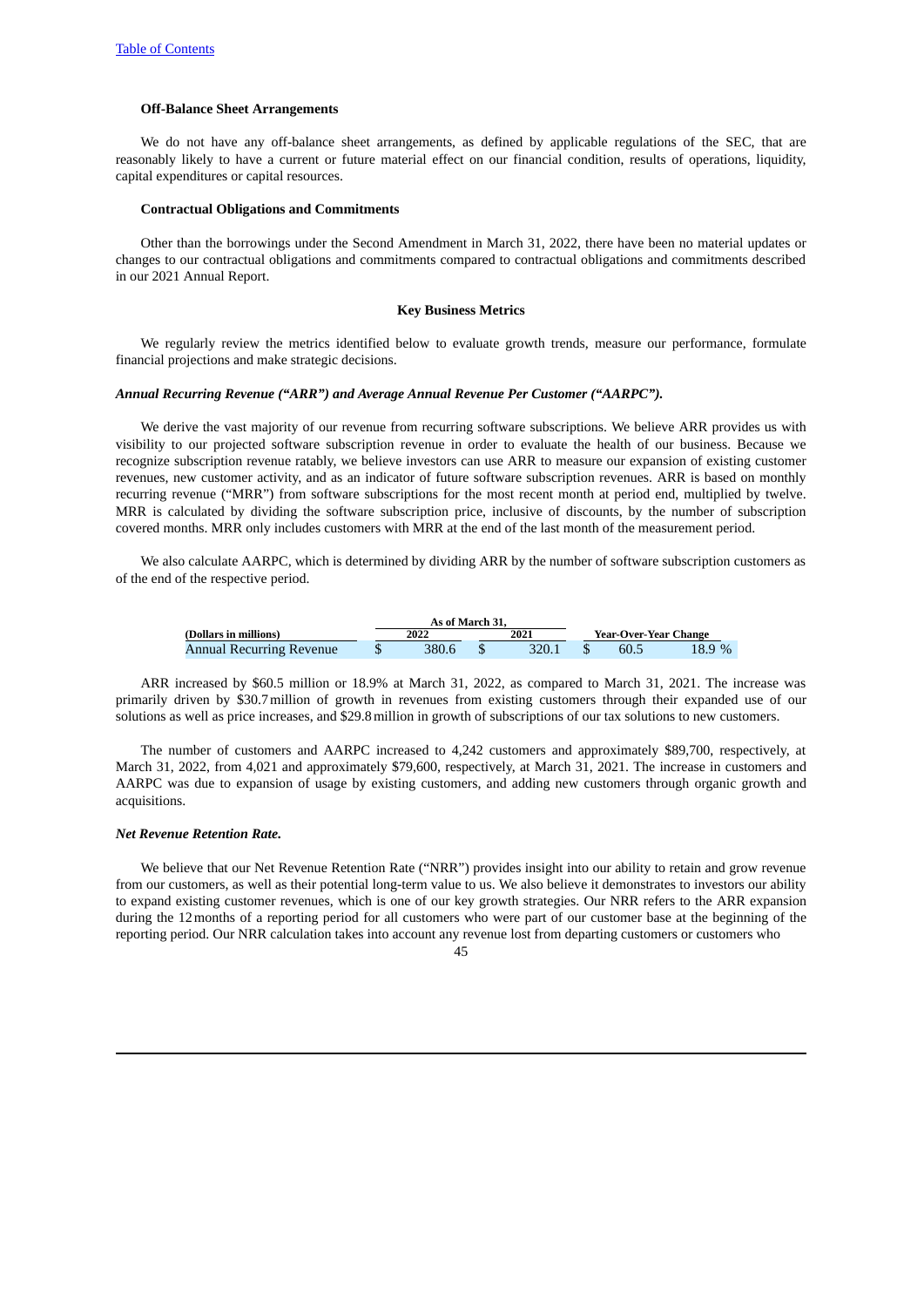have downgraded or reduced usage, as well as any revenue expansion from migrations, new licenses for additional products or contractual and usage-based price changes.

|                            | For the three months ended<br>March 31. |         |
|----------------------------|-----------------------------------------|---------|
|                            | 2022                                    | 2021    |
| Net Revenue Retention Rate | $110\%$                                 | $105\%$ |

The 500 basis point increase in NRR to 110% at March 31, 2022 from 105% for the same period in 2021 was primarily attributable to an increase in sales growth to existing customers as compared to the prior year.

### *Adjusted EBITDA and Adjusted EBITDA Margin.*

We believe that Adjusted EBITDA is a measure widely used by securities analysts and investors to evaluate the financial performance of our company and other companies. We believe that Adjusted EBITDA and Adjusted EBITDA margin are useful as supplemental measures to evaluate our overall operating performance as they measure business performance focusing on cash related charges and because they are important metrics to lenders under our credit agreement. We define Adjusted EBITDA as net loss or income before interest, taxes, depreciation, and amortization, as adjusted to exclude charges for asset impairments, stock-based compensation expense, severance expense, acquisition contingent consideration and transaction costs. Adjusted EBITDA margin represents Adjusted EBITDA divided by total revenues for the same period. For purposes of comparison, our net income was \$(0.3) million and \$2.3 million for the three months ended March 31, 2022 and 2021, respectively, while our net income margin was (0.3%) and 2.3% over the same periods, respectively.

|                                                                                        | For the three months ended |         |                 |        |  |  |  |
|----------------------------------------------------------------------------------------|----------------------------|---------|-----------------|--------|--|--|--|
|                                                                                        |                            |         | <b>March 31</b> |        |  |  |  |
| (Dollars in thousands)                                                                 |                            | 2022    | 2021            |        |  |  |  |
|                                                                                        | (unaudited)                |         |                 |        |  |  |  |
| <b>Adjusted EBITDA:</b>                                                                |                            |         |                 |        |  |  |  |
| Net (loss) income                                                                      | \$                         | (334)   | \$              | 2,288  |  |  |  |
| Interest (income) expense, net                                                         |                            | (6)     |                 | 535    |  |  |  |
| Income tax expense (benefit)                                                           |                            | 808     |                 | (679)  |  |  |  |
| Depreciation and amortization - property and equipment                                 |                            | 2,960   |                 | 2,827  |  |  |  |
| Depreciation and amortization of capitalized software and acquired intangible assets - |                            |         |                 |        |  |  |  |
| cost of subscription revenues                                                          |                            | 9,697   |                 | 5,905  |  |  |  |
| Amortization of acquired intangible assets - selling and marketing expense             |                            | 249     |                 | 84     |  |  |  |
| Stock-based compensation expense                                                       |                            | 4,933   |                 | 6,543  |  |  |  |
| Severance expense                                                                      |                            | 122     |                 | 531    |  |  |  |
| Acquisition contingent consideration                                                   |                            | 700     |                 |        |  |  |  |
| <b>Transaction costs</b>                                                               |                            |         |                 | 150    |  |  |  |
| <b>Adjusted EBITDA</b>                                                                 |                            | 19,136  |                 | 18,184 |  |  |  |
|                                                                                        |                            |         |                 |        |  |  |  |
| <b>Adjusted EBITDA Margin:</b>                                                         |                            |         |                 |        |  |  |  |
| <b>Total revenues</b>                                                                  | \$                         | 114,984 | \$.             | 98,236 |  |  |  |
| <b>Adjusted EBITDA margin</b>                                                          |                            | 16.6 %  |                 | 18.5 % |  |  |  |

The increase in Adjusted EBITDA for the three months ended March 31, 2022 of \$1.0 million over the comparable period in 2021 is primarily driven by an increase in non-GAAP gross profit, partially offset by an increase in operating expenses including additional sales and marketing and general and administrative expenses. Adjusted EBITDA margin decreased to 16.6% for the three months ended March 31, 2022 compared to 18.5% for the comparable period in 2021 primarily due to increased investments in 2022 in sales and marketing to drive future revenue growth opportunities and infrastructure modernization investments to support future productivity improvements and scale.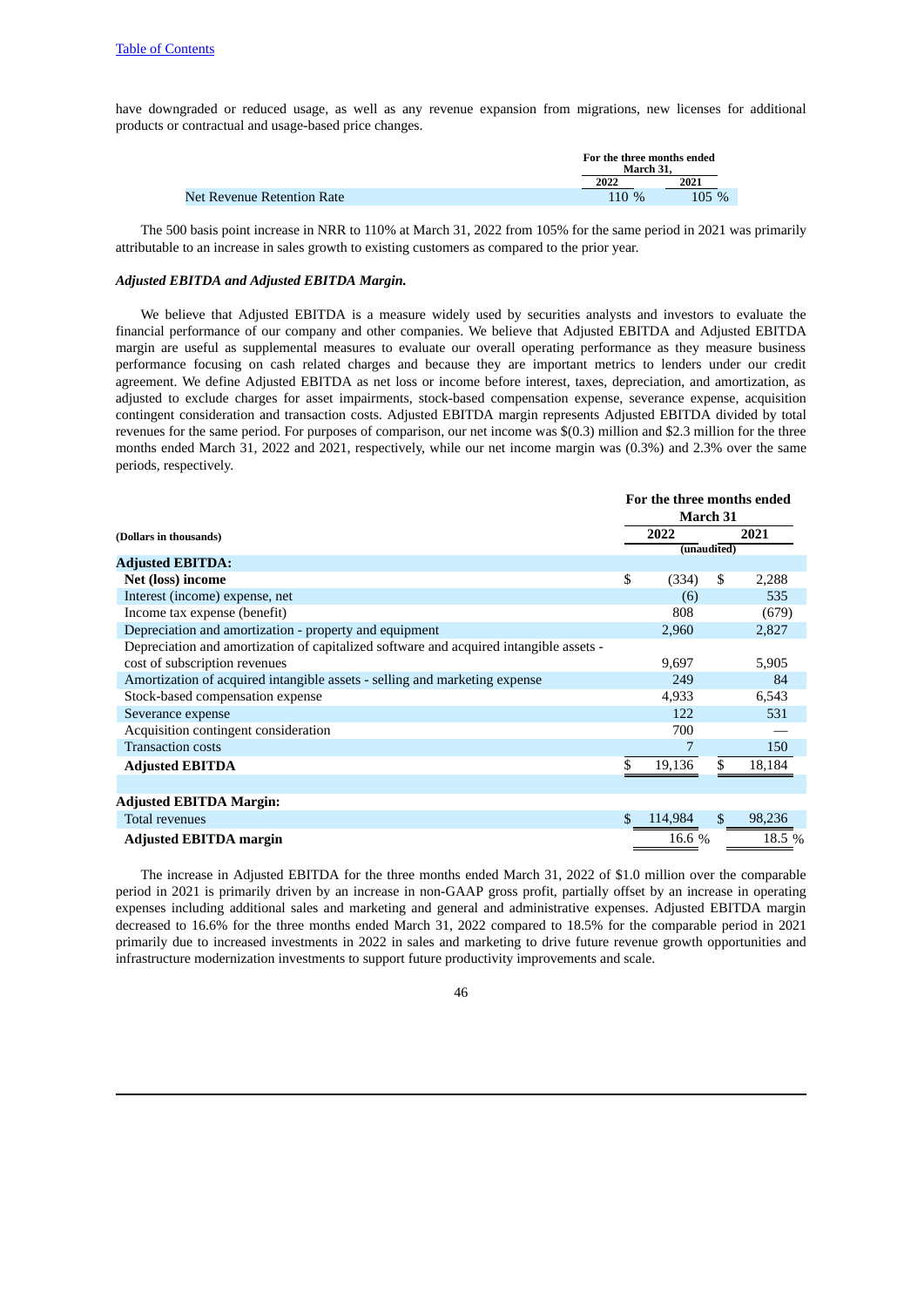### *Free Cash Flow and Free Cash Flow Margin.*

We use free cash flow as a critical measure in the evaluation of liquidity in conjunction with related GAAP amounts. We also use this measure when considering available cash, including for decision making purposes related to dividends and discretionary investments. We consider free cash flow to be an important measure for investors because it measures the amount of cash we generate from our operations after our capital expenditures and capitalization of software development costs. In addition, we base certain of our forward-looking estimates and budgets on free cash flow and free cash flow margin. We define free cash flow as the total of net cash provided by operating activities, adjusted for the add back of cash used for the converted SARs redeemed in connection with the Offering reflected as a reduction of cash provided by operating activities, less purchases of property and equipment and capitalized software. We define free cash flow margin as free cash flow divided by total revenues for the same period. Our net cash provided by (used in) operating activities was \$2.6 million and \$(3.0) million for the three months ended March 31, 2022 and 2021, respectively, while our operating cash flow margin was 2.3% and (3.0)% over the same periods, respectively.

|                                                 | For the three months ended<br>March 31. |            |    |           |  |
|-------------------------------------------------|-----------------------------------------|------------|----|-----------|--|
| (Dollars in thousands)                          |                                         | 2022       |    | 2021      |  |
| <b>Free Cash Flow:</b>                          | (unaudited)                             |            |    |           |  |
| Cash provided by (used in) operating activities | \$                                      | 2.595      | S  | (2,965)   |  |
| Property and equipment additions                |                                         | (13, 873)  |    | (6, 195)  |  |
| Capitalized software additions                  |                                         | (2, 912)   |    | (2,221)   |  |
| <b>Free cash flow</b>                           |                                         | (14, 190)  | \$ | (11, 381) |  |
|                                                 |                                         |            |    |           |  |
| <b>Free Cash Flow Margin:</b>                   |                                         |            |    |           |  |
| Total revenues                                  | \$                                      | 114,984    | S  | 98,236    |  |
| Free cash flow margin                           |                                         | $(12.3)\%$ |    | (11.6)    |  |

Free cash flow decreased by \$2.8 million for the three months ended March 31, 2022, as compared to the same period in 2021. This decrease was primarily driven by increased investment of \$4.6 million in investments in commercial and internal use software for our cloud-based solutions included in property and equipment and on-premise customer solutions included in capitalized software additions. This decrease also included increased investment in internal infrastructure and tools of \$2.3 million to support future productivity improvements and scale. These decreases were offset by an increase in cash provided by operating activities of \$5.6 million primarily due to a positive increase in changes in operating assets and liabilities period over period of \$4.6 million. Free cash flow margin decreased to (12.3)% for the three months ended March 31, 2022, compared to (11.6)% for the same period in 2021.

### **Use and Reconciliation of Non-GAAP Financial Measures**

In addition to our results determined in accordance with GAAP, we have calculated Adjusted EBITDA, Adjusted EBITDA margin, free cash flow, free cash flow margin, non-GAAP cost of revenues, non-GAAP gross profit, non-GAAP gross margin, non-GAAP research and development expense, non-GAAP selling and marketing expense, non-GAAP general and administrative expense, non-GAAP operating income, and non-GAAP net income, which are each non-GAAP financial measures. We have provided tabular reconciliations of each of these non-GAAP financial measures to its most directly comparable GAAP financial measure.

We use these non-GAAP financial measures to understand and compare operating results across accounting periods, for internal budgeting and forecasting purposes, and to evaluate financial performance. We use non-GAAP financial measures of free cash flow and free cash flow margin to evaluate liquidity. Our non-GAAP financial measures are presented as supplemental disclosure as we believe they provide useful information to investors and others in understanding and evaluating our results, prospects, and liquidity period-over-period without the impact of certain items that do not directly correlate to our operating performance and that may vary significantly from period to period for reasons unrelated to our operating performance, as well as comparing our financial results to those of other companies. Our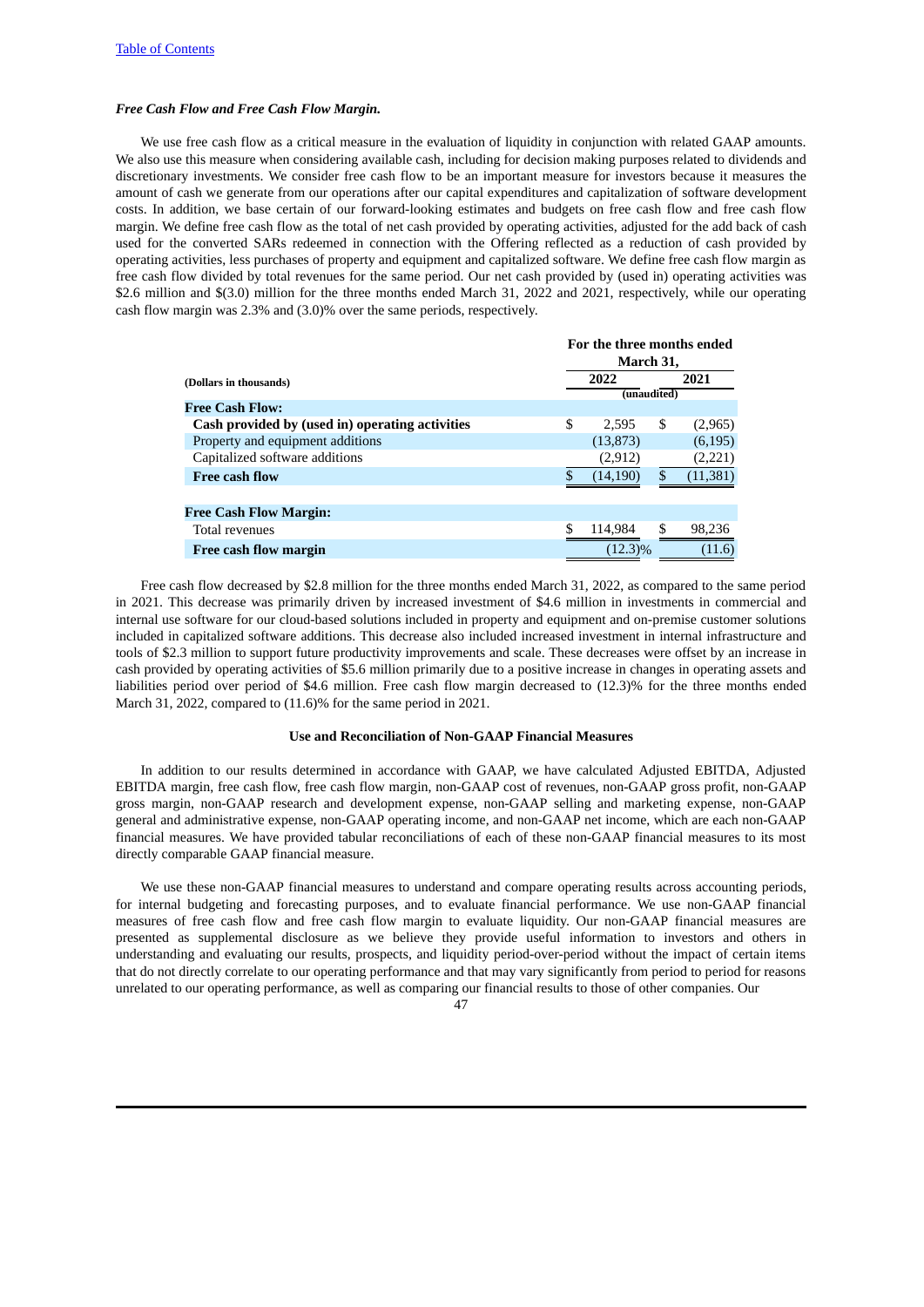definitions of these non-GAAP financial measures may differ from similarly titled measures presented by other companies, and therefore, comparability may be limited. In addition, other companies may not publish these or similar metrics. Thus, our non-GAAP financial measures should be considered in addition to, not as a substitute for, or in isolation from, the financial information prepared in accordance with GAAP financial measures, and should be read in conjunction with the condensed consolidated financial statements included in this Quarterly Report on Form 10-Q.

#### **Additional Non-GAAP Financial Measures**

In addition to Adjusted EBITDA, Adjusted EBITDA margin, free cash flow, and free cash flow margin calculated and discussed in "Key Business Metrics," the following additional non-GAAP financial measures are calculated and presented further below:

- Non-GAAP cost of revenues, software subscriptions is determined by adding back to GAAP cost of revenues, software subscriptions, the stock-based compensation expense, and depreciation and amortization of capitalized software and acquired intangible assets included in cost of subscription revenues for the respective periods.
- Non-GAAP cost of revenues, services is determined by adding back to GAAP cost of revenues, services, the stock-based compensation expense included in cost of revenues, services for the respective periods.
- Non-GAAP gross profit is determined by adding back to GAAP gross profit the stock-based compensation expense, and depreciation and amortization of capitalized software and acquired intangible assets included in cost of subscription revenues for the respective periods.
- Non-GAAP gross margin is determined by dividing non-GAAP gross profit by total revenues for the respective periods.
- Non-GAAP research and development expense is determined by adding back to GAAP research and development expense the stock-based compensation expense included in research and development expense for the respective periods.
- Non-GAAP selling and marketing expense is determined by adding back to GAAP selling and marketing expense the stock-based compensation expense and the amortization of acquired intangible assets included in selling and marketing expense for the respective periods.
- Non-GAAP general and administrative expense is determined by adding back to GAAP general and administrative expense the stock-based compensation expense and severance expense included in general and administrative expense for the respective periods.
- Non-GAAP operating income is determined by adding back to GAAP loss or income from operations the stock-based compensation expense, depreciation and amortization of capitalized software and acquired intangible assets – cost of subscription revenues, amortization of acquired intangible assets – selling and marketing expense, severance expense, acquisition contingent consideration, and transaction costs included in GAAP loss or income from operations for the respective periods.
- Non-GAAP net income is determined by adding back to GAAP net loss or income the income tax benefit or expense, stock-based compensation expense, depreciation and amortization of capitalized software and acquired intangible assets – cost of subscription revenues, amortization of acquired intangible assets – selling and marketing expense, severance expense, acquisition contingent consideration and transaction costs included in GAAP net loss or income for the respective periods to determine non-GAAP loss or income before income taxes. Non-GAAP income before income taxes is then adjusted for income taxes calculated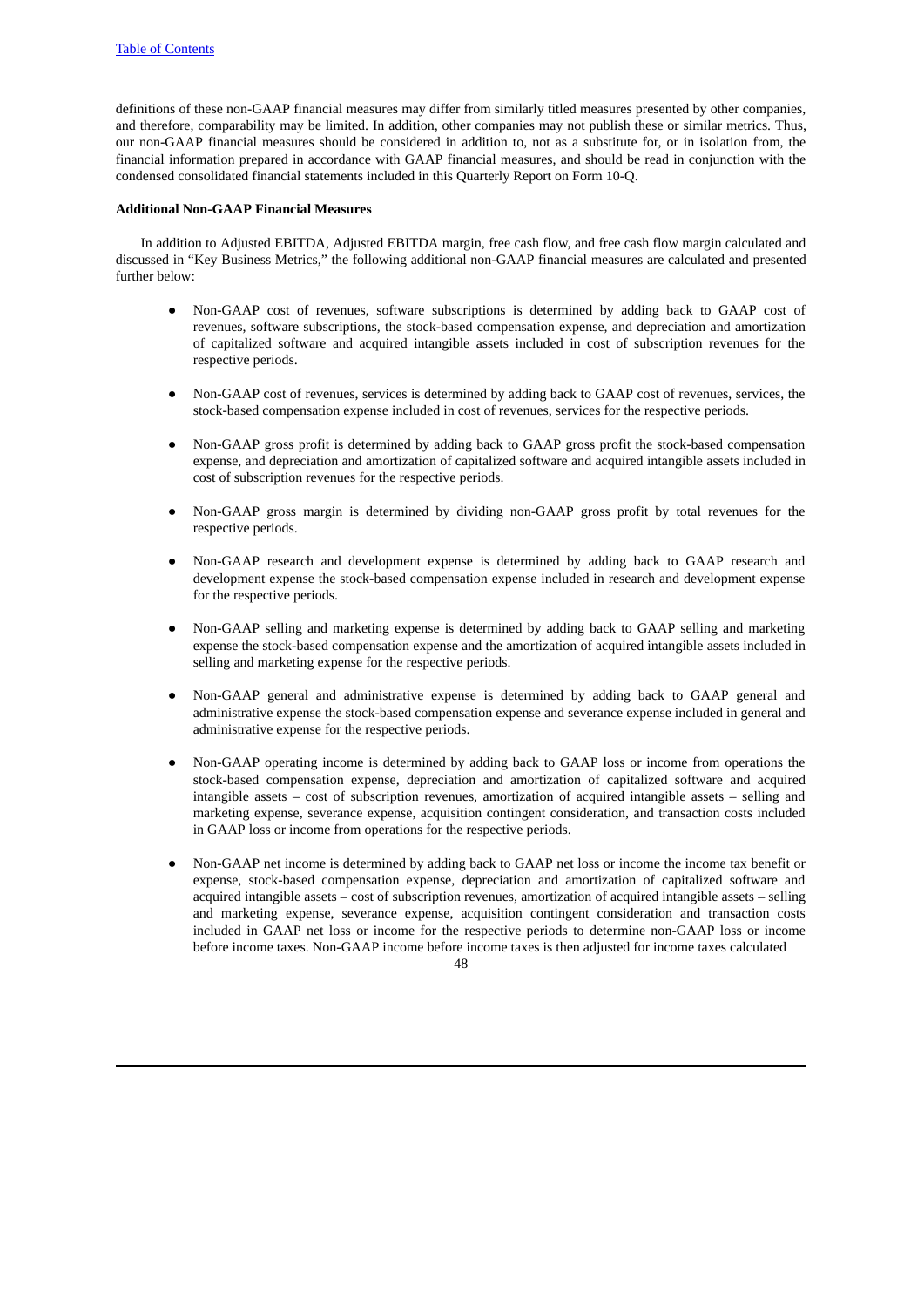using the respective statutory tax rates for applicable jurisdictions, which for purposes of this determination were assumed to be 25.5%.

We encourage investors and others to review our financial information in its entirety, not to rely on any single financial measure and to view these non-GAAP financial measures in conjunction with the related GAAP financial measures.

The following schedules reflect our additional non-GAAP financial measures and reconcile our additional non-GAAP financial measures to the related GAAP financial measures.

|                                                   |    | Three months ended<br>March 31 |             |        |  |  |  |  |
|---------------------------------------------------|----|--------------------------------|-------------|--------|--|--|--|--|
| (Dollars in thousands)                            |    | 2022                           |             | 2021   |  |  |  |  |
|                                                   |    |                                | (unaudited) |        |  |  |  |  |
| Non-GAAP cost of revenues, software subscriptions | S  | 22,770                         | \$          | 19,125 |  |  |  |  |
| Non-GAAP cost of revenues, services               | S  | 11,547                         | \$          | 10,749 |  |  |  |  |
| Non-GAAP gross profit                             | S. | 80,667                         | \$          | 68,362 |  |  |  |  |
| Non-GAAP gross margin                             |    | 70.2 %                         |             | 69.7 % |  |  |  |  |
| Non-GAAP research and development expense         | \$ | 9.519                          | \$          | 10,898 |  |  |  |  |
| Non-GAAP selling and marketing expense            | \$ | 25.631                         | \$          | 18,779 |  |  |  |  |
| Non-GAAP general and administrative expense       | \$ | 26,233                         | \$          | 20,630 |  |  |  |  |
| Non-GAAP operating income                         | \$ | 16.176                         | \$          | 15,357 |  |  |  |  |
| Non-GAAP net income                               |    | 12.056                         | \$          | 11,042 |  |  |  |  |

|                                                                                                |                    | Three months ended<br>March 31 |               |         |  |  |  |
|------------------------------------------------------------------------------------------------|--------------------|--------------------------------|---------------|---------|--|--|--|
| (Dollars in thousands)                                                                         |                    | 2022                           |               | 2021    |  |  |  |
|                                                                                                |                    | (unaudited)                    |               |         |  |  |  |
| <b>Non-GAAP Cost of Revenues, Software Subscriptions:</b>                                      |                    |                                |               |         |  |  |  |
| Cost of revenues, software subscriptions                                                       | $\mathbf{\$}$      | 32,913                         | $\mathbf{s}$  | 25,590  |  |  |  |
| Stock-based compensation expense                                                               |                    | (446)                          |               | (560)   |  |  |  |
| Depreciation and amortization of capitalized software and acquired intangible assets – cost of |                    |                                |               |         |  |  |  |
| subscription revenues                                                                          |                    | (9,697)                        |               | (5,905) |  |  |  |
| Non-GAAP cost of revenues, software subscriptions                                              | \$                 | 22,770                         | \$            | 19,125  |  |  |  |
|                                                                                                |                    |                                |               |         |  |  |  |
| <b>Non-GAAP Cost of Revenues, Services:</b>                                                    |                    |                                |               |         |  |  |  |
| <b>Cost of revenues, services</b>                                                              | $\mathbf{s}$       | 11,953                         | $\mathbf{s}$  | 11,343  |  |  |  |
| Stock-based compensation expense                                                               |                    | (406)                          |               | (594)   |  |  |  |
| <b>Non-GAAP</b> cost of revenues, services                                                     | \$                 | 11,547                         | \$            | 10,749  |  |  |  |
|                                                                                                |                    |                                |               |         |  |  |  |
| <b>Non-GAAP Gross Profit:</b>                                                                  |                    |                                |               |         |  |  |  |
| <b>Gross profit</b>                                                                            | $\mathbf{\hat{S}}$ | 70,118                         | \$            | 61,303  |  |  |  |
| Stock-based compensation expense                                                               |                    | 852                            |               | 1,154   |  |  |  |
| Depreciation and amortization of capitalized software and acquired intangible assets - cost of |                    |                                |               |         |  |  |  |
| subscription revenues                                                                          |                    | 9.697                          |               | 5,905   |  |  |  |
| <b>Non-GAAP</b> gross profit                                                                   |                    | 80,667                         | $\mathbf{\$}$ | 68,362  |  |  |  |
| <b>Non-GAAP Gross Margin:</b>                                                                  |                    |                                |               |         |  |  |  |
| <b>Total revenues</b>                                                                          | \$.                | 114,984                        | \$            | 98,236  |  |  |  |
|                                                                                                |                    |                                |               |         |  |  |  |
| <b>Non-GAAP</b> gross margin                                                                   |                    | 70.2 $\frac{9}{6}$             |               | 69.7 %  |  |  |  |
| <b>Non-GAAP Research and Development Expense:</b>                                              |                    |                                |               |         |  |  |  |
| <b>Research and development expense</b>                                                        | $\mathbf{\hat{S}}$ | 9,633                          | $\mathbf{s}$  | 11,459  |  |  |  |
| Stock-based compensation expense                                                               |                    | (114)                          |               | (561)   |  |  |  |
| Non-GAAP research and development expense                                                      | \$                 | 9,519                          | \$            | 10,898  |  |  |  |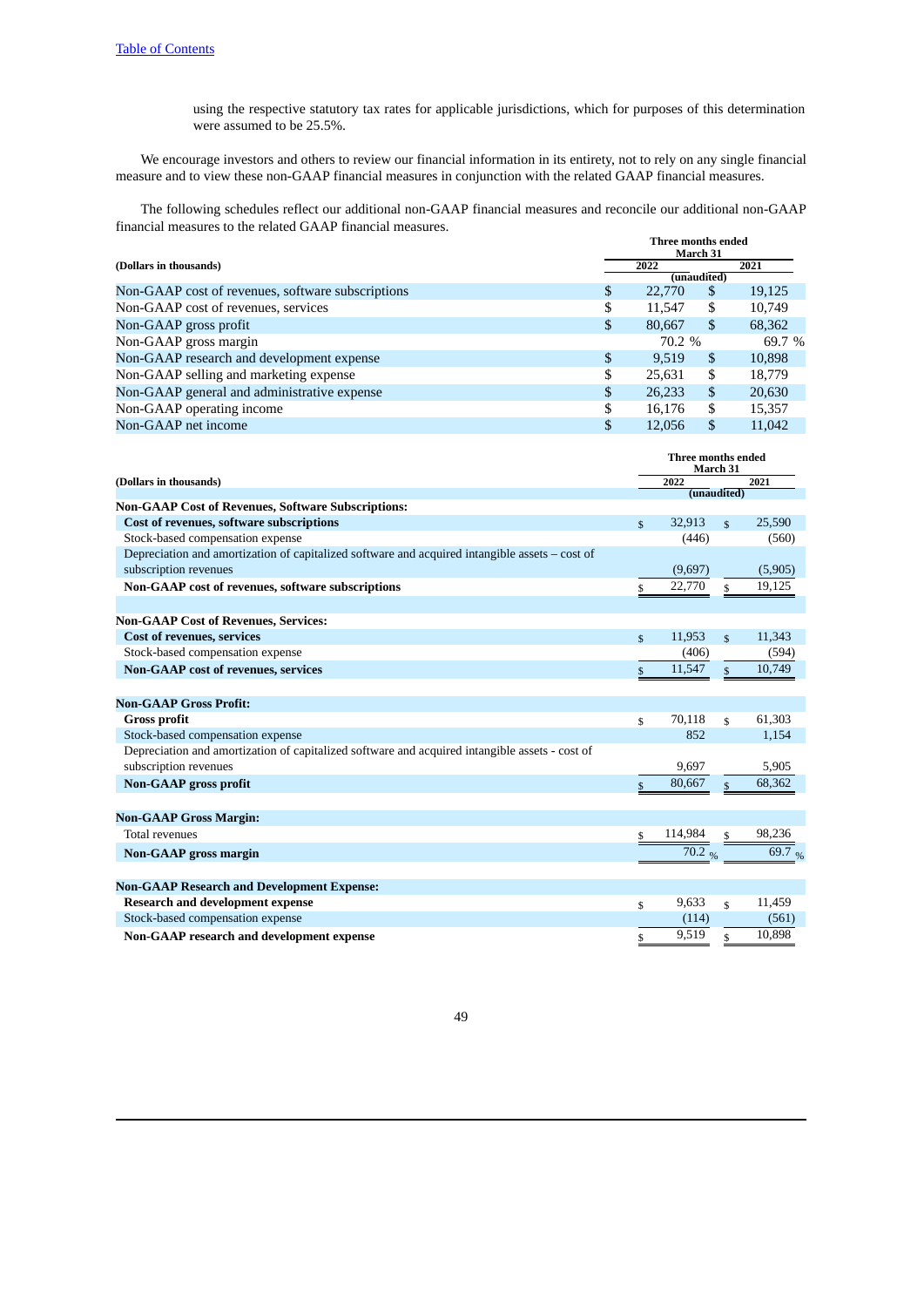|                                                                                                |              | <b>Three months ended</b><br>March 31 |                    |         |  |  |
|------------------------------------------------------------------------------------------------|--------------|---------------------------------------|--------------------|---------|--|--|
| (Dollars in thousands)                                                                         | 2022         |                                       | 2021               |         |  |  |
|                                                                                                |              |                                       | (unaudited)        |         |  |  |
| <b>Non-GAAP Selling and Marketing Expense:</b>                                                 |              |                                       |                    |         |  |  |
| Selling and marketing expense                                                                  | $\mathbf{s}$ | 27,452                                | $\mathbf{\hat{S}}$ | 20,150  |  |  |
| Stock-based compensation expense                                                               |              | (1,572)                               |                    | (1,287) |  |  |
| Amortization of acquired intangible assets - selling and marketing expense                     |              | (249)                                 |                    | (84)    |  |  |
| Non-GAAP selling and marketing expense                                                         | \$           | 25,631                                | \$                 | 18,779  |  |  |
| <b>Non-GAAP General and Administrative Expense:</b>                                            |              |                                       |                    |         |  |  |
| General and administrative expense                                                             | \$           | 28,757                                | \$                 | 24,852  |  |  |
| Stock-based compensation expense                                                               |              | (2, 395)                              |                    | (3,541) |  |  |
| Severance expense                                                                              |              | (122)                                 |                    | (531)   |  |  |
| <b>Transaction costs</b>                                                                       |              | (7)                                   |                    | (150)   |  |  |
| Non-GAAP general and administrative expense                                                    | \$           | 26,233                                | \$                 | 20,630  |  |  |
| <b>Non-GAAP Operating Income:</b>                                                              |              |                                       |                    |         |  |  |
| <b>Income from operations</b>                                                                  | \$           | 468                                   | $\mathbf{\$}$      | 2,144   |  |  |
| Stock-based compensation expense                                                               |              | 4,933                                 |                    | 6,543   |  |  |
| Depreciation and amortization of capitalized software and acquired intangible assets - cost of |              |                                       |                    |         |  |  |
| subscription revenues                                                                          |              | 9,697                                 |                    | 5,905   |  |  |
| Amortization of acquired intangible assets - selling and marketing expense                     |              | 249                                   |                    | 84      |  |  |
| Severance expense                                                                              |              | 122                                   |                    | 531     |  |  |
| Acquisition contingent consideration                                                           |              | 700                                   |                    |         |  |  |
| <b>Transaction costs</b>                                                                       |              | 7                                     |                    | 150     |  |  |
| <b>Non-GAAP</b> operating income                                                               | \$           | 16,176                                | \$                 | 15,357  |  |  |
| <b>Non-GAAP Net Income:</b>                                                                    |              |                                       |                    |         |  |  |
| Net (loss) income                                                                              |              | (334)                                 | $\mathbf{\$}$      | 2,288   |  |  |
| Income tax expense (benefit)                                                                   | \$           | 808                                   |                    | (679)   |  |  |
| Stock-based compensation expense                                                               |              | 4,933                                 |                    | 6,543   |  |  |
| Depreciation and amortization of capitalized software and acquired intangible assets - cost of |              |                                       |                    |         |  |  |
| subscription revenues                                                                          |              | 9,697                                 |                    | 5,905   |  |  |
| Amortization of acquired intangible assets – selling and marketing expense                     |              | 249                                   |                    | 84      |  |  |
| Severance expense                                                                              |              | 122                                   |                    | 531     |  |  |
| Acquisition contingent consideration                                                           |              | 700                                   |                    |         |  |  |
| <b>Transaction costs</b>                                                                       |              | 7                                     |                    | 150     |  |  |
| Non-GAAP income before income taxes                                                            |              | 16,182                                |                    | 14,822  |  |  |
| Income tax adjustment at statutory rate                                                        |              | (4, 126)                              |                    | (3,780) |  |  |
| <b>Non-GAAP</b> net income                                                                     |              | 12,056                                |                    | 11,042  |  |  |
|                                                                                                | \$           |                                       | \$                 |         |  |  |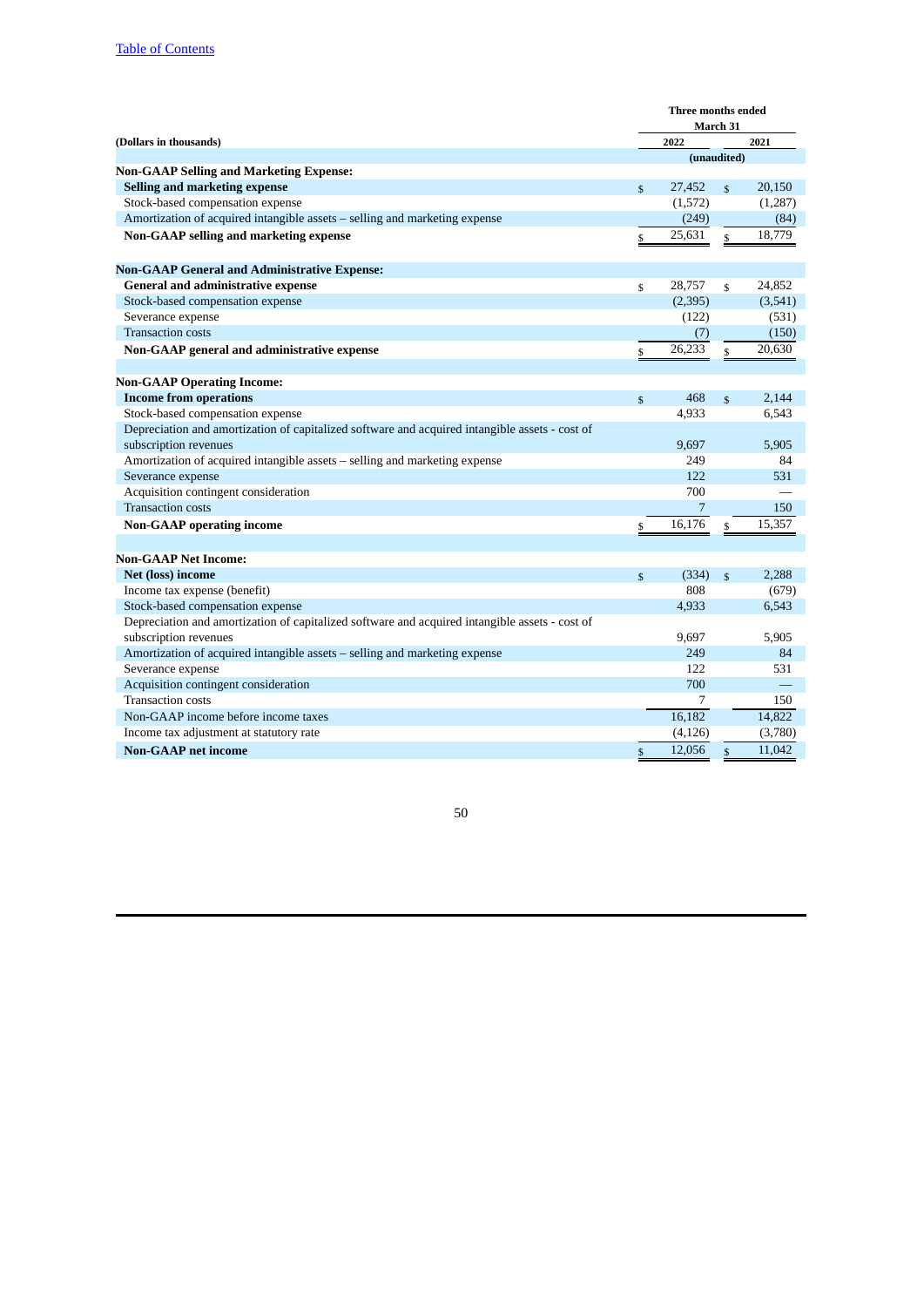#### **Critical Accounting Estimates**

The critical accounting policies that reflect our more significant judgments and estimates used in the preparation of our condensed consolidated financial statements include software development costs, business combinations, goodwill, accounting for stock-based compensation, revenue recognition, and income taxes, which are described in Note 1, "Summary of Significant Accounting Policies" to the Condensed Consolidated Financial Statements included in this Quarterly Report on Form 10-Q.

There have been no material updates or changes to our critical accounting estimates compared to the critical accounting estimates described in our 2021 Annual Report.

#### **Recent Accounting Pronouncements**

For further information on recent accounting pronouncements, refer to Note 1, "Summary of Significant Accounting Policies" to the Condensed Consolidated Financial Statements included in this Quarterly Report on Form 10-Q.

### <span id="page-50-0"></span>**Item 3. QUANTITATIVE AND QUALITATIVE DISCLOSURES ABOUT MARKET RISK**

#### **Interest Rate Risk**

We had unrestricted cash and cash equivalents of \$97.3 million and had \$50.0 million in outstanding bank debt related to Term Loans as of March 31, 2022.

We maintain our cash and cash equivalents in deposit accounts and money market funds with various financial institutions. Due to the short-term nature of these instruments, we believe that we do not have any material exposure to changes in the fair value of our investment portfolio as a result of changes in interest rates. Declines in interest rates would reduce future interest income by an insignificant amount.

We are exposed to risk related to changes in interest rates. Borrowings under the Second Amendment bear interest at rates that are variable. Increases in the bank prime or SOFR rates would increase the interest rate on any future outstanding borrowings. Any debt we incur in the future may also bear interest at variable rates. For each 100 basis point increase in the bank prime or SOFR rates, this would result in a projected increase in interest expense of \$0.5 million annually.

#### **Foreign Currency Exchange Risk**

Our revenues and expenses are primarily denominated in U.S. dollars. For our foreign operations, the majority of our revenues and expenses are denominated in other currencies, such as the Canadian Dollar, Euro, British Pound, Swedish Krona and Brazilian Real. Decreases in the relative value of the U.S. dollar as compared to these currencies may negatively affect our revenues and other operating results as expressed in U.S. dollars. For the three months ended March 31, 2022 and 2021, approximately 4% and 1%, respectively, of our revenues were denominated in currencies other than U.S. dollars.

We have experienced and will continue to experience fluctuations in our net loss or income as a result of transaction gains or losses related to revaluing certain current asset and current liability balances that are denominated in currencies other than the functional currency of the entities in which they are recorded. We have historically recognized immaterial amounts of foreign currency gains and losses in each of the periods presented. We may in the future hedge selected significant transactions denominated in currencies other than the U.S. dollar as we expand our international operations and our risk grows. The acquisition of the controlling interest in Systax in January 2020 and the future purchase commitment liabilities associated with this acquisition are expected to increase our exposure to fluctuations of the Brazilian Real over time. At March 31, 2022, outstanding foreign currency forward contracts hedge approximately 50% of our exposure to adverse fluctuations in the Brazilian Real associated with these future purchase commitment liabilities.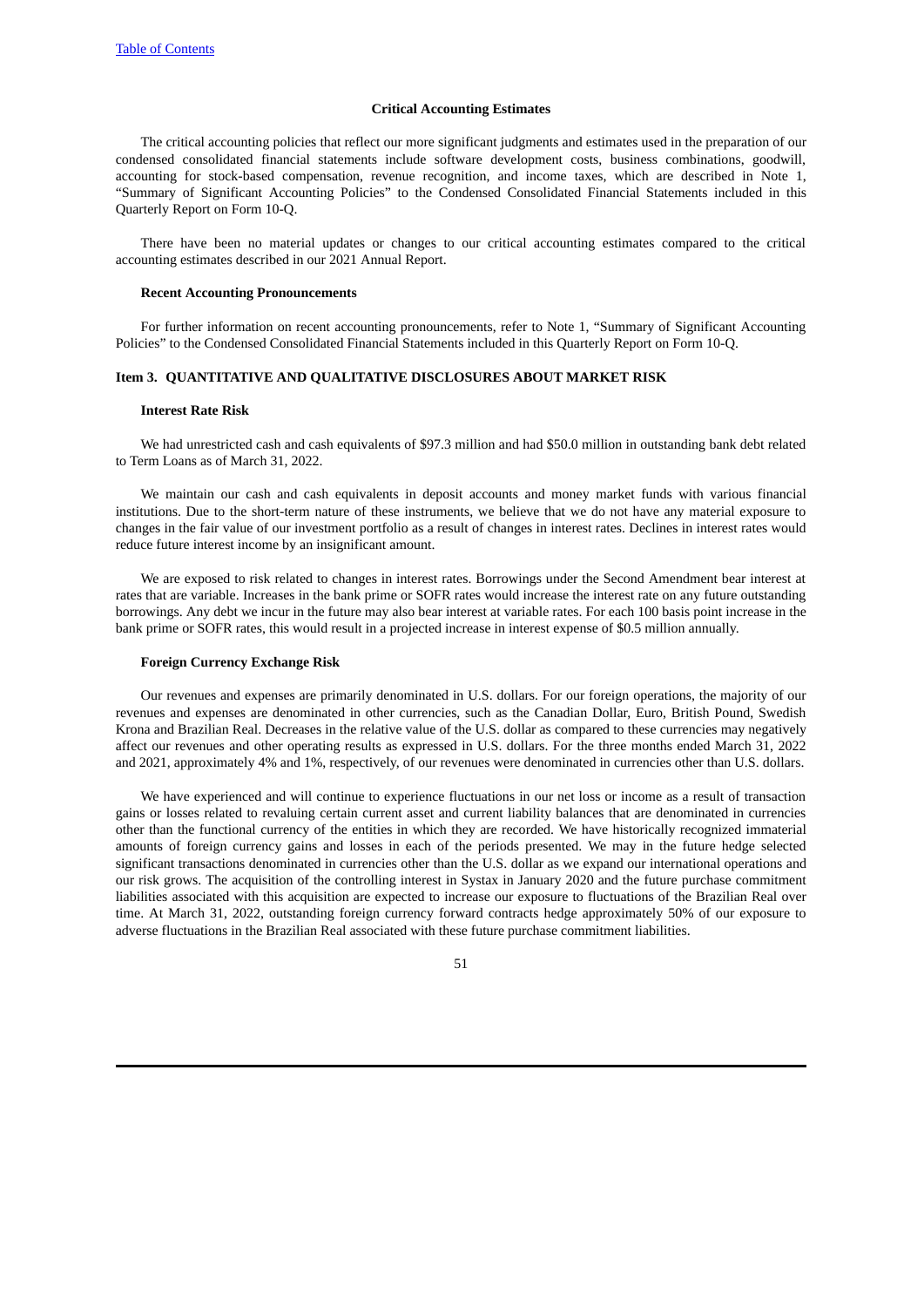### **Inflation**

Historically, we do not believe that inflation has had a material effect on our business, financial condition or results of operations. If our costs were to become subject to significant inflationary pressures, we may not be able to fully offset such higher costs through price increases. Our inability or failure to do so could harm our business, financial condition and results of operations.

#### <span id="page-51-0"></span>**Item 4. CONTROLS AND PROCEDURES**

#### **Evaluation of Disclosure Controls and Procedures**

Our management, with the participation of our principal executive officer and principal financial officer, evaluated the effectiveness of our disclosure controls and procedures as defined in Rule 13a-15(b) of the Securities Exchange Act of 1934, as amended (the "Exchange Act").

Based on the evaluation of our disclosure controls and procedures, our principal executive officer and principal financial officer concluded that, as of March 31, 2022, our disclosure controls and procedures were effective at a reasonable assurance level.

### **Changes in Internal Control over Financial Reporting**

There were no changes in our internal control over financial reporting during the period covered by this Quarterly Report on Form 10-Q that materially affected, or are reasonably likely to materially affect, our internal control over financial reporting.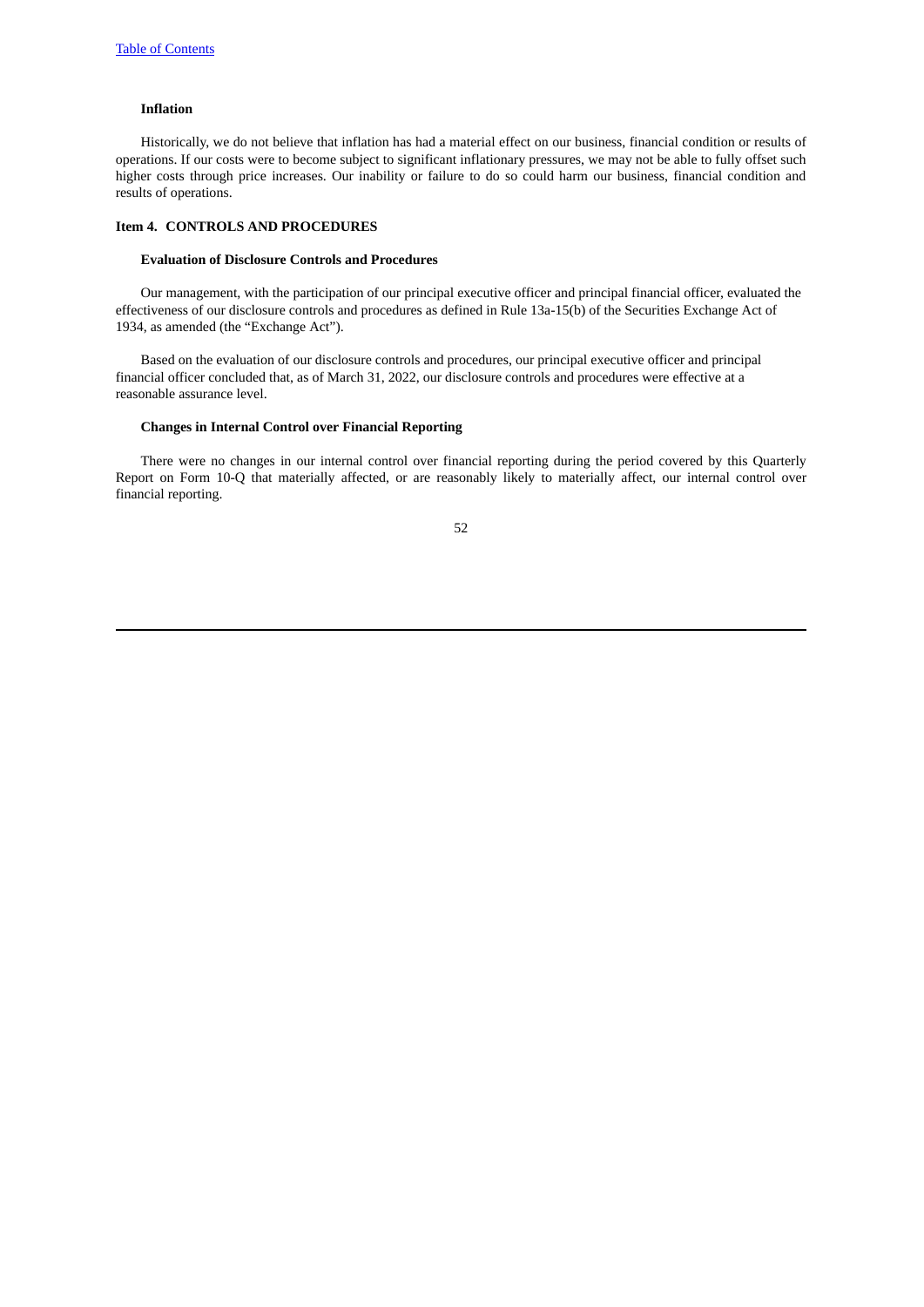### **PART II---OTHER INFORMATION**

### <span id="page-52-1"></span><span id="page-52-0"></span>**ITEM 1. LEGAL PROCEEDINGS**

On January 25, 2022, we filed a complaint (subsequently amended on February 9, 2022) against Avalara, Inc. ("Avalara") in the United States District Court for the Eastern District of Pennsylvania. The complaint alleges claims of unfair competition, intentional interference with contractual relations, and trade secret misappropriation against Avalara. We are seeking a permanent injunction to prevent Avalara from further interfering in our contractual relations and to prohibit them from using or disclosing in any way our confidential, proprietary, and/or trade secret information. We are also seeking monetary damages, including punitive damages, and attorneys' fees. On February 7, 2022, Avalara filed a motion to dismiss the complaint for lack of personal jurisdiction. Avalara withdrew that motion on February 17, 2022, and filed a renewed motion to dismiss the amended complaint for lack of personal matter jurisdiction on March 2, 2022. Vertex's opposition to the motion to dismiss was filed on March 23, 2022. On March 30, 2022, Avalara filed a motion for leave to file a reply brief in support of its motion to dismiss, and on April 6, 2022, Vertex filed a motion for leave to file a sur-reply brief. We believe that the allegations in the complaint, once proven, are sufficient to prevail in this matter. However, the eventual outcome of the case is subject to a number of uncertainties, and therefore we cannot offer any assurance as to the ultimate impact of this case on our business and operations.

In addition to the foregoing matter, from time to time, we may be involved in various legal proceedings arising from the normal course of business activities. We are not presently a party to any litigation the outcome of which we believe, if determined adversely to us, would individually or taken together have a material adverse effect on our business, operating results, cash flows or financial condition.

#### <span id="page-52-2"></span>**ITEM 1A. RISK FACTORS**

This document incorporates by reference various risk factors discussed in the Company's Annual Report on Form 10- K for the year ended December 31, 2021 under the heading "Risk Factors." During the quarter ended March 31, 2022 the following additional risk factor was identified:

### **Our business is dependent upon the proper functioning of our business processes and information systems and modification or interruption of such systems may disrupt our business, processes and internal controls.**

We rely upon internal processes and information systems to support key business functions, including our assessment of internal controls over financial reporting as required by Section 404 of the Sarbanes-Oxley Act. The efficient operation of these processes and systems is critical and they need to be scalable to support our growth. We have launched a project to implement a new ERP system. The scope of the project includes multiple business areas across the organization, has consumed, and will continue to consume significant time, and requires significant resource allocation in the planning, executing, and testing phases. Any issues, problems, and errors with the implementation of the ERP system or its subsequent operation may impact our continued ability to successfully operate our business or to timely and accurately report our financial results. In addition, failure to implement new or updated controls governing the new ERP system, or difficulties encountered in their implementation, could harm our results of operations or cause us to fail to meet our reporting obligations.

In connection with the ERP system implementation, material weaknesses or significant deficiencies may be identified. If we identify weaknesses or deficiencies in our internal control over financial reporting that are unable to be sufficiently remediated, our management may be unable to assert that our disclosure controls and procedures and our internal control over financial reporting is effective. If we are unable to assert that our internal control over financial reporting is effective, or if our independent registered public accounting firm is unable to express an unqualified opinion as to the effectiveness of our internal control over financial reporting, investors may lose confidence in the accuracy and completeness of our financial reports, the market price of our Class A common stock could be adversely affected and we could become subject to litigation or investigations by NASDAQ, the SEC, or other regulatory authorities, which could require additional financial and management resources.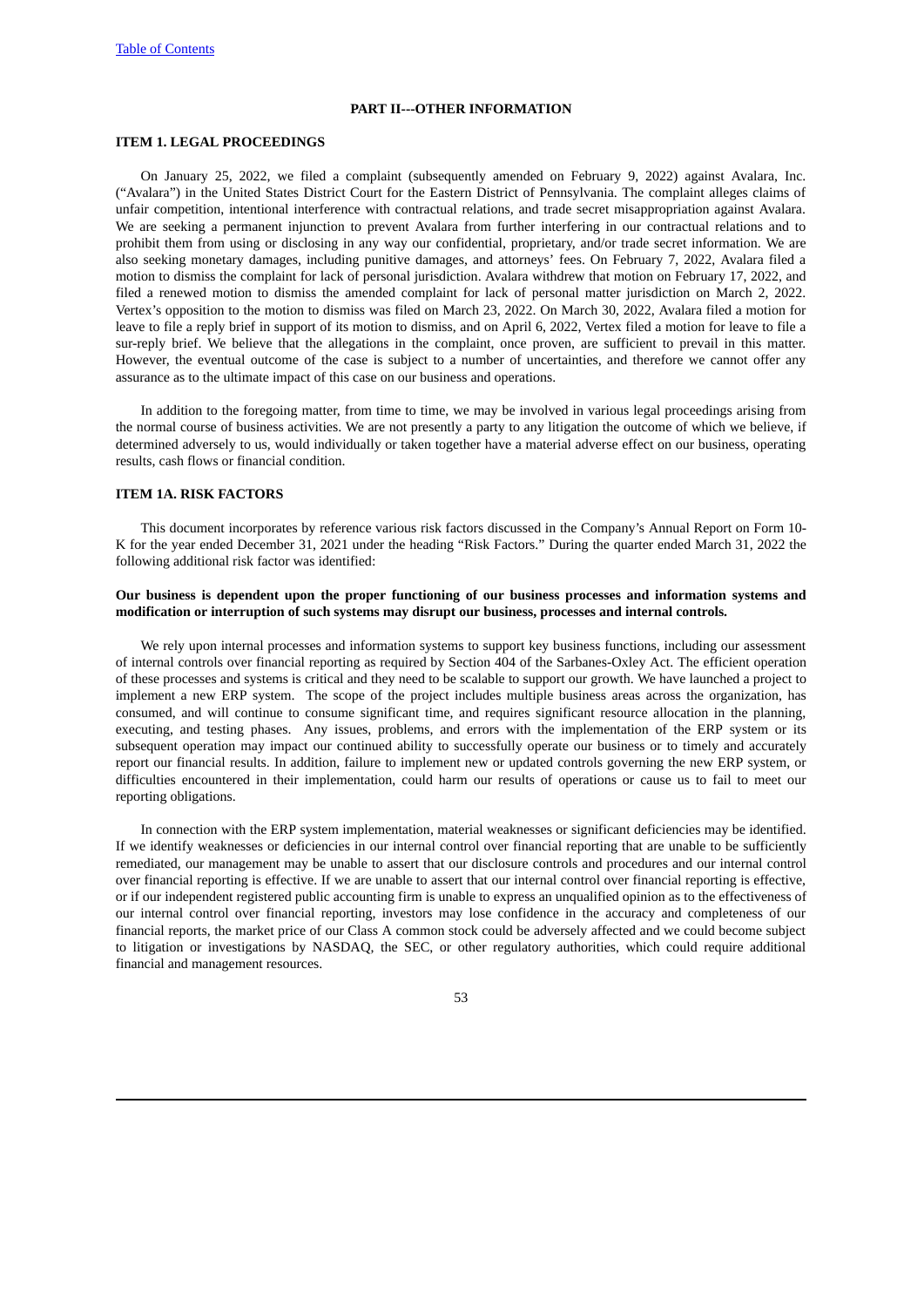You should carefully consider these risks, together with management's discussion and analysis of our financial condition and results of operations in conjunction with the Condensed Consolidated Financial Statements and the notes thereto included elsewhere in this Quarterly Report on Form 10-Q and in conjunction with our 2021 Annual Report. If any of the events contemplated should occur, our business, results of operations, financial condition and cash flows could suffer significantly.

### <span id="page-53-0"></span>**ITEM 2. UNREGISTERED SALES OF EQUITY SECURITIES AND USE OF PROCEEDS**

None.

### <span id="page-53-1"></span>**ITEM 3. DEFAULTS UPON SENIOR SECURITIES**

None.

### <span id="page-53-2"></span>**ITEM 4**. **MINE SAFETY DISCLOSURES**

Not Applicable.

### <span id="page-53-3"></span>**ITEM 5. OTHER INFORMATION**

None.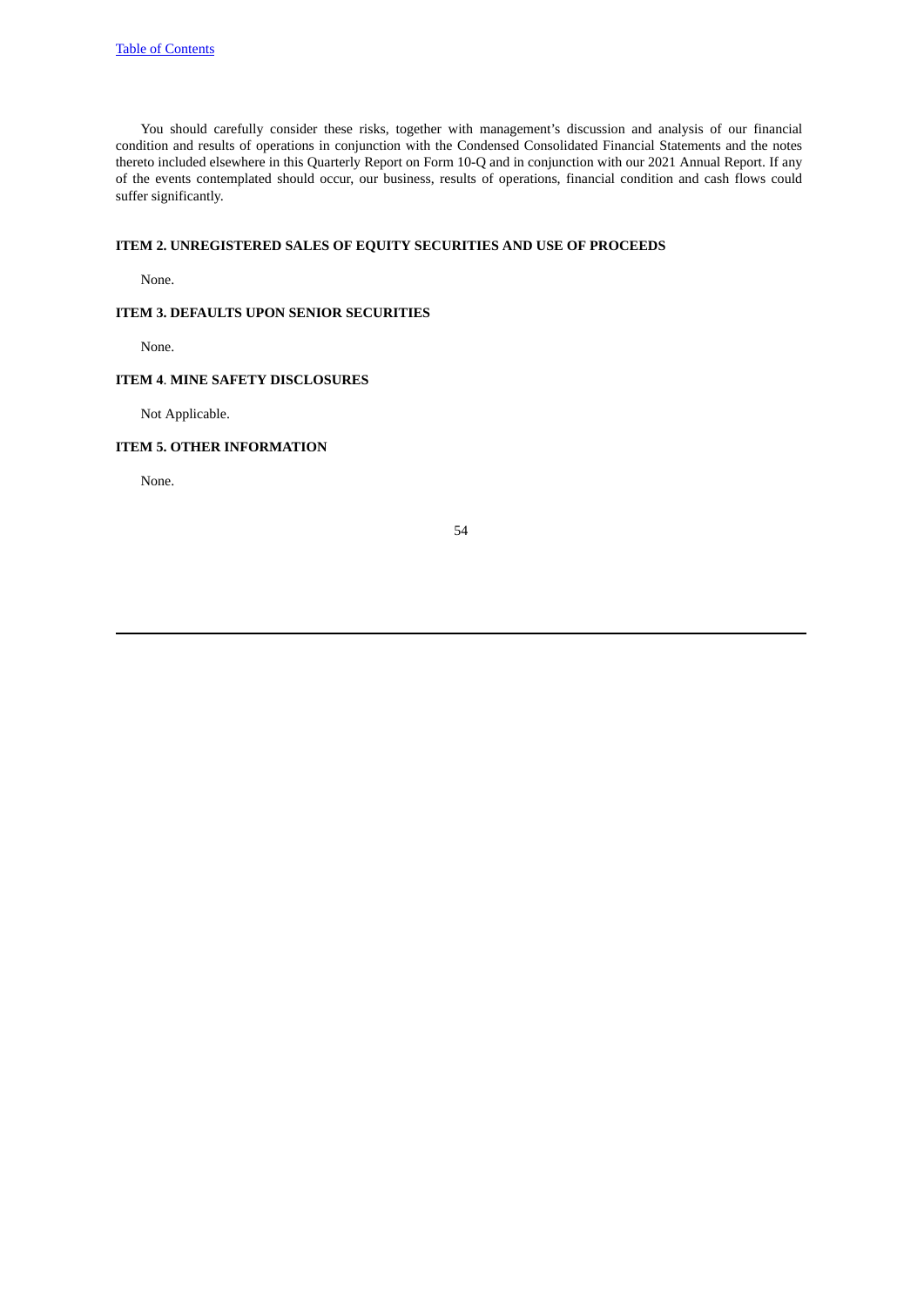# <span id="page-54-0"></span>**ITEM 6. EXHIBITS**

| <b>Exhibit Number</b> | <b>Exhibit Description</b>              | Form  | File No. | Exhibit | <b>Filing Date</b> | <b>Filed Herewith</b> | <b>Furnished Herewith</b> |
|-----------------------|-----------------------------------------|-------|----------|---------|--------------------|-----------------------|---------------------------|
| 10.1                  | <b>Second Amendment to the Credit</b>   |       |          |         |                    |                       |                           |
|                       | Agreement by and among Vertex,          |       |          |         |                    |                       |                           |
|                       | Inc., the guarantors party thereto,     |       |          |         |                    |                       |                           |
|                       | PNC Bank, National Association,         |       |          |         |                    |                       |                           |
|                       | and the lenders party thereto,          |       | $001 -$  |         |                    |                       |                           |
|                       | dated as of March 8, 2022               | $8-K$ | 39413    | 10.1    | 03/09/2022         |                       |                           |
| <u>31.1</u>           | <b>Certification of Principal</b>       |       |          |         |                    |                       |                           |
|                       | <b>Executive Officer Pursuant to</b>    |       |          |         |                    |                       |                           |
|                       | Rules 13a-14(a) and 15d-14(a)           |       |          |         |                    |                       |                           |
|                       | under the Securities Exchange           |       |          |         |                    |                       |                           |
|                       | Act of 1934, as Adopted                 |       |          |         |                    |                       |                           |
|                       | Pursuant to Section 302 of the          |       |          |         |                    |                       |                           |
|                       | Sarbanes-Oxley Act of 2002              |       |          |         |                    | X                     |                           |
| <u>31.2</u>           | <b>Certification of Principal</b>       |       |          |         |                    |                       |                           |
|                       | <b>Financial Officer Pursuant to</b>    |       |          |         |                    |                       |                           |
|                       | Rules 13a-14(a) and 15d-14(a)           |       |          |         |                    |                       |                           |
|                       | under the Securities Exchange           |       |          |         |                    |                       |                           |
|                       | Act of 1934, as Adopted                 |       |          |         |                    |                       |                           |
|                       | Pursuant to Section 302 of the          |       |          |         |                    |                       |                           |
|                       | Sarbanes-Oxley Act of 2002              |       |          |         |                    | X                     |                           |
| 32.1                  | <b>Certification of Principal</b>       |       |          |         |                    |                       |                           |
|                       | <b>Executive Officer Pursuant to 18</b> |       |          |         |                    |                       |                           |
|                       | U.S.C. Section 1350, as Adopted         |       |          |         |                    |                       |                           |
|                       | Pursuant to Section 906 of the          |       |          |         |                    |                       |                           |
|                       | <b>Sarbanes-Oxley Act of 2002</b>       |       |          |         |                    |                       | X                         |
| 32.2                  | <b>Certification of Principal</b>       |       |          |         |                    |                       |                           |
|                       | <b>Financial Officer Pursuant to 18</b> |       |          |         |                    |                       |                           |
|                       | U.S.C. Section 1350, as Adopted         |       |          |         |                    |                       |                           |
|                       | <b>Pursuant to Section 906 of the</b>   |       |          |         |                    |                       |                           |
|                       | Sarbanes-Oxley Act of 2002              |       |          |         |                    |                       | X                         |
| 101.INS               | <b>Inline XBRL Instance Document</b>    |       |          |         |                    | X                     |                           |
| 101.SCH               | Inline XBRL Taxonomy                    |       |          |         |                    | $\mathbf X$           |                           |
|                       | <b>Extension Schema Document</b>        |       |          |         |                    |                       |                           |
| 101.CAL               | Inline XBRL Taxonomy                    |       |          |         |                    | X                     |                           |
|                       | <b>Extension Calculation Linkbase</b>   |       |          |         |                    |                       |                           |
|                       | Document                                |       |          |         |                    |                       |                           |
|                       |                                         |       |          |         |                    | X                     |                           |
| 101.DEF               | Inline XBRL Taxonomy                    |       |          |         |                    |                       |                           |
|                       | <b>Extension Definition Linkbase</b>    |       |          |         |                    |                       |                           |
|                       | Document                                |       |          |         |                    |                       |                           |
| 101.LAB               | <b>Inline XBRL Taxonomy</b>             |       |          |         |                    | X                     |                           |
|                       | <b>Extension Label Linkbase</b>         |       |          |         |                    |                       |                           |
|                       | Document                                |       |          |         |                    |                       |                           |
| 101.PRE               | Inline XBRL Taxonomy                    |       |          |         |                    | X                     |                           |
|                       | <b>Extension Presentation Linkbase</b>  |       |          |         |                    |                       |                           |
|                       | Document                                |       |          |         |                    |                       |                           |
| 104                   | Cover Page Interactive Data File        |       |          |         |                    |                       |                           |
|                       | (formatted as inline XBRL and           |       |          |         |                    |                       |                           |
|                       | contained in Exhibit 101)               |       |          |         |                    |                       |                           |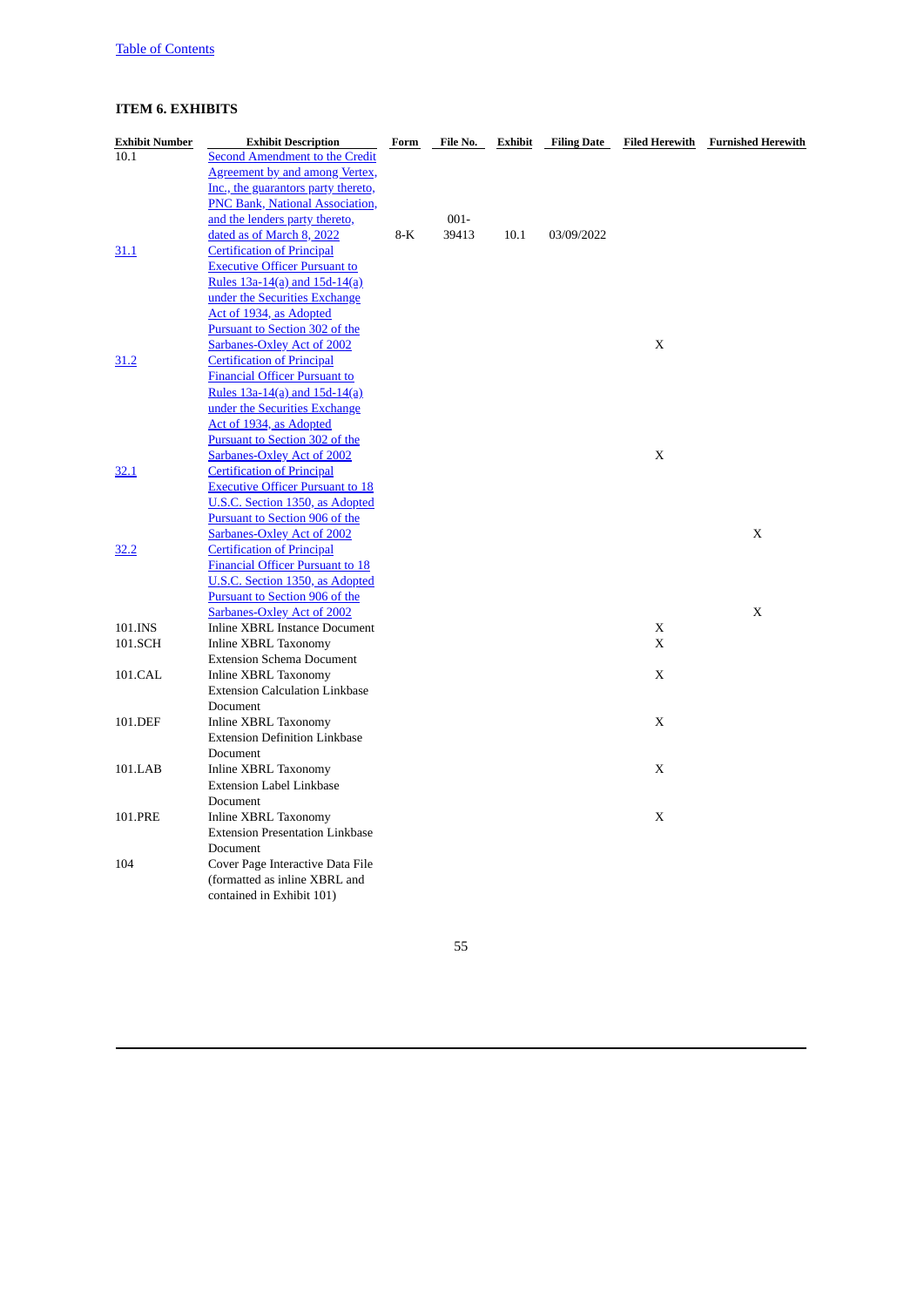### **SIGNATURES**

<span id="page-55-0"></span>Pursuant to the requirements of the Securities Exchange Act of 1934, the registrant has duly caused this report to be signed on its behalf by the undersigned thereunto duly authorized.

Vertex, Inc.

Date: May 10, 2022 By:/s/ John Schwab

Date: May 10, 2022 By:/s/ David DeStefano

David DeStefano *President, Chief Executive Officer and Chairperson (principal executive officer)*

John Schwab *Chief Financial Officer (principal financial officer)*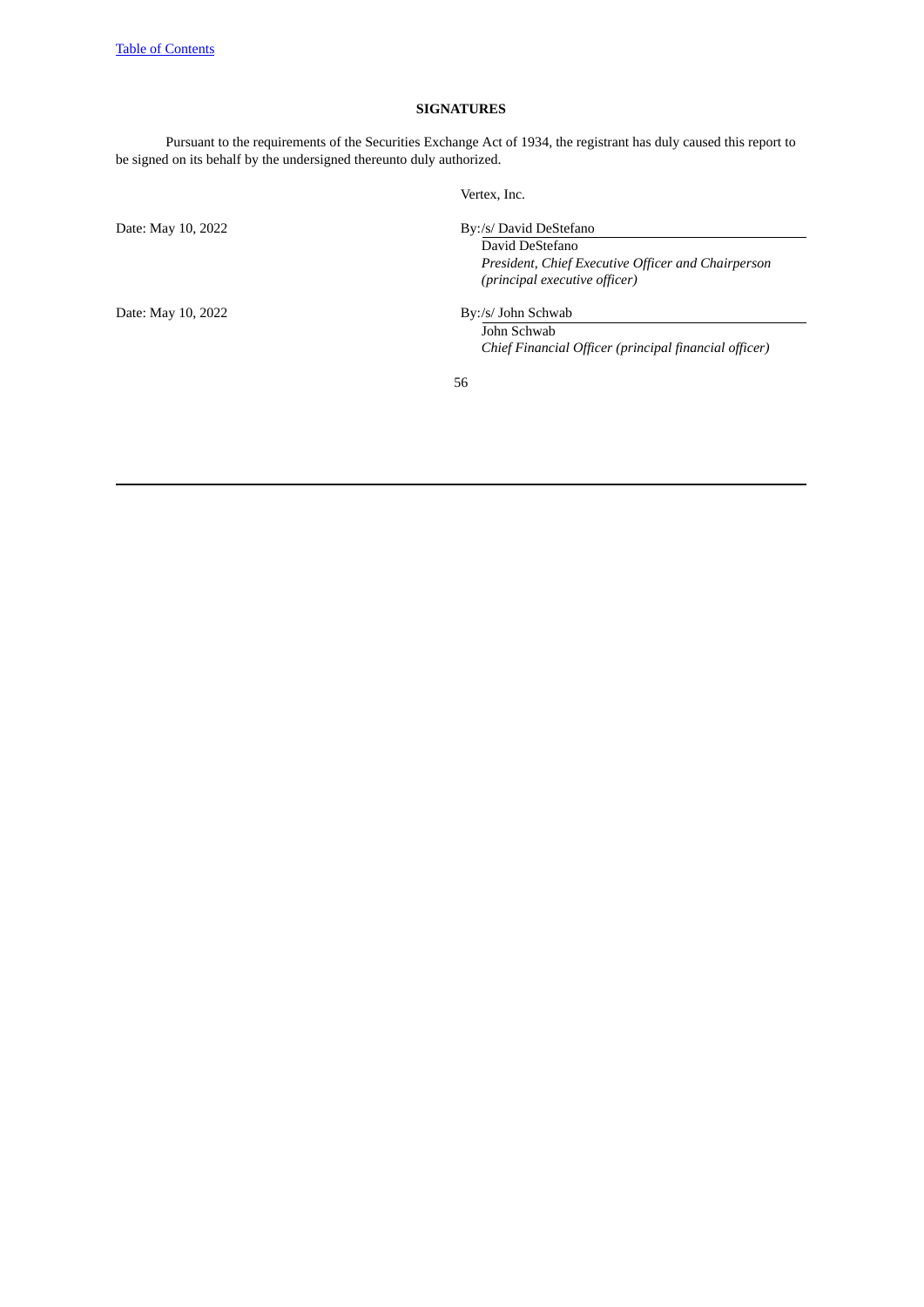#### <span id="page-56-0"></span>I, David DeStefano, certify that:

- 1. I have reviewed this Quarterly Report on Form 10-Q of Vertex, Inc.;
- 2. Based on my knowledge, this report does not contain any untrue statement of a material fact or omit to state a material fact necessary to make the statements made, in light of the circumstances under which such statements were made, not misleading with respect to the period covered by this report;
- 3. Based on my knowledge, the financial statements, and other financial information included in this report, fairly present in all material respects the financial condition, results of operations and cash flows of the registrant as of, and for, the periods presented in this report;
- 4. The registrant's other certifying officer and I are responsible for establishing and maintaining disclosure controls and procedures (as defined in Exchange Act Rules 13a-15(e) and 15d-15(e)) for the registrant and have:
	- (a) Designed such disclosure controls and procedures, or caused such disclosure controls and procedures to be designed under our supervision, to ensure that material information relating to the registrant, including its consolidated subsidiaries, is made known to us by others within those entities, particularly during the period in which this report is being prepared; and
	- (b) Designed such internal control over financial reporting, or caused such internal control over financial reporting to be designed under our supervision, to provide reasonable assurance regarding the reliability of financial reporting and the preparation of financial statements for external purposes in accordance with generally accepted accounting principles; and
	- (c) Evaluated the effectiveness of the registrant's disclosure controls and procedures and presented in this report our conclusions about the effectiveness of the disclosure controls and procedures, as of the end of the period covered by this report based on such evaluation; and
	- (d) Disclosed in this report any change in the registrant's internal control over financial reporting that occurred during the registrant's most recent fiscal quarter (the registrant's fourth fiscal quarter in the case of an annual report) that has materially affected, or is reasonably likely to materially affect, the registrant's internal control over financial reporting; and
- 5. The registrant's other certifying officer and I have disclosed, based on our most recent evaluation of internal control over financial reporting, to the registrant's auditors and the audit committee of the registrant's board of directors (or persons performing the equivalent functions):
	- (a) All significant deficiencies and material weaknesses in the design or operation of internal control over financial reporting which are reasonably likely to adversely affect the registrant's ability to record, process, summarize and report financial information; and
	- (b) Any fraud, whether or not material, that involves management or other employees who have a significant role in the registrant's internal control over financial reporting.

Date: May 10, 2022 By: /s/ David DeStefano

David DeStefano Chief Executive Officer *(principal executive officer)*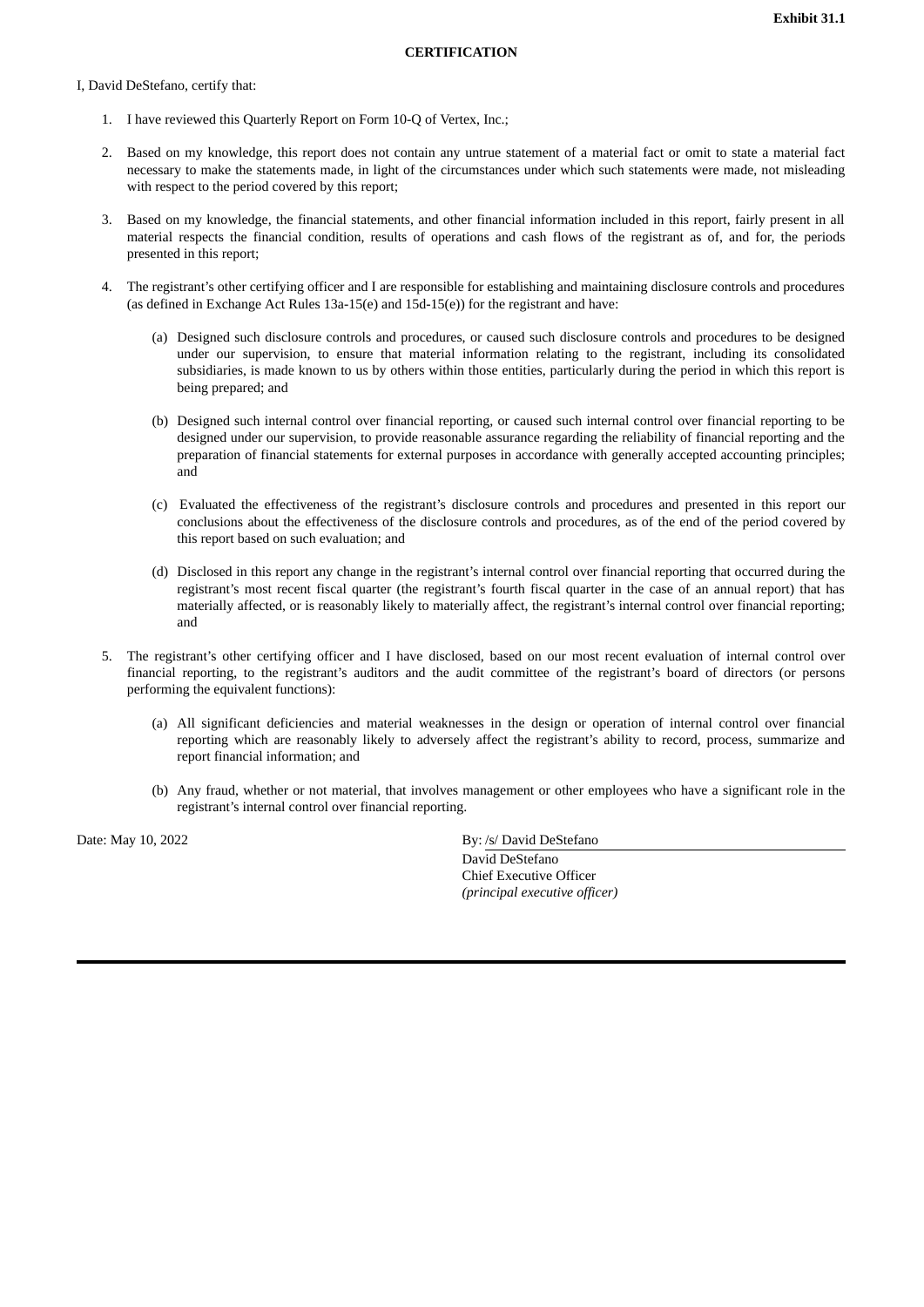#### <span id="page-57-0"></span>I, John Schwab, certify that:

- 1. I have reviewed this Quarterly Report on Form 10-Q of Vertex, Inc.;
- 2. Based on my knowledge, this report does not contain any untrue statement of a material fact or omit to state a material fact necessary to make the statements made, in light of the circumstances under which such statements were made, not misleading with respect to the period covered by this report;
- 3. Based on my knowledge, the financial statements, and other financial information included in this report, fairly present in all material respects the financial condition, results of operations and cash flows of the registrant as of, and for, the periods presented in this report;
- 4. The registrant's other certifying officer and I are responsible for establishing and maintaining disclosure controls and procedures (as defined in Exchange Act Rules 13a-15(e) and 15d-15(e)) for the registrant and have:
	- (a) Designed such disclosure controls and procedures, or caused such disclosure controls and procedures to be designed under our supervision, to ensure that material information relating to the registrant, including its consolidated subsidiaries, is made known to us by others within those entities, particularly during the period in which this report is being prepared; and
	- (b) Designed such internal control over financial reporting, or caused such internal control over financial reporting to be designed under our supervision, to provide reasonable assurance regarding the reliability of financial reporting and the preparation of financial statements for external purposes in accordance with generally accepted accounting principles; and
	- (c) Evaluated the effectiveness of the registrant's disclosure controls and procedures and presented in this report our conclusions about the effectiveness of the disclosure controls and procedures, as of the end of the period covered by this report based on such evaluation; and
	- (d) Disclosed in this report any change in the registrant's internal control over financial reporting that occurred during the registrant's most recent fiscal quarter (the registrant's fourth fiscal quarter in the case of an annual report) that has materially affected, or is reasonably likely to materially affect, the registrant's internal control over financial reporting; and
- 5. The registrant's other certifying officer and I have disclosed, based on our most recent evaluation of internal control over financial reporting, to the registrant's auditors and the audit committee of the registrant's board of directors (or persons performing the equivalent functions):
	- (a) All significant deficiencies and material weaknesses in the design or operation of internal control over financial reporting which are reasonably likely to adversely affect the registrant's ability to record, process, summarize and report financial information; and
	- (b) Any fraud, whether or not material, that involves management or other employees who have a significant role in the registrant's internal control over financial reporting.

Date: May 10, 2022 By: /s/ John Schwab

John Schwab Chief Financial Officer *(principal financial officer)*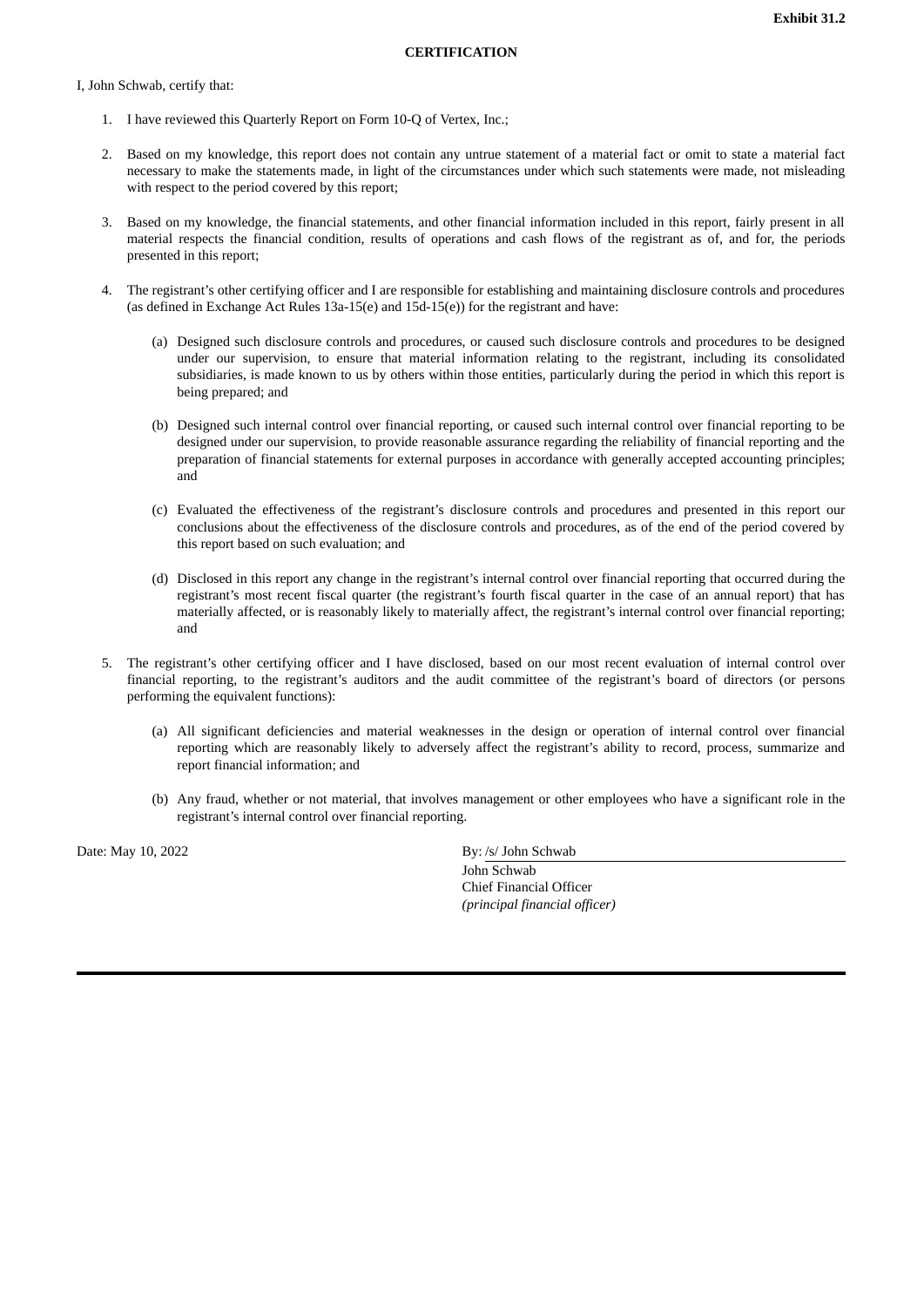### **CERTIFICATION PURSUANT TO 18 U.S.C. SECTION 1350, AS ADOPTED PURSUANT TO SECTION 906 OF THE SARBANES-OXLEY ACT OF 2002**

<span id="page-58-0"></span>In connection with the Quarterly Report on Form 10-Q of Vertex, Inc. (the "Company") for the period ended March 31, 2022 as filed with the Securities and Exchange Commission on the date hereof (the "Report"), I certify, pursuant to 18 U.S.C. § 1350, as adopted pursuant to § 906 of the Sarbanes-Oxley Act of 2002, that:

- (1) The Report fully complies with the requirements of section 13(a) or 15(d) of the Securities Exchange Act of 1934, as amended; and
- (2) The information contained in the Report fairly presents, in all material respects, the financial condition and results of operations of the Company.

Date: May 10, 2022 By: /s/ David DeStefano David DeStefano Chief Executive Officer *(principal executive officer)*